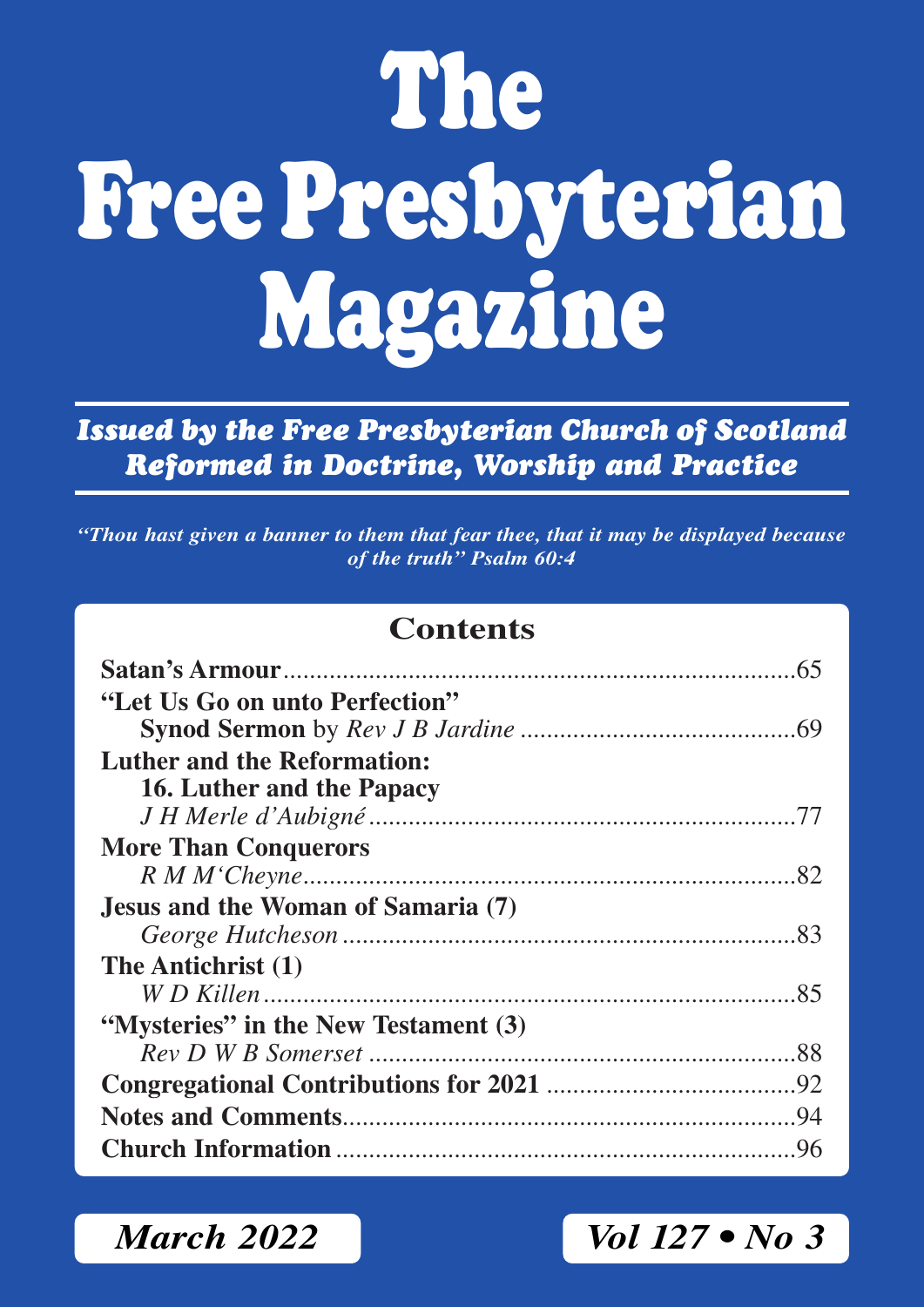# **The Free Presbyterian Church of Scotland**

**Moderator of Synod:** Rev J R Tallach MB ChB, 2 Fleming Place, Stornoway, HS1 2NH; tel: 01851 702501.

**Clerk of Synod:** Rev K M Watkins BA, F P Manse, Ferry Road, Leverburgh, Isle of Harris, HS5 3UA; tel: 01859 520271; e-mail: kmwatkins@fpchurch.org.uk.

**Assistant Clerk:** Rev A W MacColl MA PhD, 10 Achany Road, Dingwall, IV15 9JB; tel: 01349 866546.

**General Treasurer:** Mr W Campbell, 133 Woodlands Road, Glasgow, G3 6LE; tel: 0141 332 9283, fax 0141 332 4271, e-mail: wc.fpchurch@btconnect.com.

**Law Agents:** Brodies LLP, 15 Atholl Crescent, Edinburgh, EH3 8AH; tel: 0131 228 3777.

### **Clerks to Presbyteries:**

**Northern:** Rev D W B Somerset BSc DPhil, 18 Carlton Place, Aberdeen, AB15 4BQ; tel: 01224 645250.

**Southern:** Rev D Campbell MA, 35B Barnton Avenue West, Edinburgh EH4 6DF; tel: 0131 312 8227.

**Western:** Rev D A Ross, F P Manse, Laide, IV22 2NB; tel: 01445 731340.

**Outer lsles:** Rev J B Jardine BD, F P Manse, Tarbert, Isle of Harris, HS3 3DF; tel: 01859 502253.

**Asia Pacific:** Rev G B Macdonald BSc, 60 Hamilton St, Riverstone, NSW 2765; tel. 02 9627 3408.

**Zimbabwe**: Rev S Khumalo, Stand No 56004, Mazwi Road, Lobengula, PO Magwegwe, Bulawayo; tel: 00263 9407131.

**Zimbabwe Mission Office:** 9 Robertson Street, Parkview, Bulawayo; tel: 002639 62636, fax: 002639 61902, e-mail: fpchurchheadoffice@gmail.com.

### **Residential Care Homes:**

Ballifeary House, 14 Ness Walk, Inverness, IV3 5SQ; tel: 01463 234679.

Leverburgh Residential Care Home, Ferry Road, Leverburgh, Isle of Harris, HS5 3UA; tel: 01859 520296.

**Website of the Free Presbyterian Church of Scotland:** www.fpchurch.org.uk.

# **The Free Presbyterian Magazine**

Published by The Free Presbyterian Church of Scotland (Scottish Charity Number SC003545). Subscriptions and changes of address to be sent to the General Treasurer, Mr W Campbell, 133 Woodlands Road, Glasgow, G3 6LE; tel: 0141 332 9283. The subscription year begins in January. Prices are on back cover. One month's notice is required for change of address. Queries about delivery of the magazines should be sent to the General Treasurer, not the printer.

**Editor:** Rev K D Macleod BSc, 11 Auldcastle Road, Inverness, IV2 3PZ. Tel: 01463 712872; e-mail: kdmacleod@gmail .com. Unsigned articles are by the Editor.

**Editorial Board:** The Editor, Mr F R Daubney, Rev A W MacColl, Rev D W B Somerset.

**Deadline for sending material to the Editor:** The beginning of the month previous to publication.

**The Gaelic Supplement** (quarterly): Editor: Rev A W MacColl MA PhD, 10 Achany Road, Dingwall, IV15 9JB; tel: 01349 866546. Available free on request.

**Youth Magazine:** *The Young People's Magazine*. Editor: Rev K D Macleod BSc.

# **Communions**

**January:** *First Sabbath:* Nkayi; *Fifth:* Auckland, Inverness, New Canaan.

**February:** *Second Sabbath:* Dingwall; *Third:* Stornoway; Carterton; *Fourth:* Zenka.

**March:** *First Sabbath:* Sydney, Tarbert; *Second:* Ness, Portree; *Third:* Halkirk; *Fourth:* Barnoldswick, Ingwenya, North Tolsta.

**April:** *First Sabbath:* Laide; *Second:* Chesley, Gisborne; Maware, Staffin; *Fourth***:** Glasgow, Mbuma.

**May:** *First Sabbath:* Aberdeen, Donsa, Grafton, Leverburgh, London; *Second:* Achmore, Kinlochbervie; *Third:* Edinburgh; *Fifth***:** Chiedza.

**June:** *First Sabbath:* Perth; *Second:* Nkayi, North Uist, Santa Fe; *Third:* Uig; *Fourth:* Bulawayo, Gairloch, Inverness.

**July:** *First Sabbath:* Beauly; *Second:* Bonar Bridge, Staffin; *Third:* Shieldaig, Fort William; *Fourth:* Auckland, Cameron, Struan. *Fifth:* Cameron,

**August:** *First Sabbath:* Dingwall; *Second:* New Canaan, Somakantana; *Third:* Laide; *Fourth:* Farr; Stornoway, Zenka.

**September:** *First Sabbath:* Chesley, Sydney, Ullapool; *Second:* Halkirk, Munaka, Portree; *Third:* Tarbert; *Fourth:* Aberdeen, Barnoldswick, Ingwenya.

- **October:** *First Sabbath:* Grafton, Lochcarron, North Tolsta, Tauranga; *Second:* Gairloch; *Third:* Leverburgh, London, Odessa; *Fourth:* Edinburgh, Gisborne; *Fifth:* Mbuma.
- **November:** *Second Sabbath:* Glasgow; *Third:* Chiedza, Singapore.

**December:** *Third Sabbath*: Bulawayo, Santa Fe.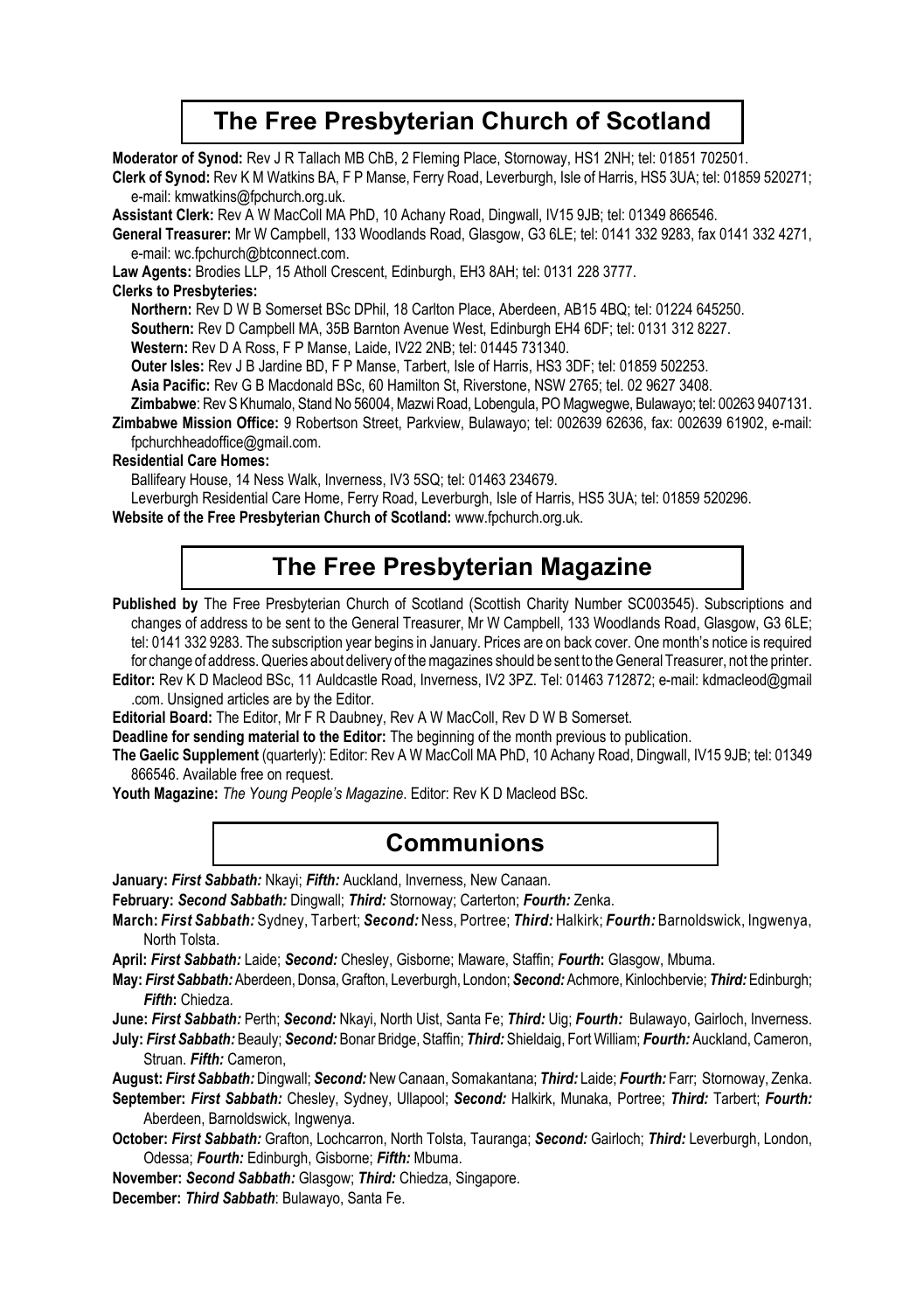# **The**

# **Free Presbyterian Magazine**

Volume 127 March 2022 Number 3

# **Satan's Armour**

Christ Jesus came into the world to save sinners. If He was to do so, He must deliver them from Satan's power. And, while He was on earth, He showed that power by driving out devils from those who were possessed by them. Following one occasion when He exercised this power, Jesus told the Jews: "When a strong man armed keepeth his palace, his goods are in peace" (Lk 11:21). The strong man armed is Satan; his goods are sinners whom he is keeping in his kingdom; his armour is both defensive and offensive, but we will confine ourselves in this article to considering Satan using his power to create and maintain unbelief in the hearts of human beings. While he can maintain that unbelief, "his goods are in peace" – he keeps them in his kingdom; they do not escape. It needs a stronger power than Satan's to deliver them from his kingdom, and that stronger power is Christ's; no other power is sufficient.

Satan was created perfect, but he fell into sin and drew other angels, also created holy, into sin. He then entered the Garden of Eden with a purpose to bring the first two human beings into a state of unbelief. The Saviour said of him: "He is a liar, and the father of it" (Jn 8:44). Deceitfully, he asked Eve the question, "Yea, hath God said, Ye shall not eat of every tree of the garden?" (Gen 3:1), a question that was intended to bring about unbelief in her heart, the first step in a life of sin. In that aim, the evil one was entirely successful; she and Adam fell from that state of perfection in which they had been created. They were now unbelievers, living a life of sin and rebellion against the good God, who had put them in a situation where everything was provided for them, not only in temporal things, but also in spiritual – though it was possible for them to fall from that state of perfection. But powerful though the strong man armed was, it was revealed to them that there was deliverance from his kingdom, through the Seed of the woman (Gen 3:15), the One who is altogether stronger than the strong man armed.

Ever since his original success with Adam and Eve, Satan has devoted his considerable powers to keeping sinners in his snare of unbelief, so that he will keep them in his kingdom throughout their lives and bring them down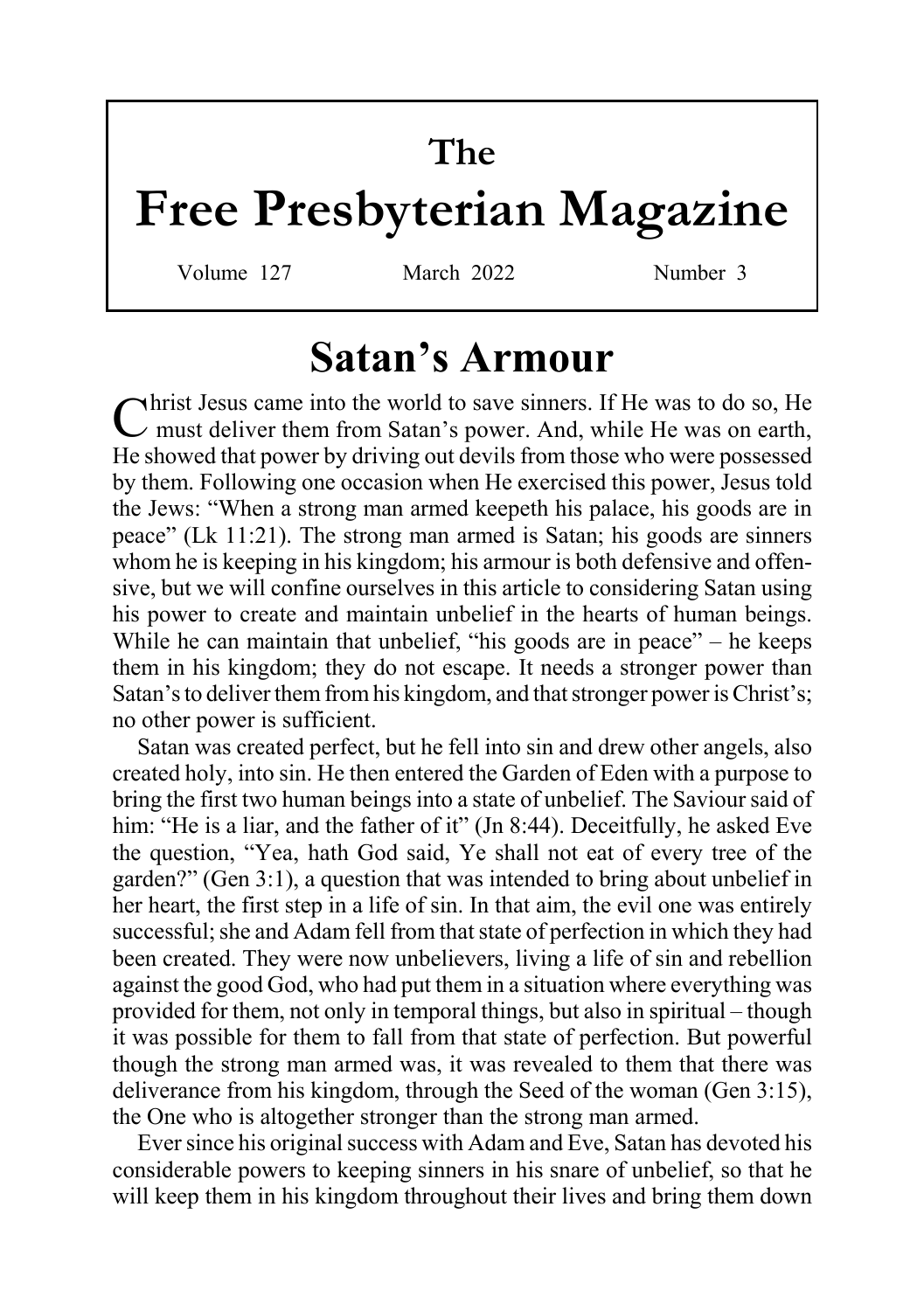to be with him in a lost eternity. When the Saviour spoke about him as a liar, He also described him as "a murderer from the beginning". It was as a murderer that he came into the Garden of Eden to deceive Adam and Eve, and he continues his murderous activities by tempting sinners to continue rejecting what God says to them. Let us consider a number of ways that Satan uses to keep unbelief dominant in today's society.

1. Satan tempts sinners to reject the fact that *God created* all things, mankind included. The Bible starts with the fundamental fact: "In the beginning God created the heaven and the earth" (Gen 1:1). In other words, He created the whole universe and everything in it. And this fundamental fact has significant consequences. It implies that God has authority over all His creatures. Because God created human beings, He has authority to tell everyone how they should live; He has the right to tell us what we should do and what we must not do, how we should speak and how we should think. But people want to feel independent of divine authority; they do not want to be told how they should act, speak and think. So, if they can imagine a theory that gives them an alternative scheme of, in particular, human origins, they can feel free to live as they please – though, in fact, they are in bondage to their lusts and under the dominion of Satan, who wants to bring them down to hell for ever. They have such a theory in evolution: the idea that, over a very long period of time, everything came into its present condition by a very great number of small, cumulative, random changes.

It ought to be totally incredible that any series of random changes, over however long a period, could bring about what is as complex as a human being. Even a single human cell is marvellously complex. David had no inkling of modern scientific knowledge, but he spoke far more wisely than any group of modern evolutionists – no matter how extensive their learning – when he said, "I will praise thee; for I am fearfully and wonderfully made: marvellous are Thy works; and that my soul knoweth right well" (Ps 139:14). We are to resist the temptation to deny God's creatorship. He made all things; He made us; and He therefore has the absolute right to rule over us.

2. Satan tempts sinners to reject the fact that *God has spoken*, with complete reliability, in Scripture. It bears witness to itself in the words of the Psalmist, as he addressed the Most High: "Thy word is true from the beginning" (Ps 119:160). From the time that Moses first began to be "moved by the Holy Ghost", or carried along as a sailing ship is carried along by the wind, these "holy men of God" faithfully wrote exactly what God was minded to reveal to mankind. Satan propagates the idea that the Bible is out of date and therefore is irrelevant in this modern, scientific age. But it is not irrelevant. Scientific theories change from one generation to another; that is the nature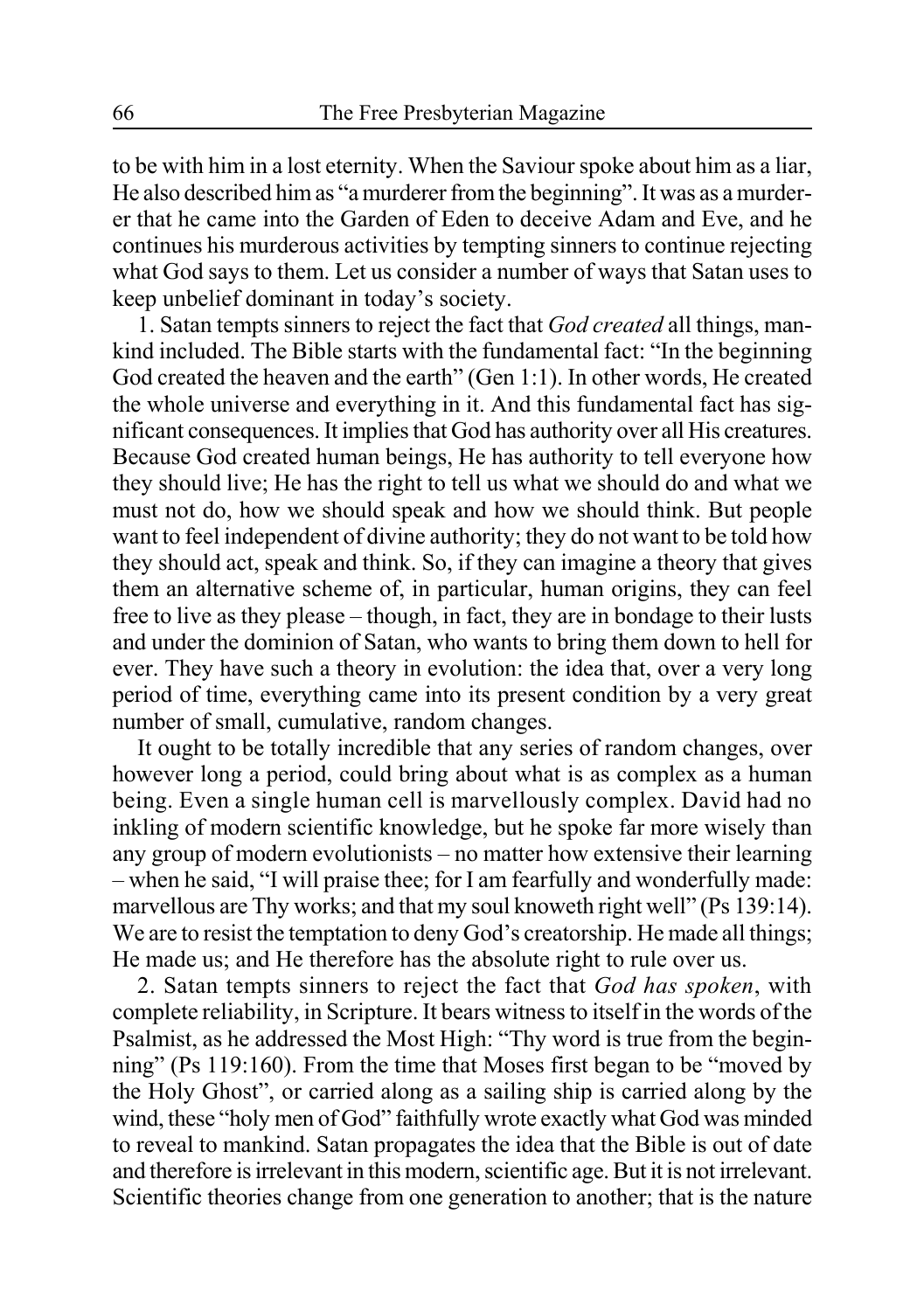of scientific progress. We can assume that scientific conclusions, even if basically correct, will require some degree of refinement.

But every part of the Bible was unchangeably true when it was written; it is still true today. Our understanding of it may improve, but its truths have remained, and will remain, truths to the end of time. We should remember that not only is the general teaching of Scripture inspired, and therefore accurate, but its very *words* were given by inspiration of God. And those who teach otherwise are doing Satan's work for him by weakening the trust that people ought to have in the total reliability of the Bible. Satan has been busy tempting people to reject the Bible and its teachings, with the result that virtually "every man [does] that which [is] right in his own eyes" (see Jud 21:25), not what God says is right. Unbelief in the Bible undermines true religion, leaving sinners to ignore their need of salvation from the wrath to come, as they go on heedless of the call to "strive to enter in at the strait gate" (Lk 13:24), and follow the narrow way that leads to heaven.

3. We have already noticed God's right to tell human beings how they should live. But Satan tempts sinners to reject *God's commandments*. In various ages the devil makes a special effort to tempt people to reject particular commandments. Our generation rebels particularly against the Seventh Commandment: "Thou shalt not commit adultery" (Ex 20:14), which prohibits "men with men [and women with women] working that which is unseemly", or shameless (Rom 1:27).

In the past, in societies that were at least nominally Christian, most adulterers probably recognised that they were doing wrong. But Satan has successfully tempted very many to think they can ignore God's commands, that they can live as they please, that they can regard marriage as a purely human institution. But no, they have no right to do so. Jesus affirmed the teaching of Genesis 2: "From the beginning of the creation God made them male and female. For this cause shall a man leave his father and mother, and cleave to his wife; and they twain shall be one flesh" (Mk 10:6-8). Marriage, as God instituted it, is between one man and one woman. Society may redefine marriage, but every departure from God's design has dangerous consequences and is sinful – seriously so. Satan's temptations undermine marriage and so they undermine society and cause much unhappiness. It is one more area of life into which the acid of unbelief has been poured.

4. Satan tempts sinners to reject *the call to repent*. Christ warns, "Except ye repent, ye shall all likewise perish" (Lk 13:3). Everyone recognises that all human beings do what is wrong, but Satan is very often successful in persuading sinners to deny their  $sin - to$  deny they are doing what is wrong *against God*. So, while one person may feel obliged to apologise to another,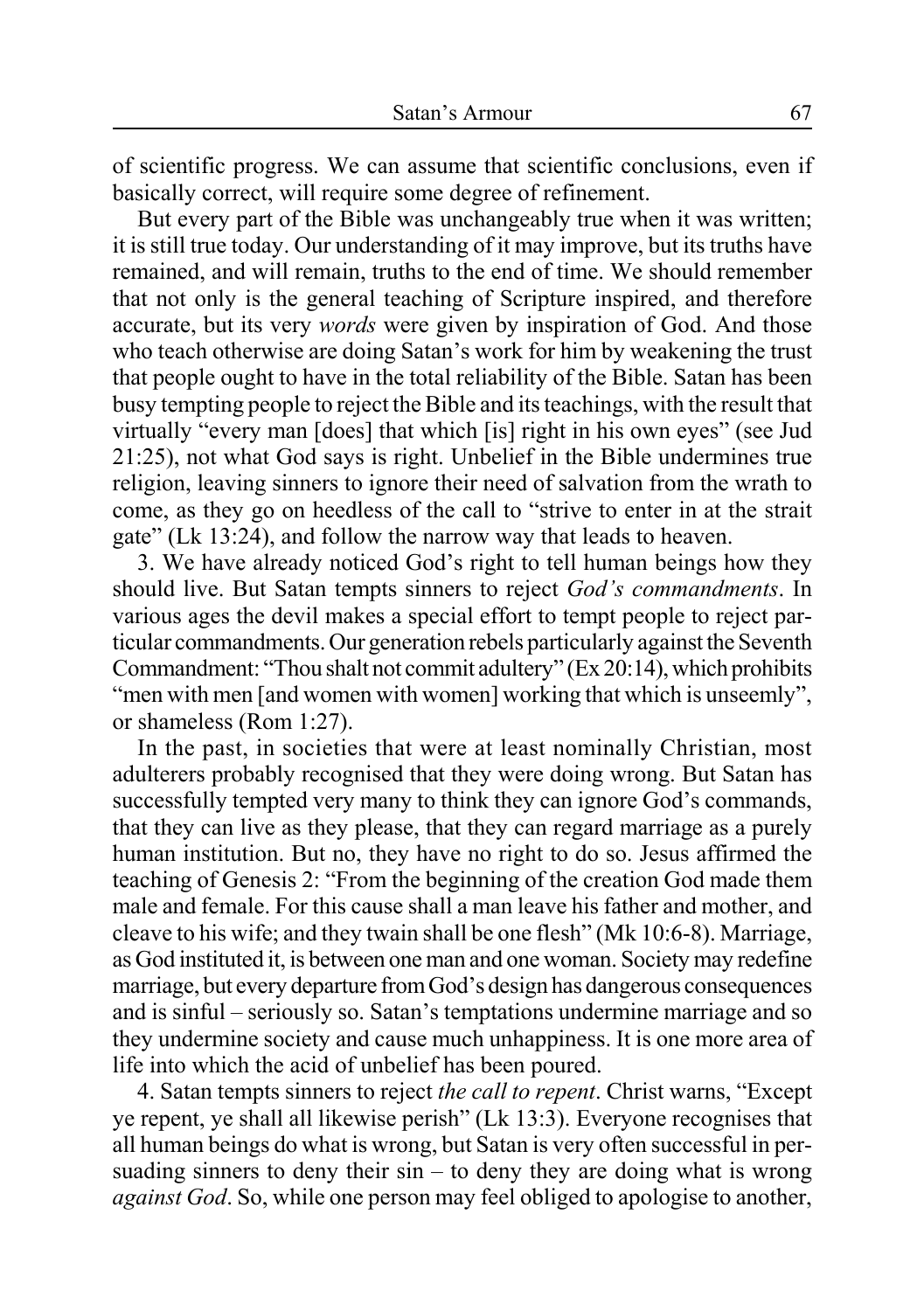he may see no need for spiritual repentance – "whereby a sinner, out of a true sense of his sin, and apprehension of the mercy of God in Christ, doth, with grief and hatred of his sin, turn from it unto God, with full purpose of, and endeavour after, new obedience" (*Shorter Catechism*, Ans 87). Through Satan's temptations, sinners will also deny that wrongdoing has consequences, and that there is any danger of perishing eternally, or indeed that there is anything at all beyond death. Hence the increased prevalence of suicide, surely a fearful example of Satan's murderous activity, in tempting people to go to a premature death. But if we submit to God's gracious revelation of the facts of human existence, we will seek to turn from our sins and lay hold of the mercy of God in Christ, who died for sinners.

5. Satan tempts sinners to reject the fact of *the day of judgement*. But "we must all appear before the judgement seat of Christ; that every one may receive the things done in his body, according to that he hath done, whether it be good or bad" (2 Cor 5:10). This judgement will demonstrate the justice of God in condemning sinners to everlasting punishment, as well as His justice in inviting believers to eternal blessedness. If Satan deceives sinners to believe that there is no judgement and no hell, they assume that they can live as they wish, with no consequences beyond this life. Unbelief in this form is doing terrible damage to the eternal prospects of multitudes. Truly Satan is a murderer of souls.

6. Satan tempts sinners to assume that there is *no significant difference between one religion and another*. Yet the fact is that there is one true religion and only one. So Peter declared, "Neither is there salvation in any other: for there is none other name under heaven given among men, whereby we must be saved" (Ac 4:12). In other words, there is no other saviour, none but Christ. And God has preserved these words of Peter in the Bible, for our direction. Satan has been active in tempting people to move away from Christianity to reject all religions, and to move away from the practice of some form of Christianity to multi-faith religion, and to move away from biblical Christianity to some less pure form of it or even to heresy. But God still tells us: "Hold fast the form of sound words" (2 Tim 1:13).

Here we have briefly considered only some of the more significant ways in which the strong man armed uses unbelief to keep sinners in his kingdom. But, however strong he is, there is a stronger than he, "the King of kings". It is to Him we must look to take away Satan's armour, putting a great restraint on unbelief and giving the Holy Spirit to create a living faith in Christ Jesus as the Saviour of sinners. We must not despair because of Satan's power. The Lord encourages us: "Call unto Me, and I will answer thee, and shew thee great and mighty things, which thou knowest not" (Jer 33:3).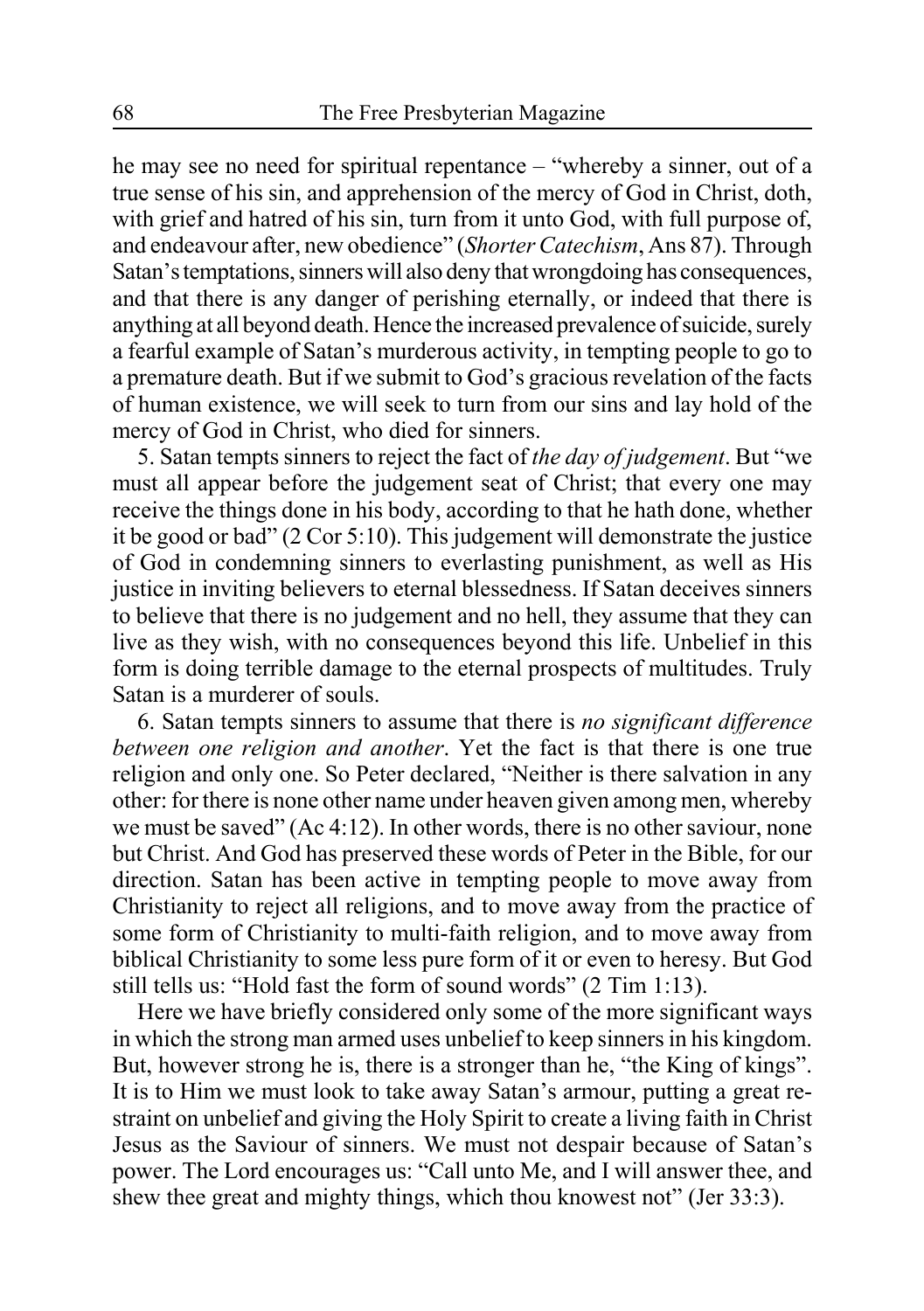# **"Let Us Go on unto Perfection"1**

**Synod Sermon by** *Rev J B Jardine*

Hebrews 6:1-3. *Therefore leaving the principles of the doctrine of Christ, let us go on unto perfection; not laying again the foundation of repentance from dead works, and of faith toward God, of the doctrine of baptisms, and of laying on of hands, and of resurrection of the dead, and of eternal judgement. And this will we do, if God permit.*

The Christian life is described as a walk, a pilgrimage and a race. It is a  $\perp$  pilgrimage in this world, it is a life that we are to walk, a race that we are to run. In the Christian life, our second best is not sufficient. We are called to make progress, to go on from one level of the exercise of grace to another: "Beside this, giving all diligence, add to your faith virtue; and to virtue knowledge; and to knowledge temperance; and to temperance patience; and to patience godliness; and to godliness brotherly kindness; and to brotherly kindness charity. . . . Give diligence to make your calling and election sure: for if ye do these things, ye shall never fall" (2 Pet 1:5-7,10).

We have to ask ourselves: Are we doing all that we ought to be doing? Are we putting on the whole armour of God and endeavouring to go forth into this world to serve the Lord, to fight the good fight of faith? Are we doing all we can to influence this world, to take the gospel to others – to our own people, and further afield? Time is very short, and we are to look at it in relation to the life of never-dying souls, and our opportunities to impart some good to sinners, that they might not perish but be blessed under the gospel and go to heaven at last.

We live in a dark day, when there are many temptations and it is easy to be distracted. It is the Christian's duty to be diligent and earnest about the things of the Lord, relying on Jesus Christ, who says, "Without Me ye can do nothing" (Jn 15:5). We know that many in our congregations are growing older and many of the rising generation drift away from the influence of the Church. This may make us downcast. We may feel like Job, saying, "My days are swifter than a weaver's shuttle, and are spent without hope" (Job 7:6). We wonder what the future will bring for our congregations and for the branch of the Church we belong to. Are we doing our duty as we ought?

**1. We have six principal doctrines before us here**, foundational doctrines that Christians ought to know. Christian ministers ought to set them clearly before their people, that they may be established in the most holy faith and receive a blessing from them, so that they would not depart from them. What is needed in the visible Church in our day is teaching ministries. We see so <sup>1</sup>The sermon delivered by the Moderator at the Synod meeting in October 2021.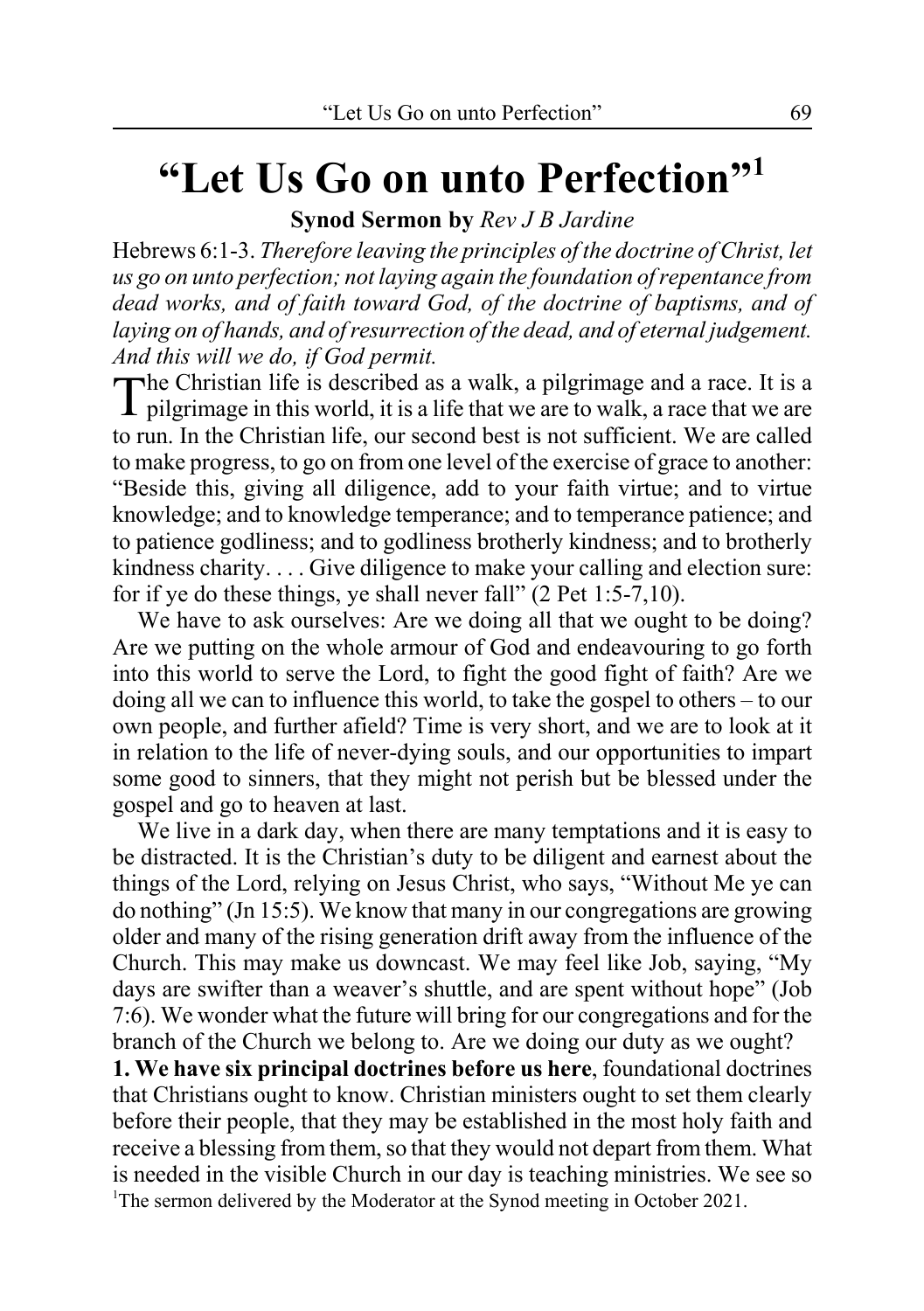many errors creeping in. We ourselves have to make sure that we seek to impart the doctrines of God's Word to our people. We ought to aim at establishing our people in the fundamental principles and doctrines of the Word of God, that they might have a thorough knowledge, understanding and appreciation of them and not depart from them. Then, even if they were to wander far from the means of grace, at least the truth of these things might be lodged very firmly in their hearts.

We were speaking to a young man today who was brought up in a church in Northern Ireland. Though he had left the church, it was quite evident that he still had the principles of the faith in his mind. We need to set the fundamental principles of the Christian faith before our people, so that they may know what they are, what their importance is, and that we cannot afford to depart from them. This heritage has been passed down to us from the founding fathers of the Church and we ought to pass it on to our children, so that they may pass it on to their children. They should be like the stones the children of Israel placed as a memorial of crossing the River Jordan so that it might be known through the succeeding generations.

The *first* of these principal doctrines is *repentance from dead works*. When we go to the New Testament, we see that this is the first Christian doctrine of the gospel: "From that time Jesus began to preach, and to say, Repent: for the kingdom of heaven is at hand" (Mt 4:17). This doctrine of repentance needs to be preached from every pulpit, and we need to ensure that our people have before them their need of repentance.

O the need that each and every one of us has of this repentance! We need to be brought to see that we are sinners, to know that we are transgressors from the womb. We should pray that preaching on repentance from dead works, from a spiritually dead life, may be blessed to our people, that there may be a true grieving over sin, that men and women may be truly converted, truly brought from darkness to light, truly turned from their sins. "For godly sorrow worketh repentance to salvation not to be repented of: but the sorrow of the world worketh death" (2 Cor 7:10). If they do not have this, if this truth is not set before our people and before this world in which we live in this generation, what do they have? They only have the sorrow of the world, which works death.

O how poor the sinner is by nature! How dead he is in his sins and how dead he will be for eternity if he or she leaves this world without repentance. The Word of God tells us: "The soul that sinneth, it shall die" (Ezk 18:4); "the wages of sin is death" (Rom 6:23). The sins of the unconverted are dead works; even the "good deeds" that men do in a state of nature are dead works. They come from a sinful heart; they are for a sinful end. Sin affects every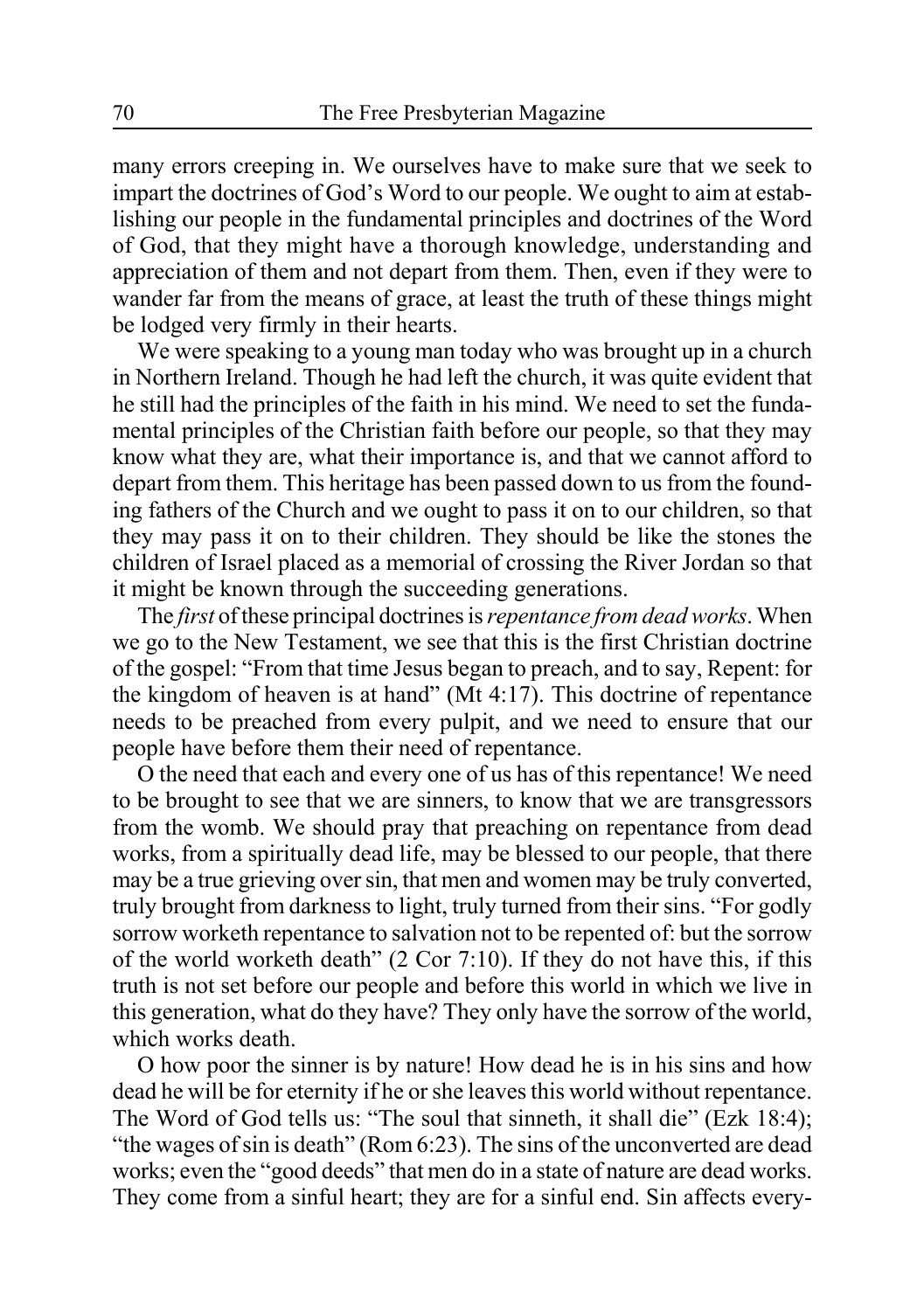thing. This world is a world of sin and misery, of spiritual death, which will lead to eternal death unless there is repentance.

We need true evangelical repentance; we need our hearts to be melted, to be changed; we need a heart of flesh; we need to be born again by the Spirit of God. We need to turn away from what we can do – not to trust to any work of righteousness but to look to the wonderful provision in Christ, who has worked out a righteousness for His people. O how wonderful the doctrines of free and sovereign grace are! We need to bear in mind that this repentance from dead works is by His grace, according to His purpose.

The *second* doctrine is *faith toward God*. Faith and repentance are like conjoined twins: one cannot exist without the other. We are first called to believe that God exists. "Without faith it is impossible to please Him: for he that cometh to God must believe that He is, and that He is a rewarder of them that diligently seek Him" (Heb 11:6). We have to believe in the God revealed in the Scriptures, not a god of our own imagination. We have to believe His attributes. We have to take Him as our God, to follow the living and the true God, not some false god. We have to believe the provision made by the Lord in Christ to meet the needs of our never-dying souls. We are to delight in Christ, in what we read and hear of Christ – to delight that He is the One whom the Father sent in the fullness of time. "For God so loved the world, that He gave His only begotten Son, that whosoever believeth in Him should not perish, but have everlasting life" (John 3:16).

He is to be trusted in for this world and for that which is to come. He is One that we may know something of and love, trusting to His righteousness, His finished work. Here is One who reconciles sinners to God, who through the rent veil of His flesh gives an entrance into the most holy place, who bestows on His people the liberties and privileges of the sons of God, including life everlasting. All the needs of our souls can be met from the full provision Christ has made. Our own righteousness is really unrighteousness, but His righteousness is presented to us as a spotless wedding garment. By the righteousness of Christ, the claims of divine justice may be turned away from us. He gave Himself as a sacrifice to satisfy divine justice; He laid down His life as a ransom for each of His people. This is what we must set before our people and before the world.

We have the truth, which directs us to trust in the Lord and Saviour Jesus Christ. Here is the Messiah, God's anointed One; here is the one Mediator between God and men. These are the very things we have been preaching to our people, but we see so little effect. O to persevere in preaching the gospel, in setting forth Christ! O to persevere in crying to the Lord that grace would be given to our people, that the Spirit would be sent forth into their hearts,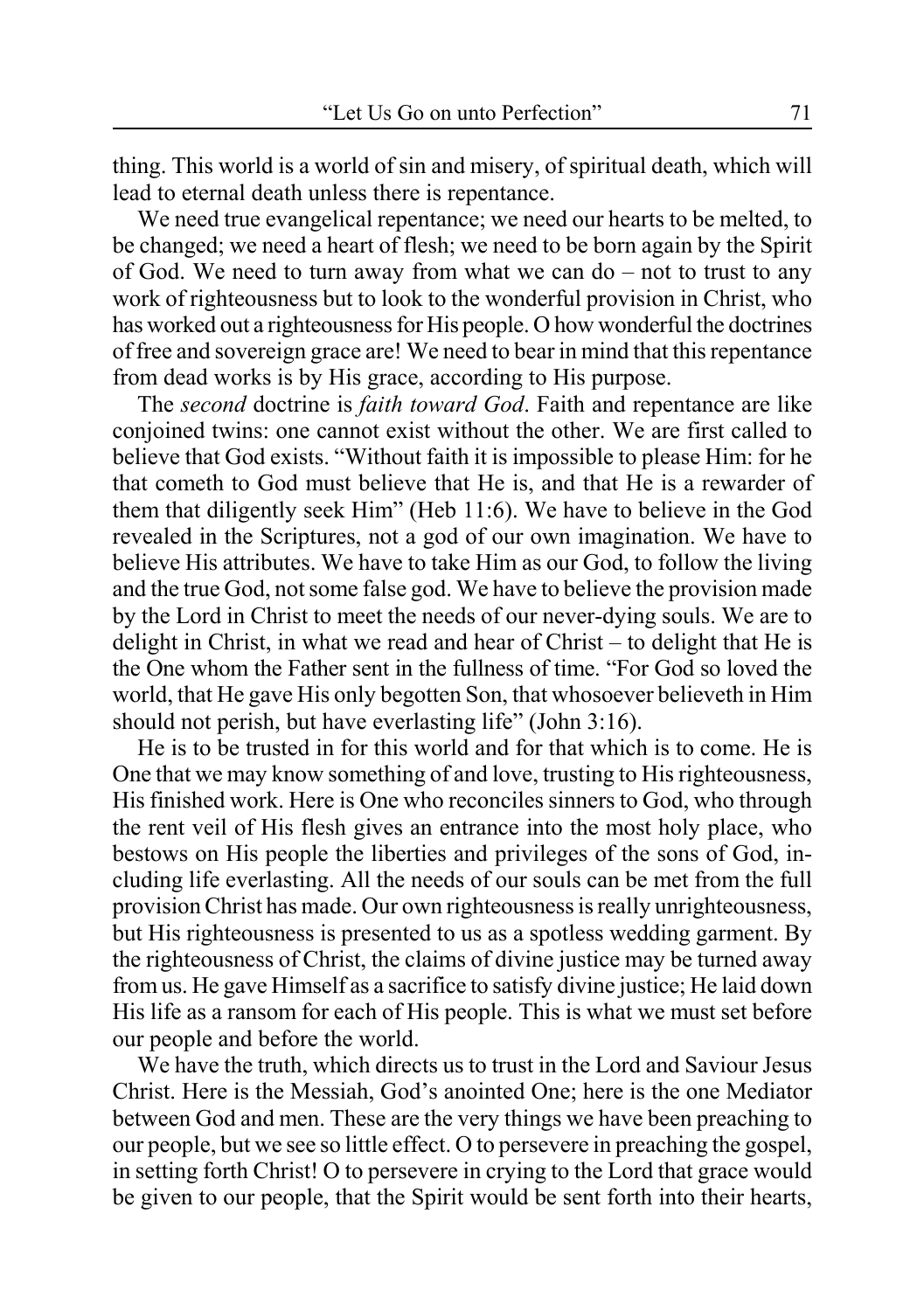that the Word may be blessed to them, that these things they have known from their youth may yet be made precious to their souls.

The *third* doctrine is that of *baptisms*. We are baptized into the visible Church in the name of the Father, the Son and the Holy Ghost, and baptism is a sign and seal of the covenant of grace. When we come to years of responsibility, we are called to live according to the vows taken on our behalf and to seek that what was represented in baptism may take place in our experience. "Except a man be born of water and of the Spirit, he cannot enter into the kingdom of God" (Jn 3:5). We must see our need of being sprinkled by the blood of Christ for the forgiveness of sin, of being clothed in His righteousness for justification, of receiving the graces of the Spirit for sanctification, of being enabled to die unto sin and live unto righteousness, of casting aside the unprofitable works of darkness and seeking the things of the Lord. This is what we have in Titus: "According to His mercy He saved us, by the washing of regeneration, and renewing of the Holy Ghost" (3:5).

What need there is of being cleansed from our sins, of being born again, of being given a new heart, a new principle by which we would live! What need to come to Christ, to cast ourselves upon Him! This is what we need for our own souls, what we need to keep setting before our people in season and out of season. Let it be line upon line, precept upon precept; let it be here a little and there a little, but let it be the gospel, the provision that is in Christ. Let it be the need for the new birth, for forgiveness and repentance. "There shall be a fountain opened to the house of David and to the inhabitants of Jerusalem for sin and for uncleanness" (Zec 13:1). What need our people have of these things, what need this generation has of these things!

The *fourth* doctrine is *the laying on of hands.* The Jews practised this; it was done when a blessing was to be given or a prayer made for someone. We can think of the people bringing little children to the Saviour; He put His hands on them and prayed, yet the disciples rebuked them. "But Jesus said, Suffer little children, and forbid them not, to come unto Me: for of such is the kingdom of heaven" (Mt 19:14). The laying on of hands is also associated in the Old Testament with consecration to holy office; we can think of Aaron the High Priest being anointed. In New Testament times we can think of the Apostles anointing others to the ministry. Timothy was told: "Neglect not the gift that is in thee, which was given thee by prophecy, with the laying on of the hands of the presbytery" (1 Tim 4:14). Also the influence of the Holy Spirit was imparted with the laying on of hands: "Then laid they their hands on them, and they received the Holy Ghost" (Acts 8:17). But that time has passed, and while we lay hands on those being ordained to the ministry, we no longer do so to impart spiritual gifts.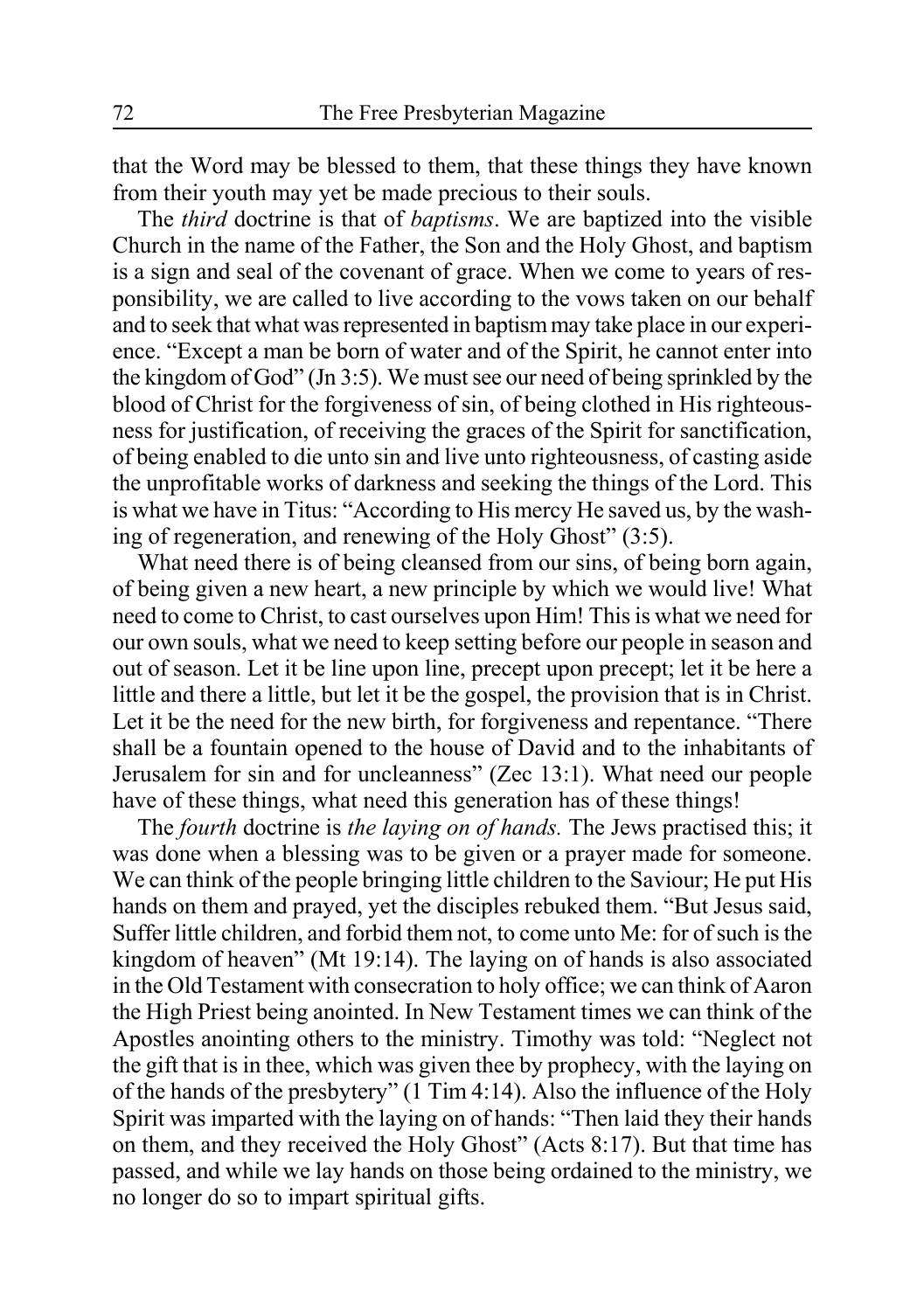This doctrine shows that the Church of God is to be properly ordered, that men are to be ordained to the ministry to edify the people and to rule in the Church. This is a duty pressed upon ministers to maintain the Church through succeeding generations in this world to the end. We ought to desire that order would be maintained and due process followed in the Church. And our individual duty is to submit to the processes of the Church and to the discipline of the church. "Not forsaking the assembling of ourselves together, as the manner of some is; but exhorting one another: and so much the more, as ye see the day approaching" (Heb 10:25).

The *fifth* doctrine is *the resurrection of the dead*. This is a doctrine of which the world knows little or nothing. *The Confession of Faith* sets it forth clearly: "The bodies of men, after death, return to the dust and see corruption: but their souls (which neither die nor sleep) . . . immediately return to God who gave them". The righteous will be made perfect in holiness; they will be received into the highest heavens to behold the face of God in light and in glory, and wait there for the full redemption of their bodies. But what of the wicked? "The souls of the wicked are cast into hell, where they remain in torments and utter darkness, reserved for the judgement of the great day." The words of Abraham to the rich man set before us the solemn reality of eternity: "Between us and you there is a great gulf fixed: so that they which would pass from thence to you cannot; neither can they pass to us, that would come from thence" (Lk 16:26).

The *sixth* doctrine is *eternal judgement*. The multitudes of this world believe that when a person dies they go to some good place, if they go anywhere. No distinction is made between the righteous and the wicked. Here is a truth that we must preach, that people might know they have a soul that is in danger of perishing in a lost eternity. If there is no repentance or faith, if there is no desire within to know the Lord and the power of His salvation, they will perish eternally.

A judgement is coming. Even within the visible Church, this doctrine is despised: God "hath appointed a day, in the which He will judge the world in righteousness by that man whom He hath ordained; whereof He hath given assurance unto all men, in that He hath raised Him from the dead" (Acts 17:31). Everyone will be judged. It does not matter when or where they have lived, or what religion they had, they will be judged; the righteous will be rewarded and the wicked condemned. "It is appointed unto men once to die, but after this the judgement" (Heb 9:27). This judgement is given into the hand of Christ, and no one will escape it. "The sea gave up the dead which were in it; and death and hell gave up the dead which were in them: and they were judged every man according to their works" (Rev 20:13). Everyone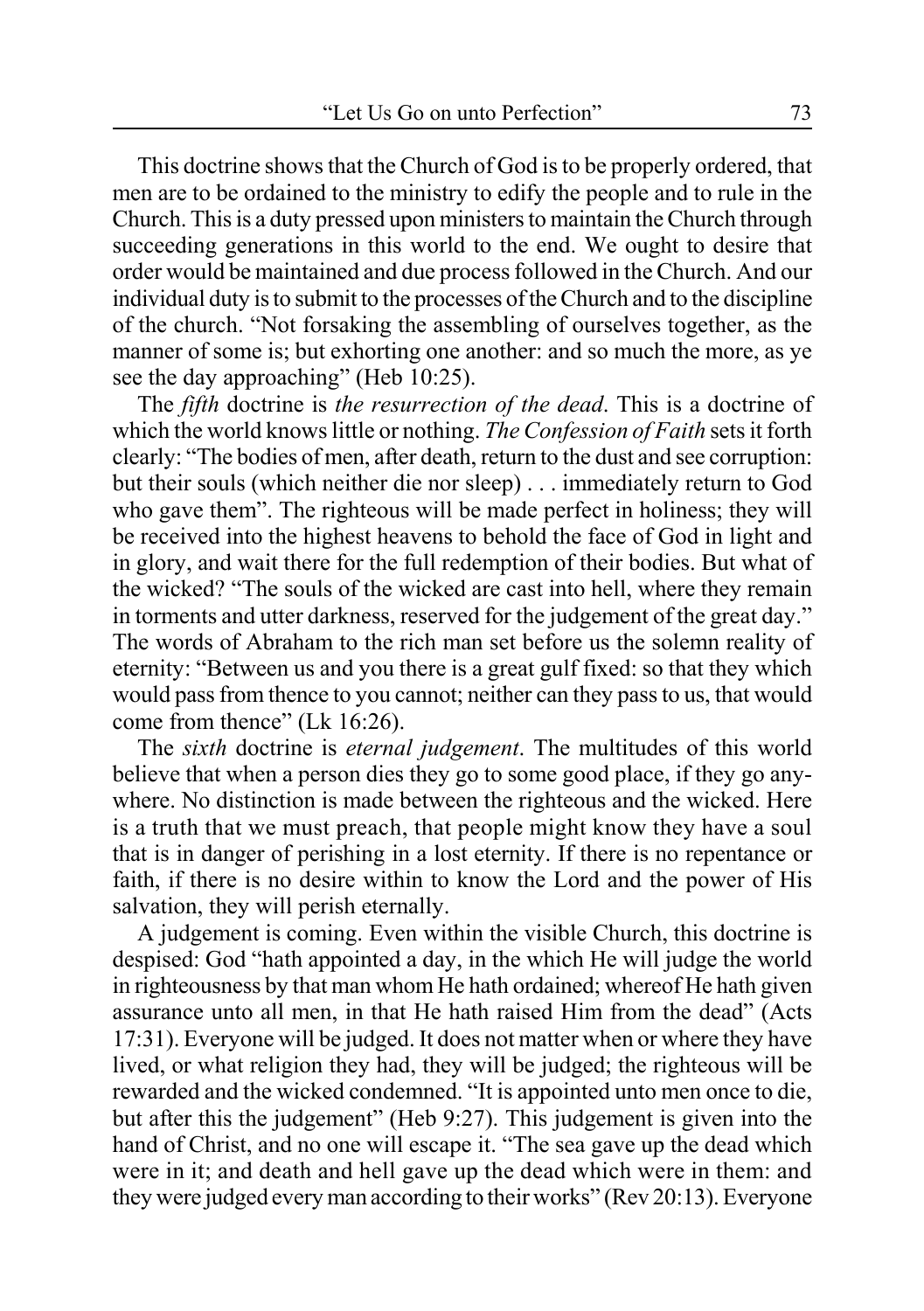will receive according to what they have done in the body, whether good or evil. Have they believed in Christ or not? Have they trusted in the provision that is in Him or have they been trusting to their supposed good works, which in fact are dead works?

This day is to manifest God's glory, to show forth His mercy in the eternal salvation of the elect, and to show forth His justice in the damnation of the reprobate – the wicked and disobedient. The righteous will go into everlasting life and receive fullness of joy. Christ will say, "Come, ye blessed of My Father, inherit the kingdom prepared for you from the foundation of the world" (Mt 25:34). But what of the wicked, those that do not know God, that do not obey the gospel? They will be cast into eternal torments, punished with everlasting destruction from the presence of the Lord and from the glory of His power. How sobering when we think of the multitudes in this world and how few of them have ever heard the gospel.

**2. These doctrines in the context of a call to go on to perfection:** "Let us go on unto perfection". Believers ought to grow up from a state of spiritual childhood to the fullness of the new man in Christ. They ought to make progress, to grow in grace and the knowledge of the truth, in holiness, in service to the Lord. So we have to be well-grounded in these doctrines. We are to go on to perfection, for "the path of the just is as the shining light, that shineth more and more unto the perfect day" (Prov 4:18).

*Perfection* describes what every believer is to aim at, and what ministers of the gospel should seek that their people would aim at  $-$  to cultivate a spirit of "holiness, without which no man shall see the Lord" (Heb 12:14). In our Christian lives we ought to seek to present a constant witness to the world on the side of the Lord, so that the world may know that here is one of the Lord's people, whose speech betrays them. What is their speech? It is holy. We are in this world but we are not of it. Our lives in this world ought to influence this world for good. This is part of the Christian calling. "Ye are the salt of the earth" (Mt 5:13). As individuals, we are called to leave a good savour behind us wherever we go. Is the Church of God in the world not to influence it for good in a dark day? Yes, even when there are so many difficulties. We are also told: "Ye are the light of the world".

We ought to endeavour as far as possible, whatever our ability, that the true religion might be established in this land. One of the means by which this may be done is our witness; we are to continue earnestly to seek to break through the obstacles. As individuals we are to aim at the high mark of our calling in Christ. How can any of us be satisfied just to scrape by, to do the minimum necessary? No, we are to strive diligently to do all to the glory of God, to aim at the perfection we have before us. Paul said, "I press toward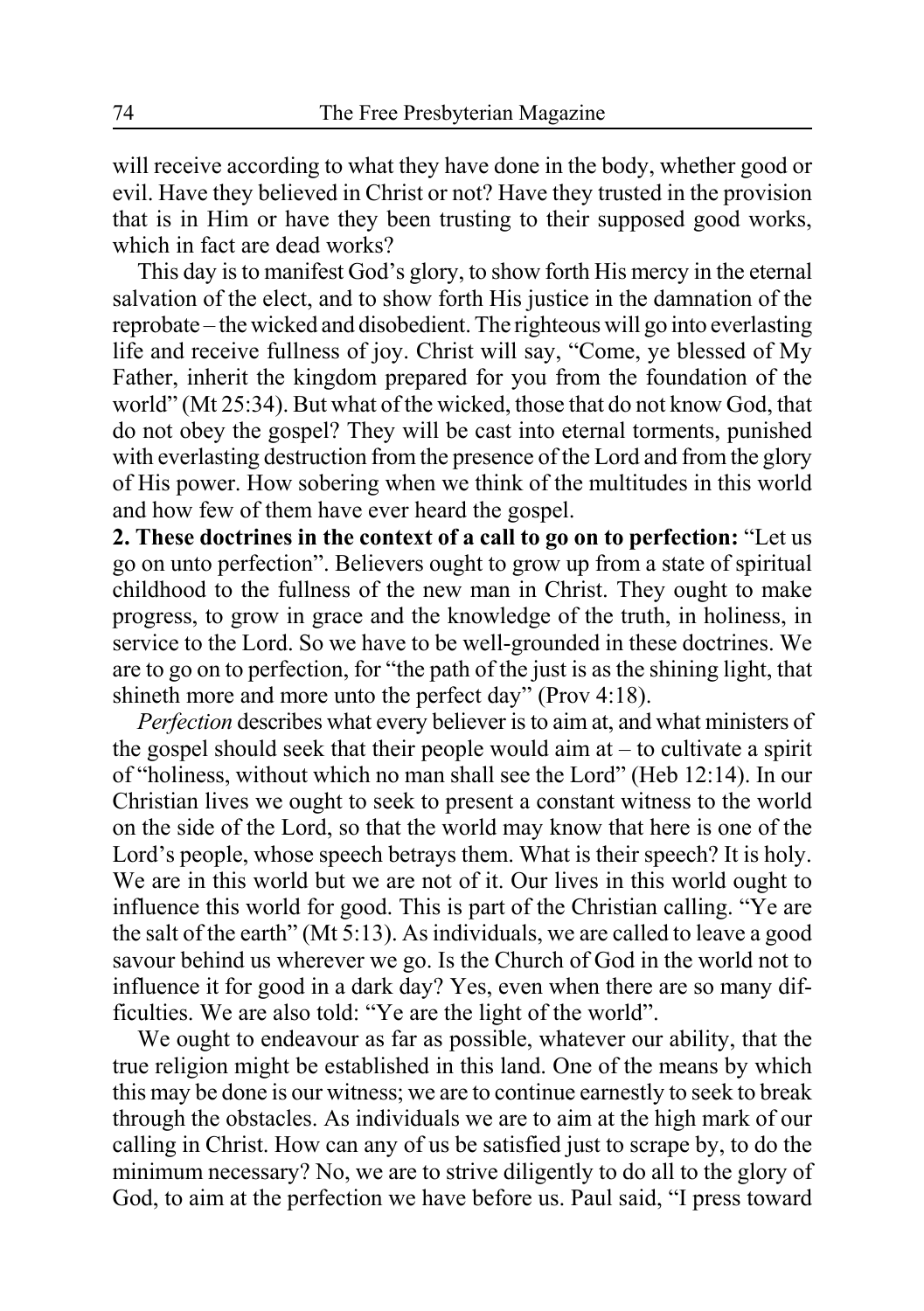the mark for the prize of the high calling of God in Christ Jesus" (Phil 3:14). What need this world has that we would be bright and shining lights and the salt of the earth! This is a dark, wicked world; it needs the moral teaching we can give it. It needs to have the teaching of the Word of God set before it, in such a way that it might benefit.

We ought to be without reproach ourselves; we ought to aim at this. The Word itself may give offence; Christ crucified is "unto the Jews a stumbling block, and unto the Greeks foolishness" (1 Cor 1:23); so they turn away. We should seek to set the truth before the world to the best of our ability, giving no offence in anything, so that the ministry is not blamed. We should show them such an example that they may know that here is someone who lives in the way he sets before them, putting these principles into practice. We do not say it is easy, but we believe it is part of the great commission that Christ gave: "Go ye therefore, and teach all nations, baptizing them in the name of the Father, and of the Son, and of the Holy Ghost: teaching them to observe all things whatsoever I have commanded you: and, lo, I am with you alway, even unto the end of the world" (Mt 28:19,20).

What need the world – including those who have been led astray by one error or another – has of a faithful biblical witness! They need clear doctrine to be set before them. We ought to aim to be as influential as possible in our day. The Lord went about doing good. That is how we ought to be, persevering in the will of the Lord, no matter what hinderances are in our way. We ought not to be discouraged or think: No one is listening, so why make any further effort in these things?

**3. How are we to go on to perfection?** We have it here: "leaving the principles of the doctrine of Christ . . . not laying again the foundation". All that is taught in the house of God is to come from Himself, for His glory. *Leaving* does not mean forgetting or despising these principles. We are never to lose sight of them or despise them. They are to be a firm foundation of principles laid down in our hearts. But *leaving* has the sense of of moving forward, of building upon them.

We have this testimony, and we must go forth with it. We must seek to build up the Church of Christ in this world, we must preach these things to our people, setting Christ before them, and seeking that the Lord would add daily to the Church such as would be saved. We must lay these things up in our hearts, seeking that this solid ground may be built upon, and that others may benefit from these doctrines as we ourselves have benefited from them. "Upon this rock", said Christ, "I will build My Church; and the gates of hell shall not prevail against it" (Mt 16:18). That rock was Christ, or the profession that the disciples made of Christ, which was: "Thou art the Christ,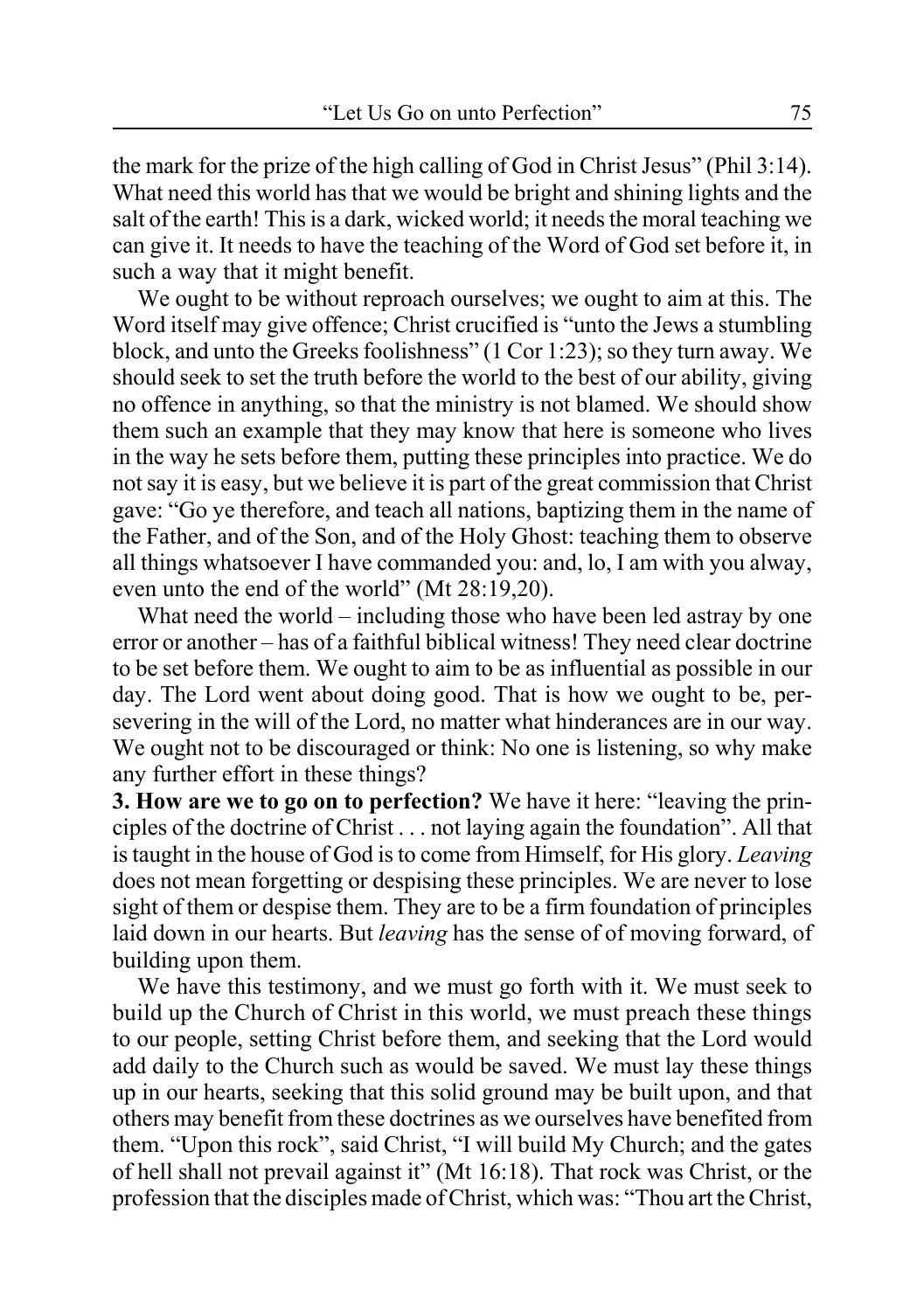the Son of the living God" (Mt 16:16). Is the Church not to be built on that? We are to maintain a witness to the Lord in this world. Even though we may feel that some of our congregations have become very small and that in some places it is only a matter of time before no one is left, we are to make good use of the time we have, to set forth these principles and build on them.

**4. The condition:** we will only do this "if God permit". If we do not advance we must go back. We need to go forward, but we can only do so if God permits. What are we to make of this? We believe it is to be taken in the light of James 4:13,14: "Go to now, ye that say, Today or tomorrow we will go into such a city, and continue there a year, and buy and sell, and get gain: whereas ye know not what shall be on the morrow. For what is your life? It is even a vapour, that appeareth for a little time, and then vanisheth away". If the Lord will we shall do this or that. We can have the best of intentions but we will only succeed if the Lord wills.

So we are called here to depend on the Lord, praying that He may indeed bless us – to do our duty in humble dependence on the Lord, not on our own strength. We are to seek that the Lord's strength may be made perfect in our weakness, and that His wisdom may be seen in what others consider folly. We are to depend on the Lord for grace to help in every time of need, to depend on Him to give us the time and opportunities to do these things, to go on to perfection – if the Lord permits. We must never lose sight of the fact that it is God which worketh in you both to will and to do of His good pleasure. A ministry will only do good if the Lord blesses it. It is the Lord that builds the house, that builds the Church. We need then to look to Him.

When we think of the difficulties we face, we think how small we are becoming as a branch of God's Church, with various responsibilities and a decline in manpower. Yet if the Lord permit, if it is His will, He may yet bless us – in taking the gospel far and wide, as a true witness in the world. He may make our testimony as a Church a means of reviving religion in this nation. How wonderful that would be! We are to be "looking unto Jesus the author and finisher of our faith; who for the joy that was set before Him endured the cross, despising the shame, and is set down at the right hand of the throne of God" (Heb 12:2). We are never to lose sight of what Paul said, "I have planted, Apollos watered; but God gave the increase" (1 Cor 3:6). We also read the simple words, "Thy God reigneth!" (Is 52:7).

We are to take our responsibilities seriously  $-$  to go out with the gospel, to rule as enabled over the things of the Church. We are to do so as undershepherds, seeking to set the truth before sinners and to be examples to them, to show them the way in which they are called to walk in a wicked age. All the time, we must look to the Lord, trusting in the fullness that is in Him.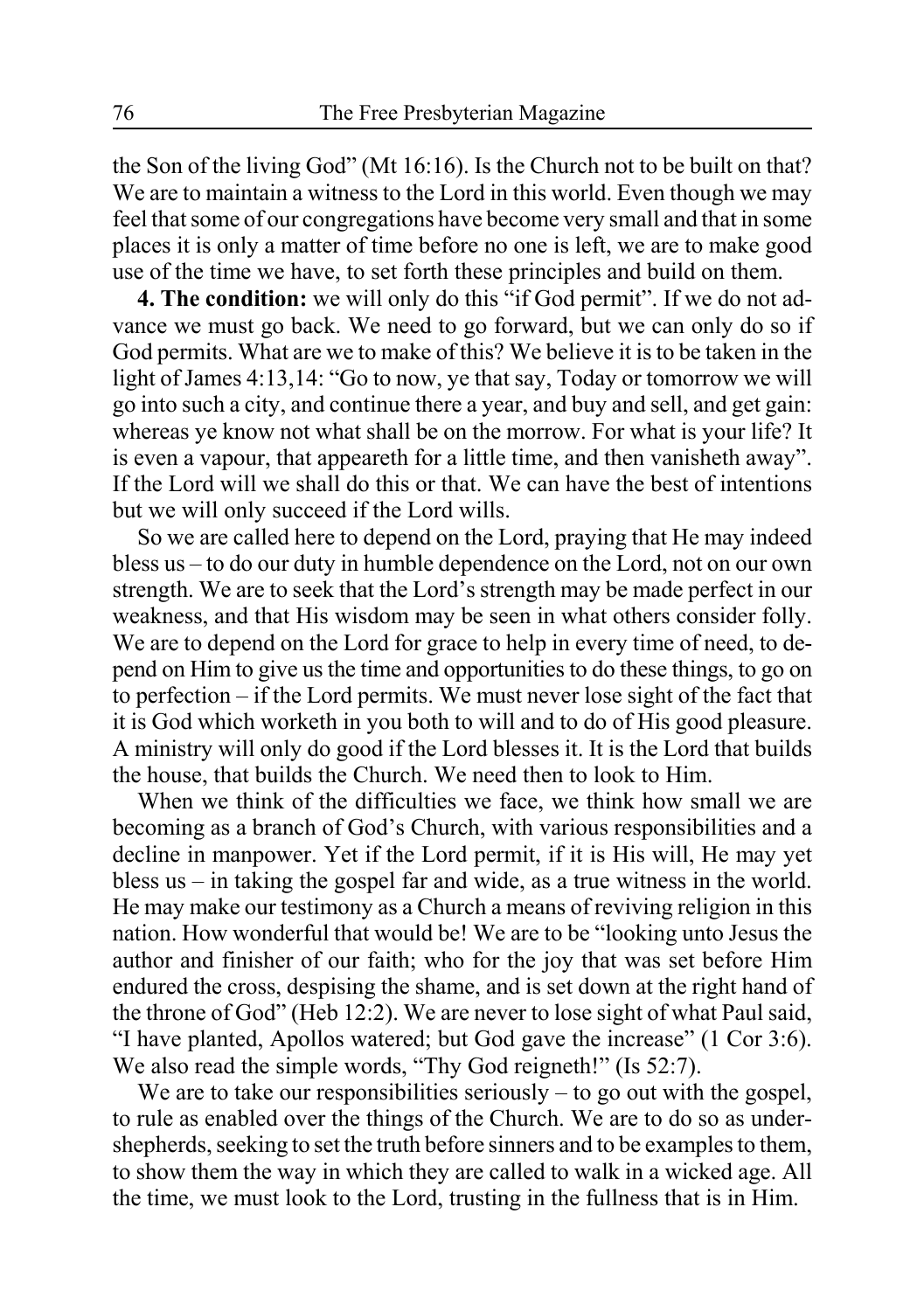# Luther and the Reformation<sup>1</sup> **16. Luther and the Papacy**

*J H Merle d'Aubigné*

Truth had raised her head in Christendom. Victorious over the inferior ministers of the papacy, she was now to struggle with its chief. We are about to contemplate Luther contending with Rome.

It was after his return from Heidelberg that he took this bold step. His early theses on the indulgences had been misunderstood. He decided to explain their meaning more clearly. From the clamours that a blind hatred extorted from his enemies, he had learnt how important it was to win over the most enlightened part of the nation to the truth, he therefore resolved to appeal to its judgement, by setting forth the bases for his new conviction. It was necessary at once to challenge Rome; he did not hesitate to send his explanations to the pontiff.

These explanations, which he called Resolutions, were written in a very moderate tone. Luther endeavoured to soften down the passages that had occasioned the greatest irritation, and thus gave proof of genuine humility. But at the same time he showed that he was unshaken in his convictions, and courageously defended all the propositions which truth obliged him to maintain. He repeated once more that every truly penitent Christian possesses remission of sins without papal indulgences; that the pope, like the lowest priest, can do no more than simply declare what God has already pardoned; that the treasury of the merits of the saints, administered by the pope, was an illusion; and that the Holy Scriptures were the sole rule of faith. But let us hear his own statements on some of these points.

He begins by establishing the nature of real repentance, and contrasts the act of God which regenerates man with the foolish performances of the Church of Rome. He stated that the Greek word for *repent* "signifies, put on a new spirit, a new mind, take a new nature – so that ceasing to be earthly, you may become heavenly. . . . Christ is a teacher of the spirit and not of the letter, and His words are spirit and life. He teaches therefore a repentance in spirit and in truth, and not those outward penances that can be performed by the proudest sinners without humiliation. He wills a repentance that can be effected in every situation of life."

Further on we meet with this bold language: "I do not care for what pleases or displeases the Pope. He is a man like other men. There have been 1 This is a further abridged extract from d'Aubigné's *The History of the Reformation in the Sixteenth Century*, vol 1, continuing from where the series was paused in March 2018. That article included Luther's appearance at the Disputation in Heidelberg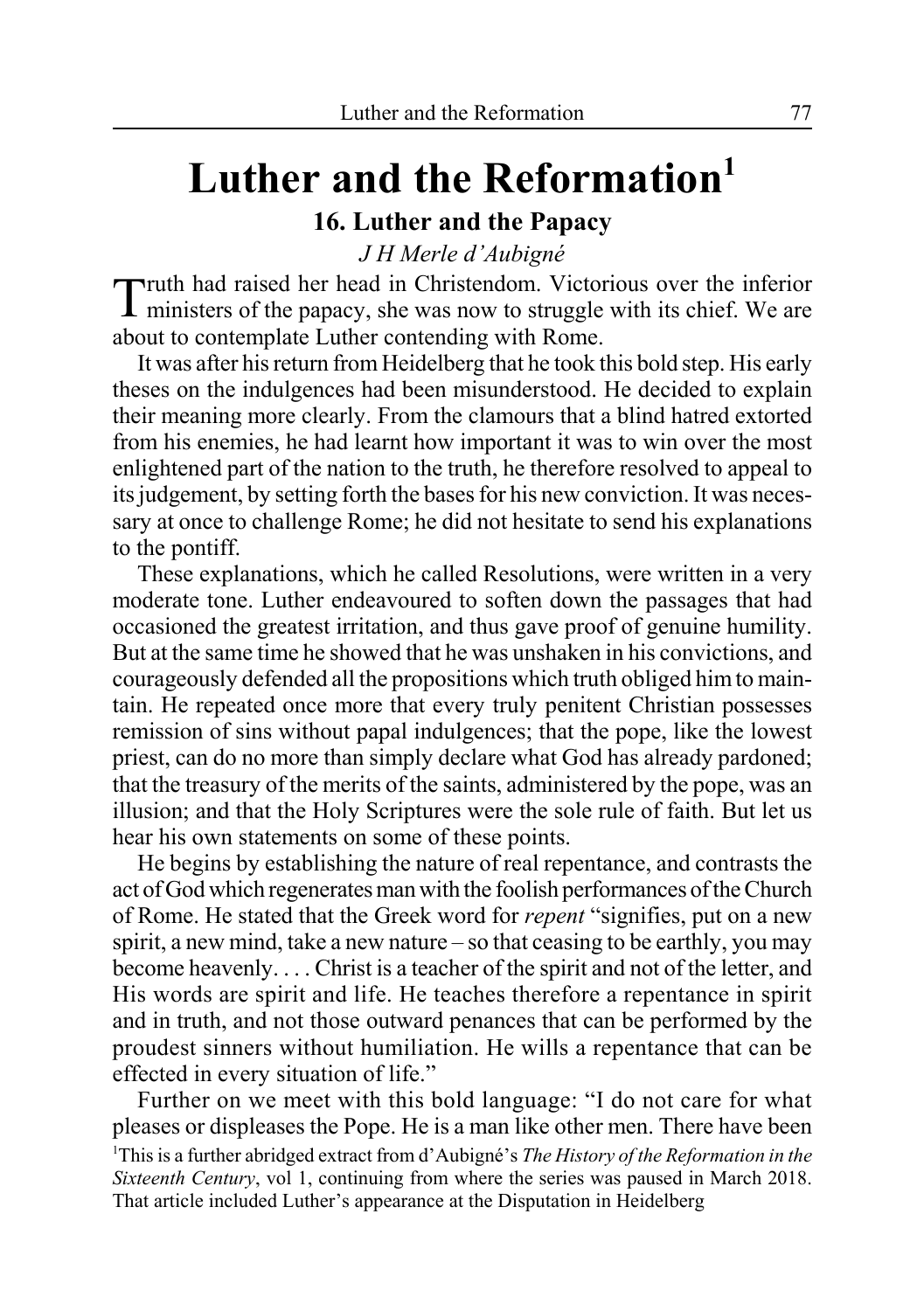many popes who loved not only errors and vices, but still more extraordinary things." "I cannot help wondering," continues Luther, "at the simplicity of those who have asserted that the two swords of the Gospel represent: one the spiritual, the other the secular power. Yes, the Pope wields a sword of iron; it is thus he exhibits himself to Christendom: not as a tender father, but as a formidable tyrant."

"It is impossible," says Luther in another place, "for a man to be a Christian without having Christ; and if he has Christ, he possesses at the same time all that belongs to Christ. What gives peace to our consciences is this – by faith our sins are no longer ours, but Christ's, on whom God has laid them all; and, on the other hand, all Christ's righteousness belongs to us, to whom God has given it. Christ lays His hand on us, and we are healed. He casts His mantle over us, and we are sheltered; for He is the glorious Saviour, blessed for evermore." With such views of the riches of salvation by Jesus Christ, there was no longer any need of indulgences.

He soon comes to the point: "I will say what I mean, boldly and briefly: the Church needs a reformation. And this cannot be the work either of a single man, as the Pope; or of many men, as the cardinals and councils; but it must be that of the whole world, or rather it is a work that belongs to God alone. As for the time in which such a reformation should begin, He alone knows, who has created all time. . . . The dyke is broken, and it is no longer in our power to restrain the impetuous and overwhelming billows."

This is a sample of the declarations and ideas which Luther addressed to his enlightened fellow-countrymen. He sent his book to his superior, the Bishop of Brandenburg with the following letter: "It is now some time since a new and unheard-of doctrine touching the apostolic indulgences began to make a noise in this country; the learned and the ignorant were troubled by it; and many people, some known, some personally unknown to me, begged me to declare by sermon or by writing what I thought of the novelty, I will not say the impudence, of this doctrine. At first I was silent and kept in the background. But at last things came to such a pass that the Pope's holiness was compromised.<sup>2</sup> What could I do? I thought it my duty neither to approve nor condemn these doctrines, but to originate a discussion on this important subject, until the Holy Church should decide.

"As no one accepted the challenge I had given to the whole world, and since my theses<sup>3</sup> have been considered, not as matters for discussion, but as positive assertions, I find myself compelled to publish an explanation of

<sup>2</sup>Note that, at this stage, Luther had yet to learn that the Roman Church was corrupt at its core. Before long he would think of the Pope in a very different way.

<sup>3</sup>The 95 Theses that were nailed to the door of the church in Wittenberg.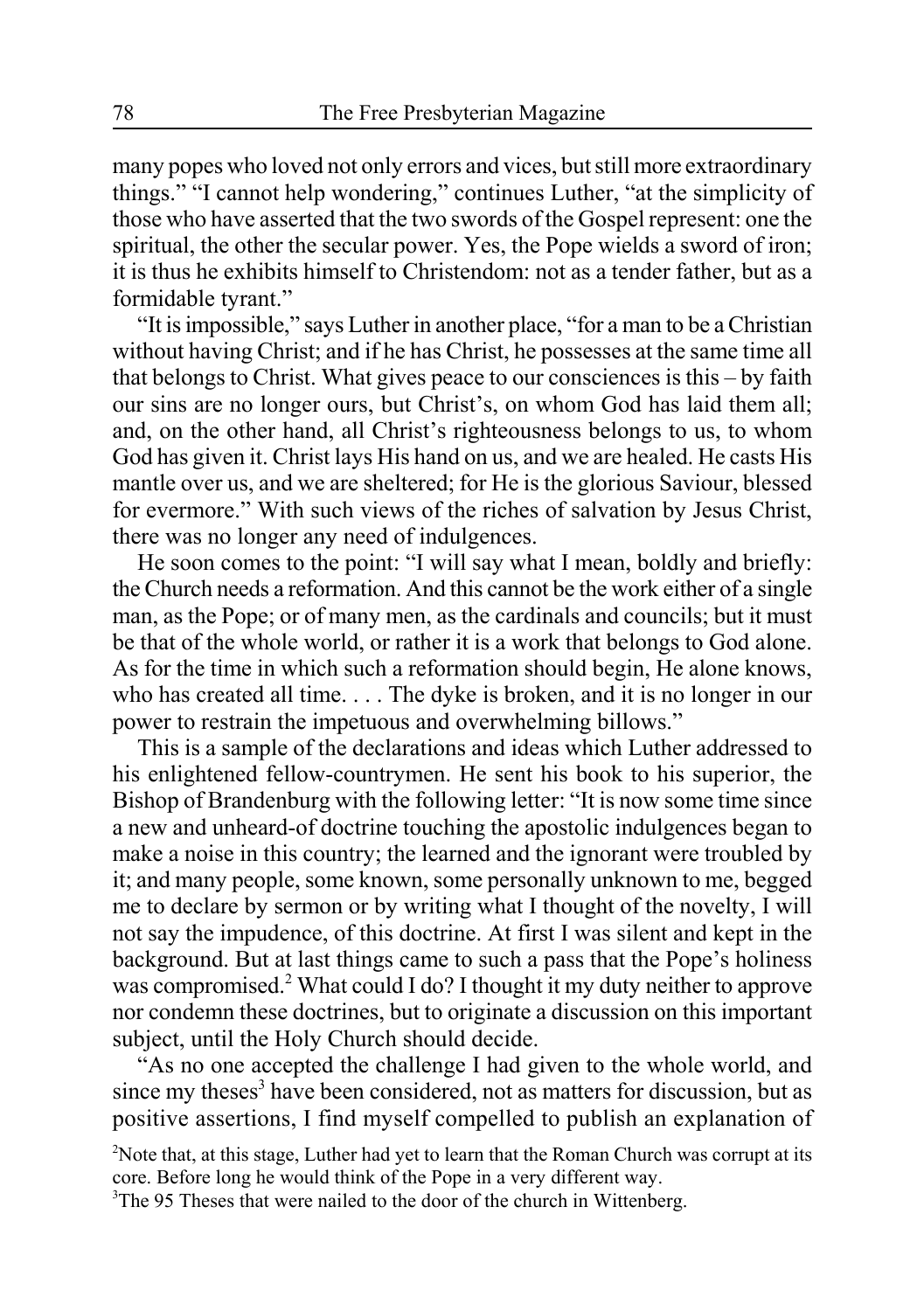them.  $\ldots$  And that all the world may see that I do not act presumptuously, I entreat your reverence to take pen and ink and blot out, or even throw into the fire and burn, anything that may offend you. I know that Jesus Christ needs neither my labours nor my services, and that He will know how to proclaim His glad tidings to the Church without my aid. Not that the bulls and the threats of my enemies alarm me; quite the contrary. If they were not so impudent, so shameless, no one should hear of me; I would hide myself in a corner and there study alone for my own good. If this affair is not God's, it certainly shall no longer be mine or any other man's, but a thing of nought. Let the honour and the glory be His to whom alone they belong!"

Luther was still filled with respect for the head of the Church. He supposed Leo to be a righteous man and a sincere lover of the truth. He resolved therefore to write to him. A week after, on 30 May 1518, he penned a letter, from which we give a few specimens:

"To the most blessed Father Leo X, sovereign bishop, Martin Luther, an Augustine friar, wishes eternal salvation.

"I am informed, most holy Father, that wicked reports are in circulation about me, and that my name is in bad odour with your holiness. I am called a heretic, apostate, traitor and a thousand other insulting names. What I see fills me with surprise . . . . But the only foundation of my tranquillity remains – a pure and peaceful conscience."

After relating the origin of the matter, Luther continues, "In all the taverns nothing was heard but complaints against the avarice of the priests, and attacks against the power of the keys and of the sovereign bishop. Of this the whole of Germany is a witness. When I was informed of these things, my zeal was aroused for the glory of Christ, as it appeared to me; or, if another explanation is sought, my young and warm blood was inflamed.

"I forewarned several princes of the Church; but some laughed at me and others turned a deaf ear. The terror of your name seemed to restrain everyone. I then published my disputation. And behold, most holy Father, the conflagration that is reported to have set the whole world on fire.

"Now what shall I do? I cannot retract, and I see that this publication draws down upon me an inconceivable hatred from every side. I have no wish to appear before the world; for I have no learning, no genius and am far too little for such great matters.

"But in order to quieten my adversaries, and to reply to the solicitations of many friends, I here publish my thoughts. I publish them, holy Father, that I may be in greater safety under the shadow of your wings. All those who desire it will thus understand with what simplicity of heart I have called upon the ecclesiastical authority to instruct me, and what respect I have shown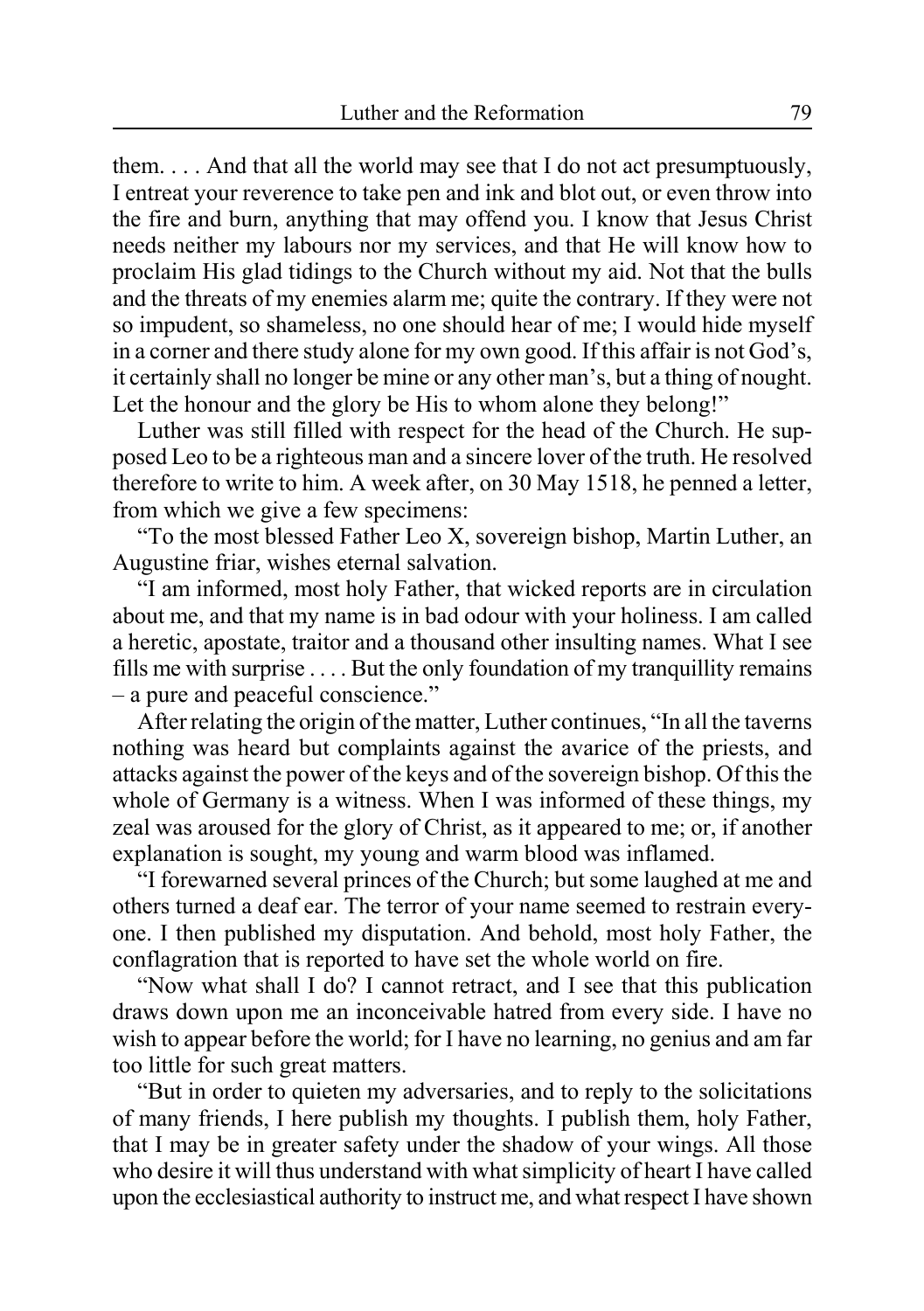to the power of the keys. If I had not behaved with propriety, it would have been impossible for the most serene lord, Frederick, duke and elector of Saxony, who shines among the friends of the apostolic and Christian truth, to have ever endured in his University of Wittenberg a man so dangerous as I am asserted to be.

"For this reason, most holy Father, I fall at the feet of your holiness, and submit myself to you, with all that I have and with all that I am. Destroy my cause or espouse it; declare me right or wrong; take away my life or restore it, as you please. I shall acknowledge your voice as the voice of Jesus Christ, who presides and speaks through you. If I have merited death, I shall not refuse to die; the earth is the Lord's, and all that is in it. May He be praised through all eternity! Amen. May He uphold you for ever! Amen."

This language is widely different from that of a proud fanatic. We see in Luther an earnest desire to gain over Leo to the cause of truth, to prevent all schism, and to cause the Reformation, the necessity of which he proclaims, to proceed from the head of the Church. Assuredly he should not be accused of destroying the unity of the Western Church. It was not he, it was his adversaries who did so.

On the very same day, Luther wrote in a letter to his friend Staupitz, vicar-general of his order: "I have neither property nor money, and I do not desire any. If formerly I possessed any honour, any reputation, let Him who has begun to deprive me of them complete His task. All that is left to me is a wretched body, weakened by many trials. Should they kill me by stratagem or by force, to God be the glory! They will thus, perhaps, shorten my life by an hour or two. It is enough for me that I have a precious Redeemer, a powerful High Priest, Jesus Christ my Lord. As long as I live, I will praise Him." In these words we read Luther's inmost heart.

While he was thus looking with confidence towards Rome, Rome already entertained thoughts of vengeance against him. As early as April 3, Cardinal Raphael of Rovera had written to the Elector Frederick, in the Pope's name, intimating that his orthodoxy was suspected, and cautioning him against protecting Luther. "Cardinal Raphael", said Luther, " would have had great pleasure in seeing me burnt by Frederick." Rome was beginning to sharpen her weapons against Luther. It was through his protector that she resolved to aim the first blow. If she succeeded in destroying the shelter under which the monk of Wittenberg was reposing, he would become an easy prey.

The German princes were very tenacious of their reputation for orthodoxy. The slightest suspicion of heresy filled them with alarm. The court of Rome had skillfully taken advantage of this disposition. Moreover Frederick had always been attached to the religion of his forefathers; hence Raphael's letter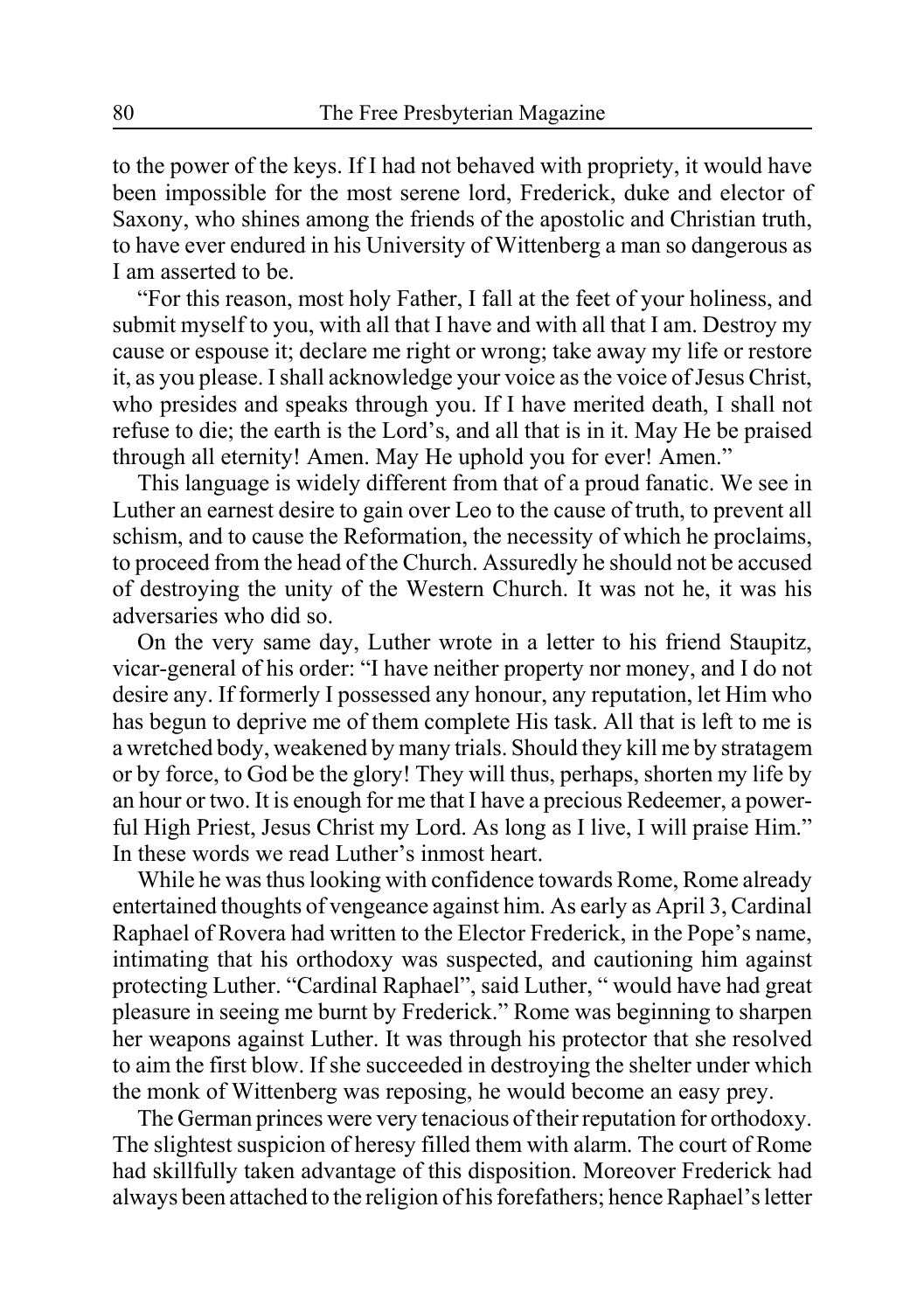made a deep impression on his mind. But it was a rule with the Elector never to act precipitately. He knew that truth was not always on the side of the strongest. He had found out that to be a Christian prince, it was not necessary to be the pope's slave.

Frederick committed himself to God. He carefully perused the books that appeared, and did not allow anything to be destroyed which he believed to be true. It was not from lack of power; besides being sovereign in his own states, in the Empire he enjoyed a degree of respect very little less than was paid to the Emperor himself.

Probably Luther learned something about Cardinal Raphael's letter. Perhaps it was the prospect of excommunication which this Roman missive seemed to forebode that induced him to deliver a sermon in Wittenberg, on the subject; it made a deep impression. He drew a distinction between external and internal excommunication: the former excluding only from the services of the Church, the latter from communion with God. "No one," he said, "can reconcile the fallen sinner with God except the Eternal One. No one can separate man from God except man himself by his own sins. Blessed is he who dies under an unjust excommunication. While he suffers a grievous punishment at the hands of men for righteousness' sake, he receives from the hand of God the crown of everlasting happiness."

Some of the hearers loudly commended this bold language; others were still more exasperated by it. But Luther no longer stood alone. Although his faith required no other support than that of God, a phalanx which defended him against his enemies had grown up around him. The German people had heard the voice of the Reformer. From his sermons and writings issued those flashes of light which aroused and illumined his contemporaries. The life that God had placed in this extraordinary mind communicated itself to the dead body of the Church. Christendom, motionless for so many centuries, became animated with religious enthusiasm. The people's attachment to the Romish superstitions diminished day by day; fewer hands offered money to purchase forgiveness, and Luther's reputation continued to increase. The people turned towards him and saluted him with love and respect, as the intrepid defender of truth and liberty.

Undoubtedly, not all saw the depth of the doctrines he proclaimed. For the greater number it was sufficient to know that he stood up against the Pope, and that the dominion of the priests and monks was shaken by the might of his word. In their eyes, Luther's attack was like those beacon fires which announce to a whole nation that the time to burst their chains has arrived. The Reformer was not aware of what he had done, until the noble-minded portion of the nation had already hailed him as their leader. But for a great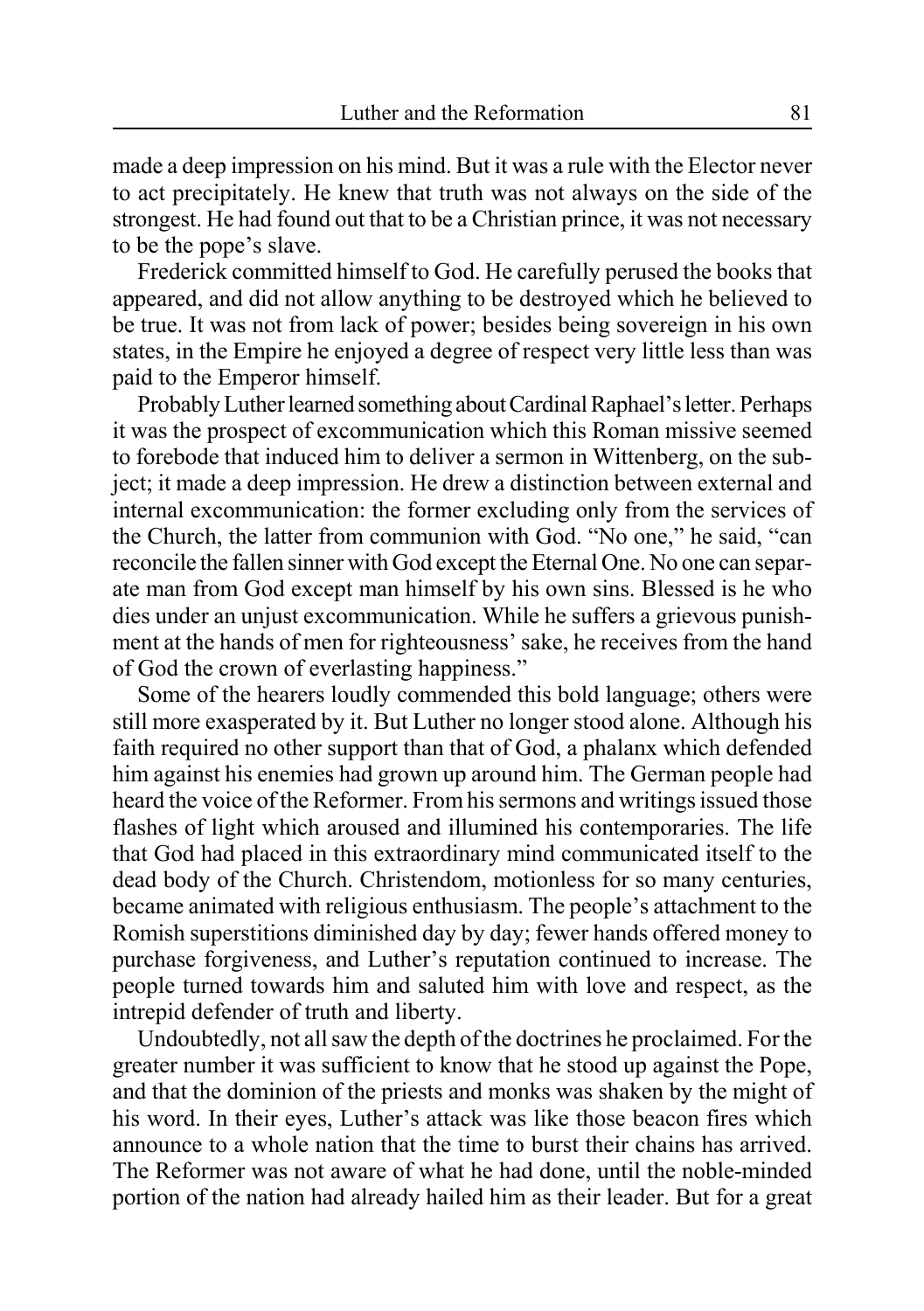number, Luther's coming was something more. The Word of God, which he so skilfully wielded, pierced their hearts like a two-edged sword, kindling an earnest desire to obtain assurance of pardon and eternal life.

Since the Apostles, the Church had never witnessed such hungering and thirsting after righteousness. At the first outburst, Luther's writings had carried away believers and unbelievers alike – the unbelievers, because the positive doctrines that were afterwards to be settled had not yet been fully developed; the believers, because the germs of these doctrines were found in that living faith which his writings proclaimed with so much power. They filled Germany in an instant. A secret conviction prevailed that men were about to witness, not the establishment of a sect, but a new birth of the Church and of society. Those who were then born of the Holy Ghost rallied around him. Christendom was divided into two parties: one contended with the spirit against the form, and the other with the form against the spirit. On the side of the form were, it is true, all the appearances of strength and grandeur; on the side of the spirit were helplessness and insignificance. But form, apart from spirit, is feeble, and the first breath of wind may throw it down. Its apparent power only excites hostility and hastens its destruction. Thus the simple Word of truth raised a powerful army for Luther.

# **More Than Conquerors1**

*R M M'Cheyne*

1. We conquer even before the battle is over. In all other battles we do not **.** know how the victory is to turn until the battle is won. In the battle of Waterloo, it was long thought that the French had gained the upper hand; and Napoleon sent several despatches to Paris, declaring that he had won. But in the fight with the world, Satan and the flesh, we know already who is to have the victory. Christ has engaged to carry us through. He will guard us against the darts of the law, by hiding us in His blood. He defends us from the power of sin by His Holy Spirit put within us. He will keep us, in the secret of his presence, from the strife of tongues.

The thicker the battle, the closer He will keep to us; so that we can sing already: "I thank God, through Jesus Christ our Lord". We know that we shall overcome. Though the world were a million times more enraged, though the fires of persecution were again to be kindled, though my heart was a million times more wicked, though all the temptations of hell were let loose

<sup>1</sup>Reprinted, with editing, from *The Christian Treasury*. Most of this article is directed to believers.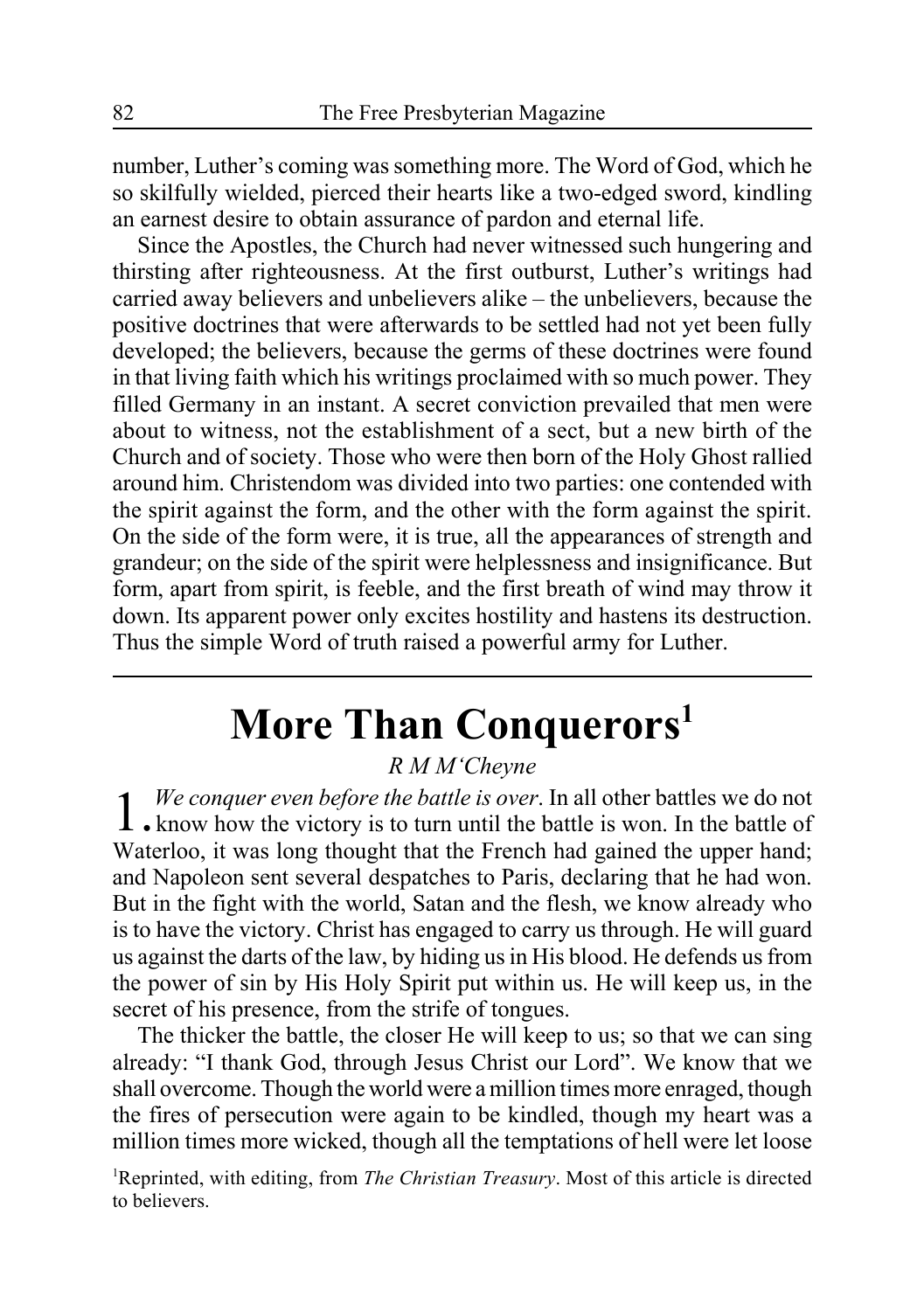upon me, I know I shall overcome through Him that loved me. When Paul and Silas sang in the low dungeon, they were more than conquerors. When Paul sang, in spite of his thorn, "Therefore will I rather glory in my infirmities", he was more than a conqueror.

2. *We gain by our conflict*. Often a victory is a loss. So it was in that battle in Israel, after the dark night in Gibeah. All Israel mourned, for a tribe was nearly cut off out of Israel. And so, in most victories, the song of triumph is mingled with the sobbings of the widow and orphan. Not so in the good fight of faith. We are more than conquerors.

We gain by our enemies. (1.) We cling closer to Christ. Every wave of trouble for Christ's sake lifts the soul higher up on the Rock. Every arrow of bitterness shot after the believer makes him hide more in the clefts of Jesus. Be content, dear friend, to bear these troubles which make you cling closer to your Beloved. (2.) They shake us loose from sin. "If ye were of the world, the world would love his own." If the world smiled and fawned upon you, you would lie on its lap. But when it frowns, then Jesus is our all. (3.) Great is your reward in heaven. We gain a brighter crown. Be not afraid; nothing shall ever separate you from the love of Christ.

O that I could know that you were all in Christ's love, that the arms of Jesus were infolding you. Then I would know that all the hatred of men and all the policy of hell would never prevail against you. If God is for you, who can be against you? If God has chosen you, called you, washed you, justified you, then He will glorify you. Yield to his loving hands, you that are not far from the kingdom of God. May He wash you, for then He will carry you to glory.

# **Jesus and the Woman of Samaria (7)1**

### *George Hutcheson*

John 4:16-18. *Jesus saith unto her, Go, call thy husband, and come hither. The woman answered and said, I have no husband. Jesus said unto her, Thou hast well said, I have no husband: for thou hast had five husbands; and he whom thou now hast is not thy husband: in that saidst thou truly.*

1.Grace is little known or esteemed, while we do not know our misery. So where the offer of mercy does not persuade, Christ will reveal their misery to sinners, to make them either come quickly to Him or else resolve on hell. Therefore, after the former offers had no success, He rips up her bosom.

<sup>1</sup>These are the "Doctrines", or lessons, as edited, that Hutcheson (1626-74) draws from these verses, in his *Exposition of the Gospel of John*.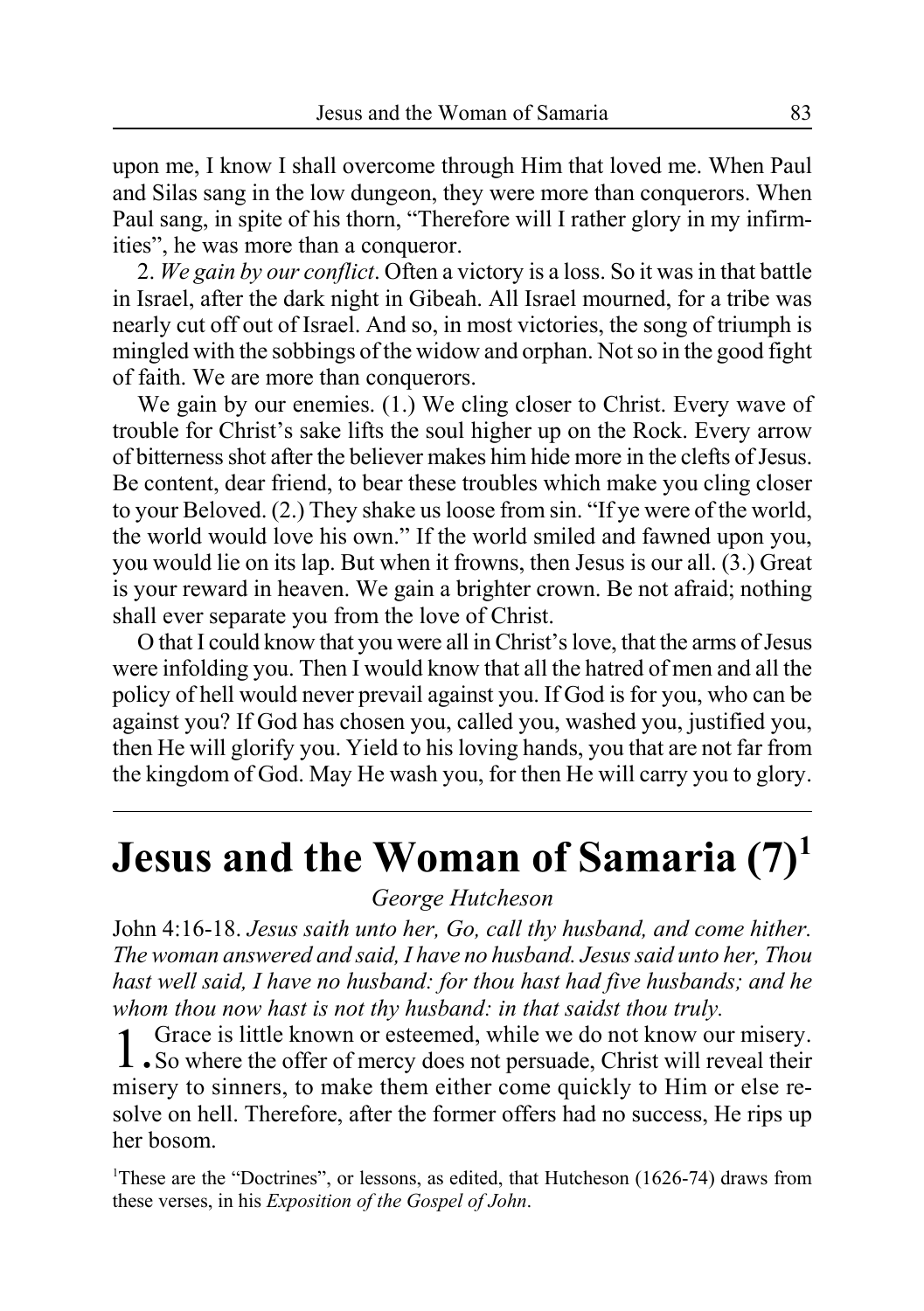2. Christ is very meek and tender even in revealing to men their misery, so long as they are not incorrigible. And He is willing that they should judge and accuse themselves, that He may deal tenderly with them. Therefore He so mildly tells her: "Go, call thy husband," that He might draw a confession out of her own mouth.

3. It is not every sin of which natural men are guilty for which they can at first be capable of conviction; for not every sin will be odious to everyone in every condition. But there are some sins which only grace – and much grace, and grace in exercise – will make them see to be sinful. Therefore though she was guilty of many other sins, Christ points only to this sin of gross filthiness, as that which she would see best.

4. It is not every sight of sin that will convince the sinner. But Christ must bring it home upon the conscience, and show sin to be marked by His all-searching eye before it works upon the sinner; for she knew her own condition (and therefore says, "I have no husband", as putting away the matter, of which she supposed Him to be ignorant). But she is without any sense of her sin, till He rips up her bosom and lets her see He knew her.

5. Christ will commend a small good under much rubbish; and particularly He accounts a true acknowledgment, even of a heinous crime, as a commendable duty. Therefore He makes so much of her confession: "Thou hast well said . . . in that saidst thou truly".

6. Christ has particular knowledge of what sins men are lying in, however hidden. And particularly He has an eye upon secret uncleanness; and however loath sinners are to be discovered by Christ, yet where He pleases and has a purpose of mercy, no evasions will hide them. So much does this large discovery teach after her evasive confession: "Thou hast had five husbands, and he whom thou now hast is not thy husband".

7. Such is the pollution of our nature that lust will be insatiable unless grace curbs it. So much is seen in this woman, who after so many marriages lives in uncleanness.

These are the three decisive marks of being in the covenant of grace: conviction of sin, faith in Christ and holiness of life. By the first we see our misery, by the second we accept of deliverance, and by the third we testify our thankfulness to Him who delivered us. The first has a relation to the covenant of works, the second to the covenant of grace, and the third to the law of Christ. The first is a conviction of our deplorable state, the second an acceptance of God's salvation, and the third a cordial performance of duty. In the one we see our misery by the first covenant; in the other we repair to the second; and in the last we perform the duties consequential of our covenant state. By the first the sinner is humbled; by the second the Saviour is exalted; and by the third, God is glorified. *Thomas Bell*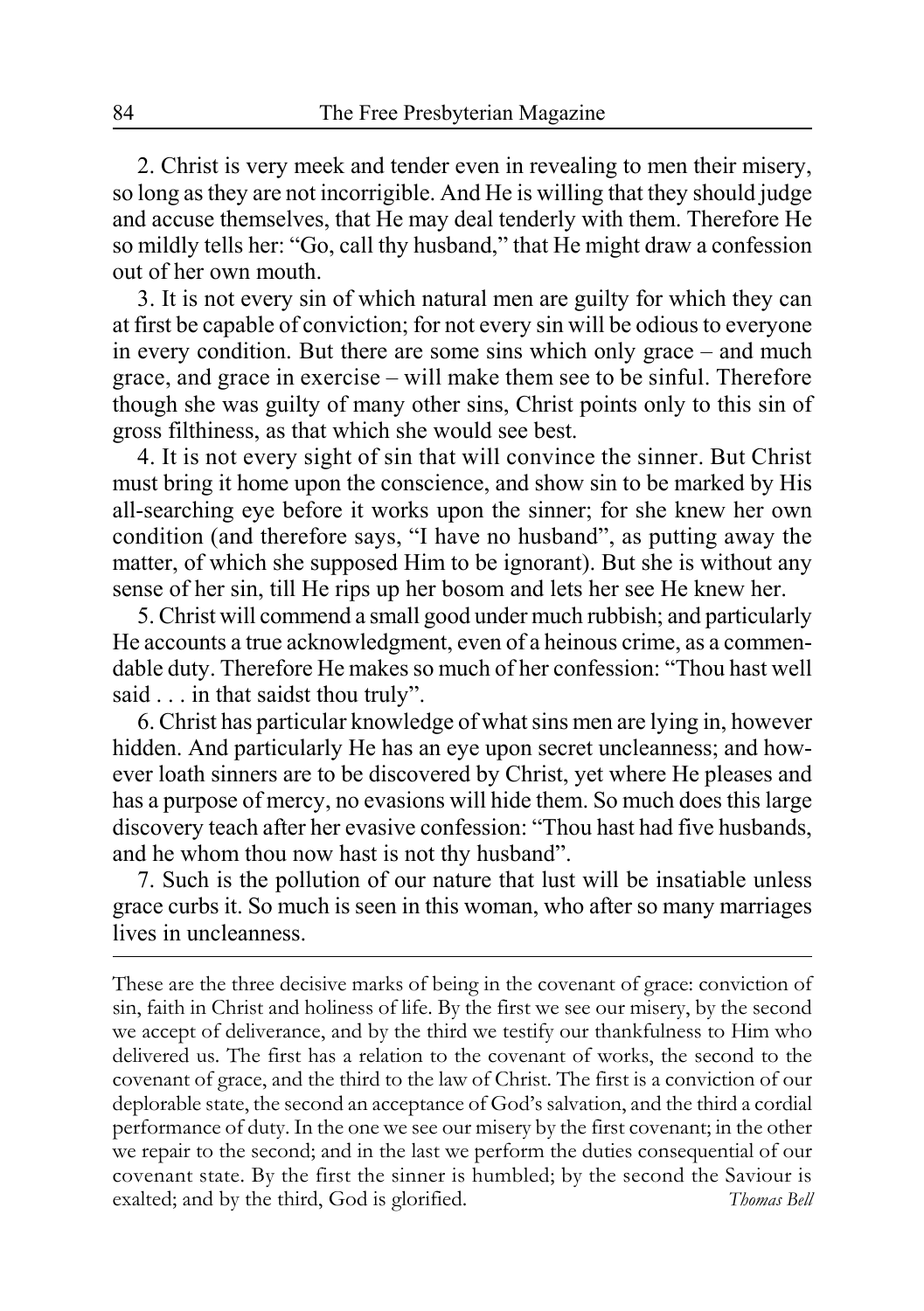# **The Antichrist (1)1**

# *W D Killen*

The term *Antichrist* may mean either "instead of Christ" or "against Christ". **T** The early Church was troubled by false teachers and open enemies, all of whom might have been called antichrists. Such were the Gnostics, the Montanists, the Manicheans, the heathen and the Jews. "Many deceivers", says the Apostle John, "are come into the world, who confess not that Jesus Christ is come in the flesh. This is a deceiver and an antichrist" (2 Jn 7). The Gnostics, who made their appearance about this time, fell under this description. But it does not follow that they alone were entitled to the designation. In sundry passages of Scripture there is a reference to a particular power – to develop subsequently – which, above all others, is entitled to be regarded as *The Antichrist*.

We are told that "the mystery of iniquity" was already at work, though meanwhile kept in check by certain obstructions (2 Th 2:7). His coming, says the Apostle, "is after the working of Satan with all power and signs and lying wonders". The marks by which the wicked one is described, when brought together and examined, shut us up to the conclusion that it can only be the papacy. The long continuance of this power is one of the mysteries of providence. It surely illustrates the blindness and the degeneracy of man. God has given him the Scriptures for his guidance; but he turns his back upon the light and follows his own devices. Such deviations from the right path existed under the Jewish dispensation; and the Bible discloses to us with marvellous accuracy the rise and progress of the great apostasy in the Christian Church, which commenced shortly after the days of the apostles. The predictions relating to it supply internal evidence of the inspiration of the writings in which they are found. Who but God, who sees the end from the beginning, could have been their Author? We may here refer to these prophecies.

In 2 Thessalonians (2:3,4) Paul announces "a falling away" which was to take place in the Church, and declares that there would then be revealed "that man of sin, the son of perdition, who opposeth and exalteth himself above all that is called God, or that is worshipped; so that he as God sitteth in the temple of God, showing himself that he is God". It is to this power that John particularly refers when he says, "Little children, it is the last time; and ye have heard that antichrist shall come, even now are there many antichrists" (1 Jn 2:18). His claims are prodigious.

Less than 150 years after the death of Paul, Victor was the chief pastor of <sup>1</sup>Killen (1806-1902) was a professor of church history in Belfast. This is the first of two articles taken, with editing, from a chapter in Killen's *Reminiscences of a Long Life*.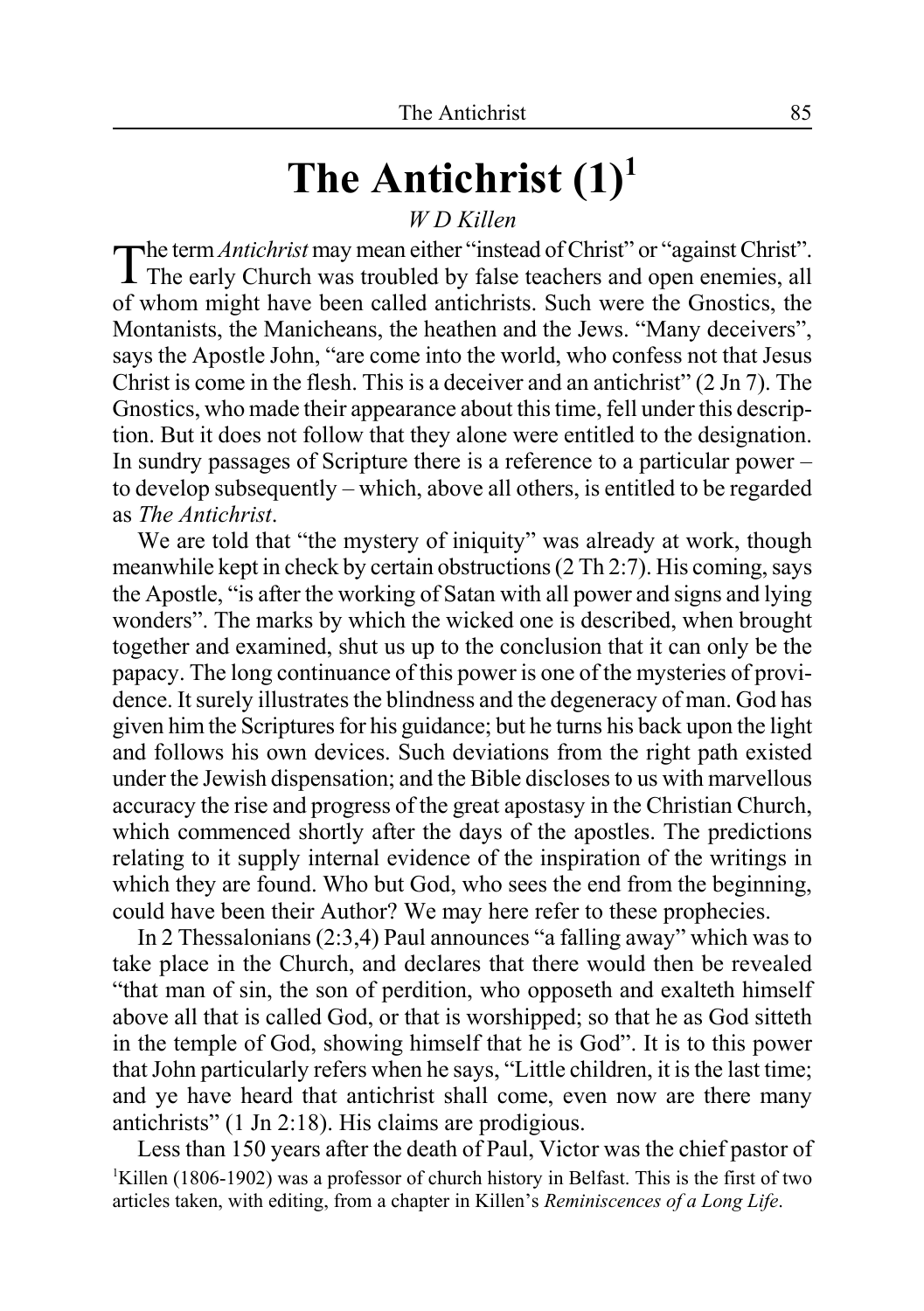Rome. Only a little before, he had risen into special prominence and began to astonish the world by the extravagance of his pretensions. At that time, he threatened to excommunicate other churches because they dared to disagree with him on the keeping of Easter. About the same period – by giving currency to a spurious legend about Peter, and by sanctioning a misinterpretation of the language of Christ – the Roman Church ventured to assert a position which placed her immensely above all other ecclesiastical communities. In opposition to the plainest testimony, it was alleged that Peter had been bishop of Rome. It was further maintained that Christ had appointed him to be the foundation of the Church, against which the gates of hell should never prevail. Christ Jesus, the Lord of glory, is Himself the only foundation of the Church, and "other foundation can no man lay" (1 Cor 3:11); but this stupid misunderstanding of the Saviour's words would place the Apostle of the circumcision above all that is called God or that is worshipped.

The Roman bishop was guilty of unutterable presumption when he permitted himself to be described as the Rock which sustains the Church of the living God. And he is equally worthy of condemnation when he calls himself "the vicar of God". Christ requires no vicar to supply His place. He is the ever-living Saviour – the same yesterday, today and for ever. His eyes are always watching the earth, beholding the evil and the good; and He is ever able to save to the uttermost all who come unto the Father by Him. When we read of a man of sin who exalts himself above all that is called God or that is worshipped, and who sits in the temple of God, or in the Church, showing himself that he is God, is it not plain that the Pope answers this description?

Without any warrant from Scripture he sets aside the ordinances of heaven. He undertakes to act as the lawgiver of the Church, and to teach doctrines and observances condemned in the Bible. He promotes penances and pilgrimages, the worship of images, prayer to saints, and the doctrine of purgatory. He exacts from all his officials an oath of submission to his will, though Peter himself tells us that there should be no "lords over God's heritage" (1 Pet 5:3). He imposes celibacy on all his clergy, and is the patron of an immense multitude of monks and nuns, though the Word of God expressly declares that "marriage is honourable in all". By "forbidding to marry" (1 Tim 4:3), the Pope has stamped upon himself one of the marks of the great apostasy. And by commanding to "abstain from meats" he is further identified as the antichrist; for he requires his followers to conform to an arbitrary system of fasting.

In the prophecies of Daniel we have a striking description of some of the most remarkable characteristics of the Antichrist. It is said that the last of the four great beasts, which the prophet saw in his vision, had ten horns. "I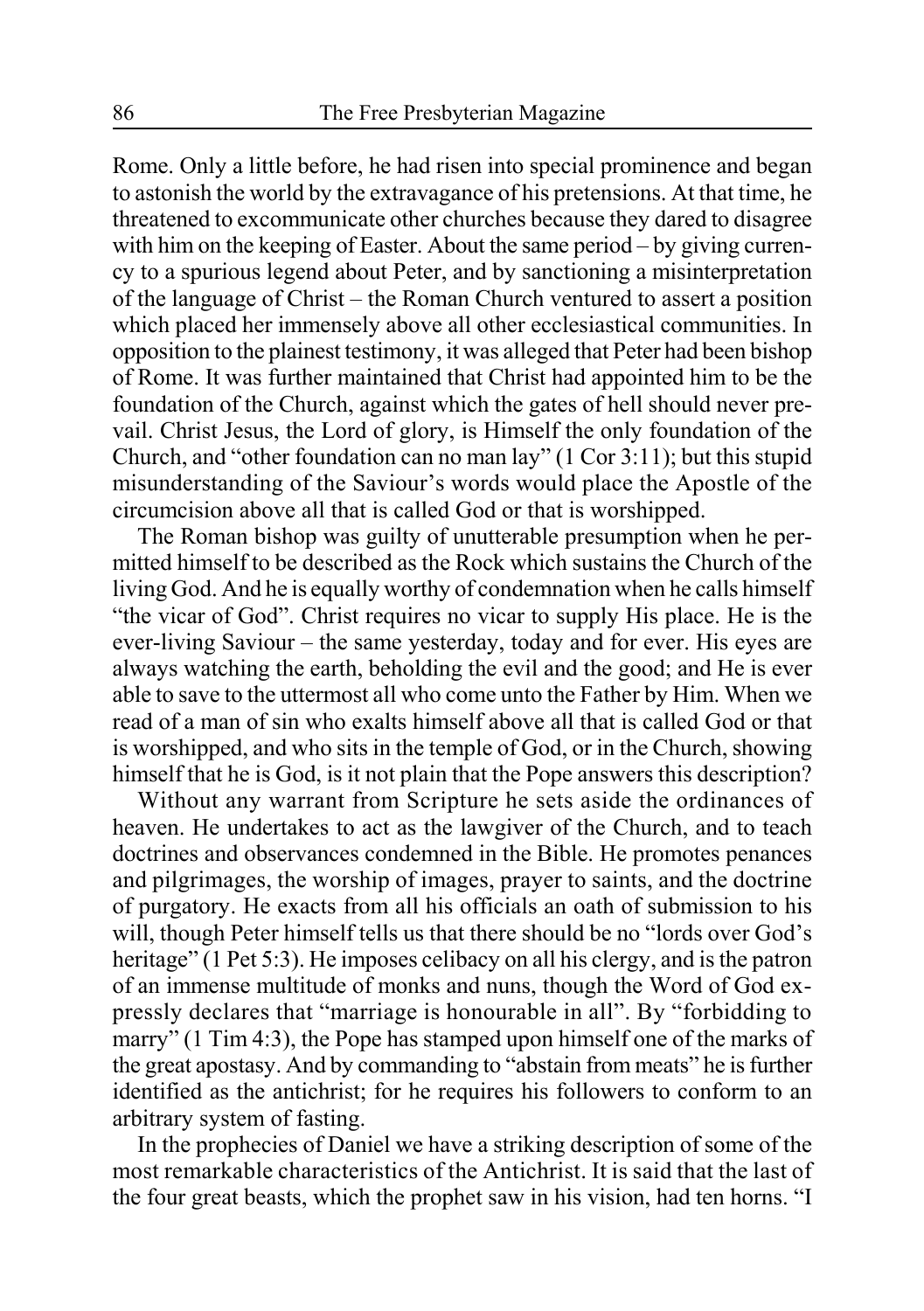considered the horns," said the seer, "and, behold, there came up among them another little horn, before whom there were three of the first horns plucked up by the roots; and, behold, in this horn were eyes like the eyes of a man, and a mouth speaking great things" (Dan 7:8). It is generally considered by our best commentators that the fourth great beast of Daniel represents the Roman Empire, and that its ten horns betokened the ten kingdoms into which it was divided. It is well known that the temporal power of the Pope rose up out of the ruin of three preceding dynasties – that is, the power of the Goths, the Imperial Greek power in Italy, and the kingdom of the Lombards.

This little horn, taking the place of these three preceding governments, was "diverse" from all the rest and distinguished by wonderful peculiarities. Such is the papacy. It is a spiritual as well as a temporal power. And truly it has "the eyes of a man, and a mouth speaking great things". The Pope claims to be the universal bishop, or inspector, of the whole Church, and he expects all to submit to his dictates. Beyond all question he has "a mouth speaking great things". He professes to be infallible and to be able to forgive all the sins of all who apply to him. He utters great swelling words of vanity in his bulls and anathemas. The little horn had a "look . . . more stout than his fellows" (Dan 7:20). And who has not heard of the assumptions of the Roman Pontiff ? He has undertaken to create kings and to dethrone them, to place whole nations under his interdicts, and to deprive them of religious services, as longs as he pleases. He has again and again proved himself to be the greatest despot in existence.

How extraordinary that, upwards of 2000 years ago, Daniel could foretell the rise and progress of this unique potentate, and describe his character and proceedings: "I beheld and the same horn made war with the saints, and prevailed against them. . . . And he shall speak great words against the Most High, and shall wear out the saints of the Most High, and think to change times and laws, and they shall be given into his hand until a time and times and the dividing of time. But the judgement shall sit, and they shall take away his dominion, to consume and to destroy it unto the end" (Dan 7:21,25,26). History can tell how most of these prophecies have been already accomplished. The Pope has, indeed been but a "little horn" – the ruler of a small territory – for the States of the Church extended over only a limited section of Italy.<sup>2</sup>

Notwithstanding, his influence has been felt at the ends of the earth. He "wore out the saints of the Most High" in many lands. He stimulated thousands of soldiers to slaughter the Albigenses, the Waldenses and others. He "changed times and laws" – he arranged fasts and festivals as he pleased, <sup>2</sup>A reference to the Papal States, over which the Pope was temporal ruler from 756 to 1870.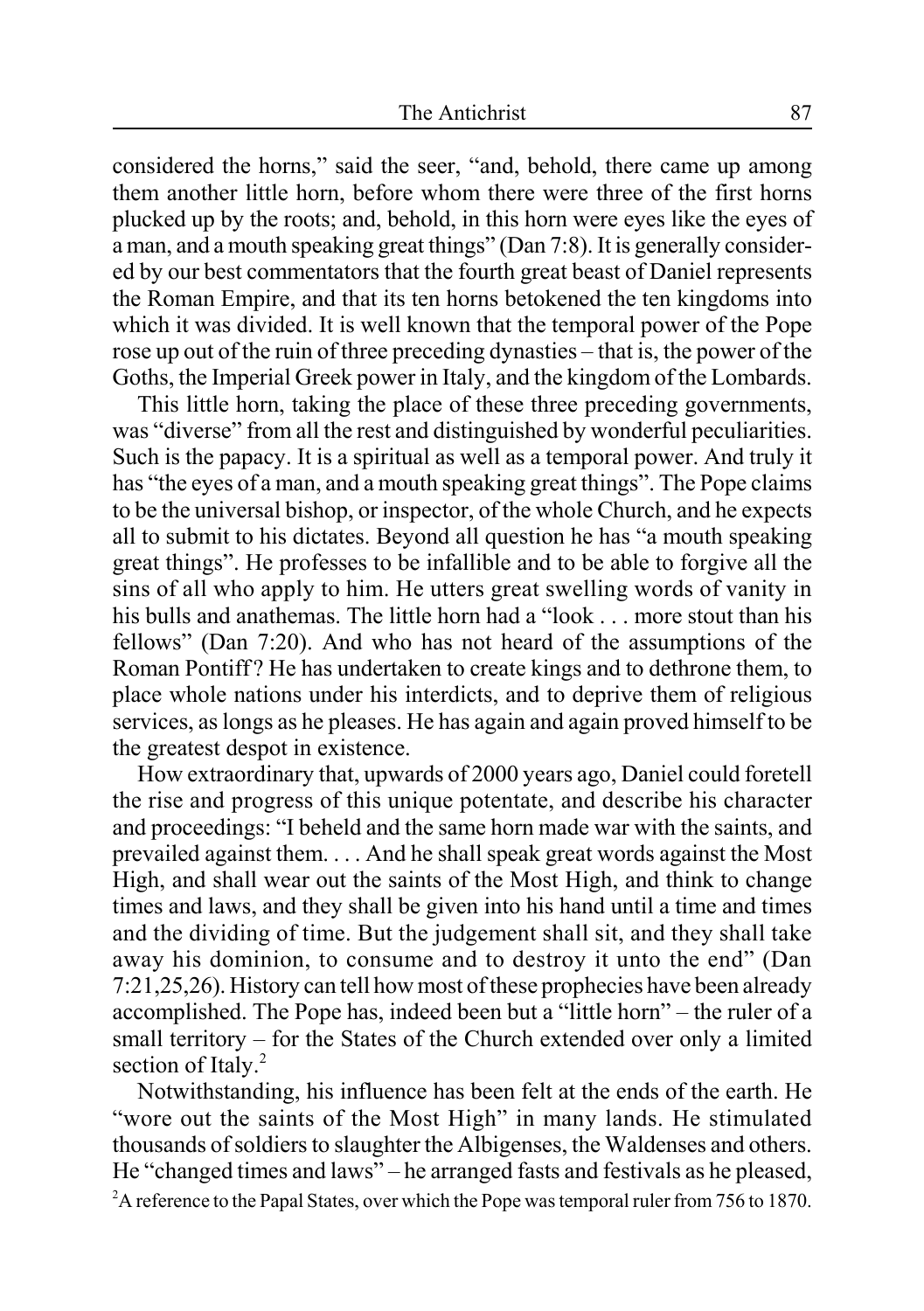and required even monarchs to act as his menial servants. And "he spake great words against the Most High" – when he represented the Bible as a dangerous book and forbade the laity to read it without his permission. We may be sure that the doom of Romanism is fixed in the arrangements of the Eternal One and that, when the fullness of the time has come, it shall pass away for ever.

# **"Mysteries" in the New Testament (3)1**

## *Rev D W B Somerset*

*(4)Christ preached as Saviour to men.* "Preached unto the Gentiles." The preaching and reception of the gospel brings in several mysteries, the first of which is "the mystery of the gospel" itself: "Now to Him that is of power to stablish you according to my gospel, and the preaching of Jesus Christ, according to the revelation of the mystery, which was kept secret since the world began, but now is made manifest, and by the scriptures of the prophets, according to the commandment of the everlasting God, made known to all nations for the obedience of faith" (Rom 16:25-26); and, "And for me, that utterance may be given unto me, that I may open my mouth boldly, to make known the mystery of the gospel" (Eph 6:19).

The gospel is not something that could have been discovered, or even dreamt of, had God not provided it and revealed it. One of the purposes of the Old Testament period was to prove beyond doubt that there is no other way of redemption or recovery for the human race. The Jews did not find it by works nor the Gentiles by wisdom: "For after that, in the wisdom of God, the world by wisdom knew not God, it pleased God by the foolishness of preaching to save them that believe" (1 Cor 1:21). Note too the place given to "preaching": this strange method that the world thinks "foolish" and counterproductive, but which God has chosen that His power in conversion might be made evident. God speaks to the soul through the human preaching of the Word.

Following on from the mystery of the gospel and of preaching, we have the surprising reference to the Gentiles. Why the Gentiles? This is one of the

<sup>1</sup>This Theological Conference paper deals with the use of the words, "mystery" and "mysteries" in the the New Testament. It gives the biblical meaning of a *mystery* as "something which was *hidden and unobserved but has now been disclosed* ". It goes on to state, "We view the 'mystery of godliness' (1 Tim 3:16) as the great mystery, and then group all other New Testament mysteries under the six heads that Paul gives there". Last month's section covered three of the six points: "God was manifest in the flesh, justified in the Spirit, seen of angels".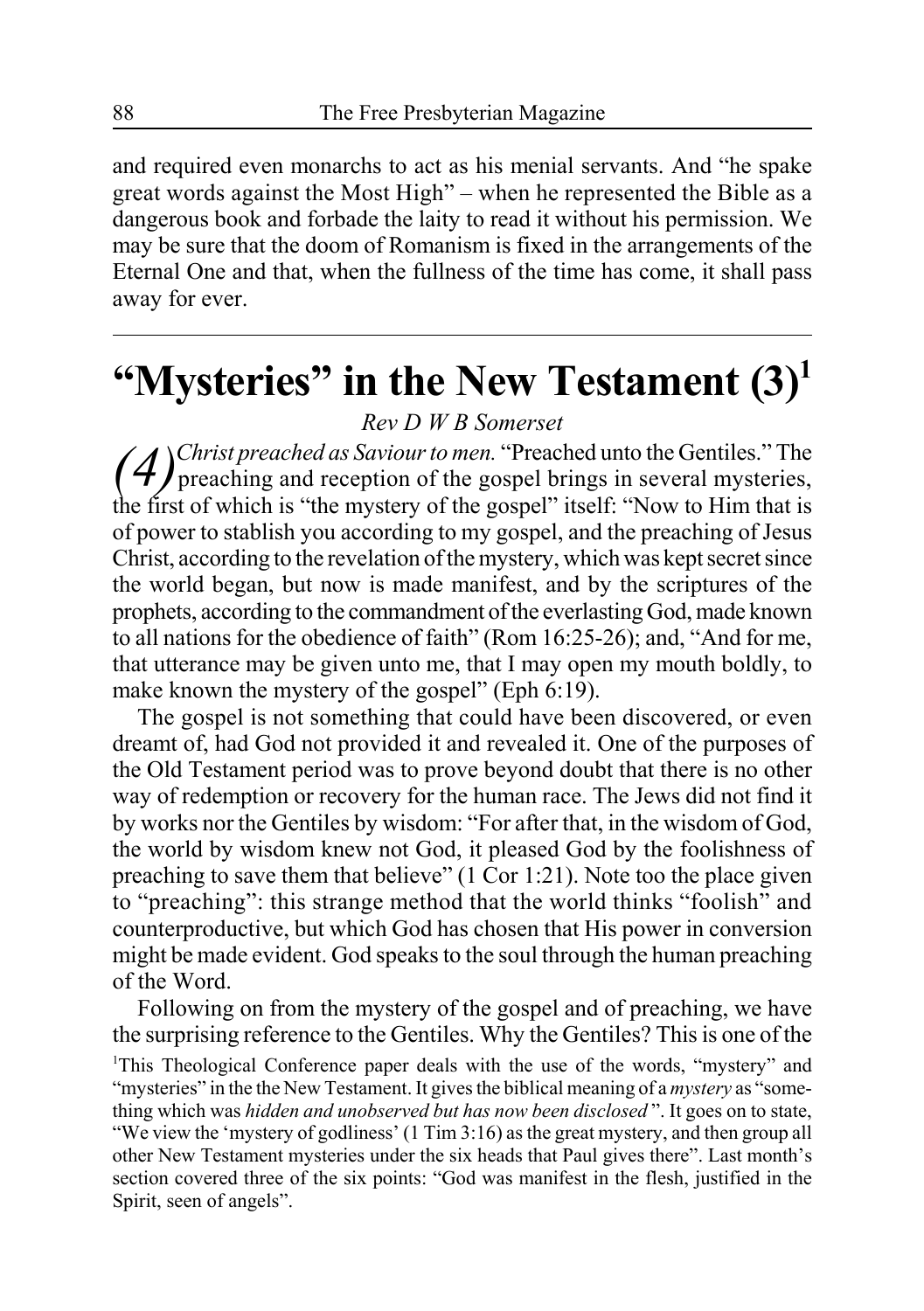things – along with the justification of Christ, already mentioned, and His being seen of angels – that makes it almost impossible that Paul was quoting an uninspired hymn. A mere human writer would have neither the understanding nor the boldness to mention the Gentiles without the Jews. Such a reference might seem inadvisable and offensive on a sensitive subject.

The distinction of Jew and Gentile takes us back to the Divine purposes and to the doctrine of election: "the mystery of God's will": "Having made known unto us the mystery of His will, according to His good pleasure which He hath purposed in Himself: that in the dispensation of the fullness of times He might gather together in one all things in Christ, both which are in heaven, and which are on earth; even in Him" (Eph 1:9-10). God's purpose is to gather redeemed men and holy angels in Christ, that they might form one great family with Christ as the Head. The holy angels are more easily gathered, being holy already, but the gathering of men is a hard work, because they are depraved, and scattered since the Tower of Babel, and contrary to each other and to God. The mystery of men being gathered in Christ is completely contrary to the natural course and appearance of this world.

To give us an outward representation of election and reprobation, God divided the world of old into Israel and the Gentiles. Israel gave a picture of God's chosen people, and the Gentiles of the rest, who are passed by and left to themselves. Then in Israel herself and in Judah, and in the Jews of Christ's time, we get multiple illustrations of the same thing: "the few" who profit from the means of grace, and "the many" who continue in unbelief even under the greatest privilege. "Many are called but few are chosen" (Mt 22:14).

Then in the Assyrian and Babylonian captivities and in the destruction of Jerusalem in AD 70 and the casting off of the Jews, we see examples of the severity of God, and how little regard He has for outward things in the absence of spiritual. "Behold therefore the goodness and severity of God: on them which fell, severity; but toward thee, goodness, if thou continue in His goodness: otherwise thou also shalt be cut off " (Rom 11:22). This casting off is a mystery: "For I would not, brethren, that ye should be ignorant of this mystery, lest ye should be wise in your own conceits; that blindness in part is happened to Israel, until the fullness of the Gentiles be come in" (Rom 11:25). It is a wonder that God should work in this way, so different from the ways of men. "For God hath concluded them all in unbelief, that He might have mercy upon all. O the depth of the riches both of the wisdom and knowledge of God! How unsearchable are His judgements, and His ways past finding out!" (Rom 11:32-33).

There was to be a hardening and casting off of Israel in the days of the early Church, when the gospel went to the Gentiles, and this was to continue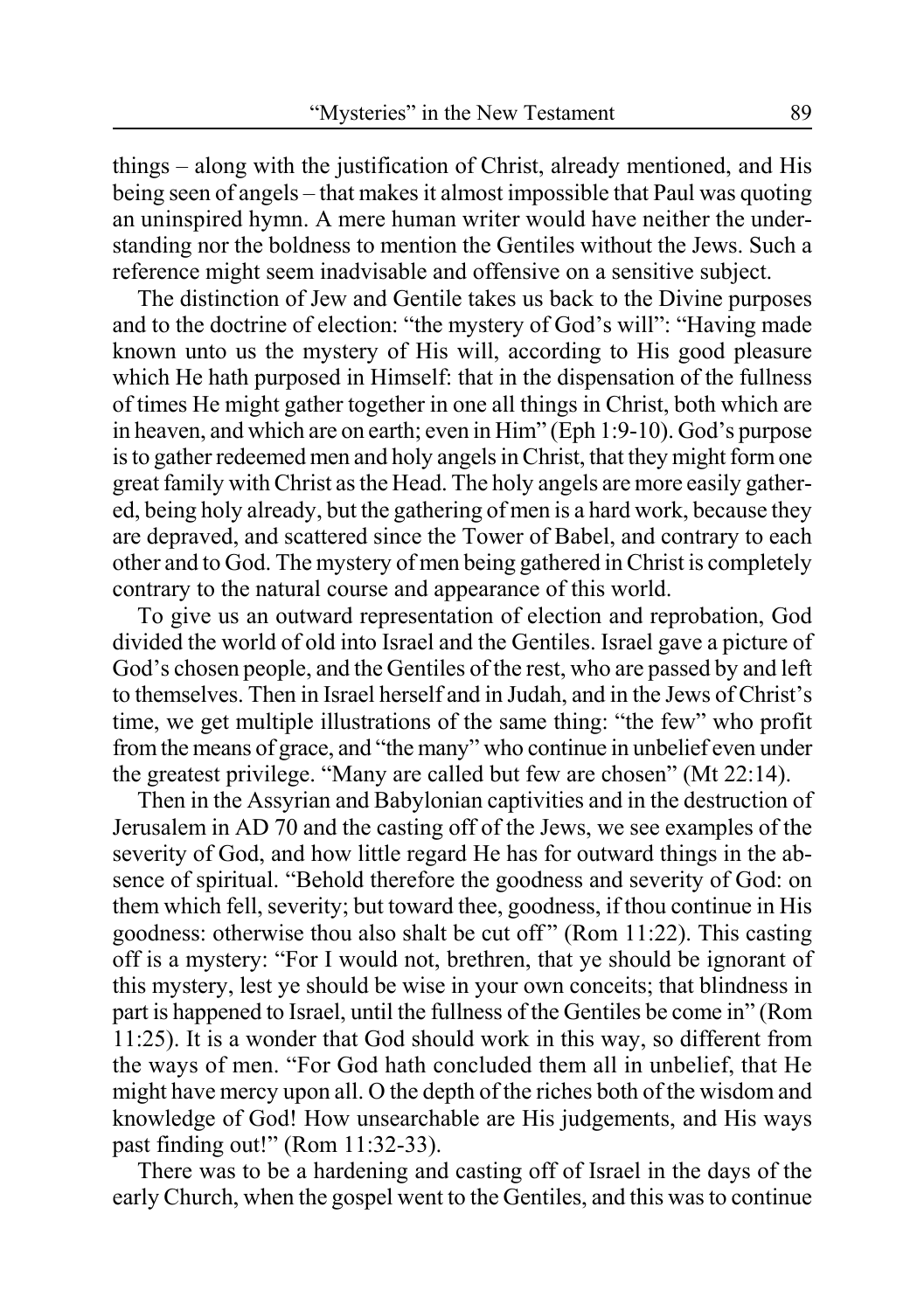for a long period but not permanently: it was "in part" or temporary. During this period, the gospel was to be sent to the Gentiles, and this also was a mystery. "How that by revelation He made known unto me the mystery; (as I wrote afore in few words, whereby, when ye read, ye may understand my knowledge in the mystery of Christ) which in other ages was not made known unto the sons of men, as it is now revealed unto His holy apostles and prophets by the Spirit; that the Gentiles should be fellowheirs, and of the same body, and partakers of His promise in Christ by the gospel: whereof I was made a minister, according to the gift of the grace of God given unto me by the effectual working of His power. Unto me, who am less than the least of all saints, is this grace given, that I should preach among the Gentiles the unsearchable riches of Christ; and to make all men see what is the fellowship of the mystery, which from the beginning of the world hath been hid in God, who created all things by Jesus Christ" (Eph 3:3-9).

The gospel going to the Gentiles shows the compassion of God for a lost world. The Gentiles give us a picture of man in his most ignorant and sinful state, neglected by God for centuries; and yet from this dark mass of corrupt sinners, God would take a multitude to Himself, and make them glorious through the Lord Jesus Christ. "But now in Christ Jesus ye who sometimes were far off are made nigh by the blood of Christ" (Eph 2:13). Furthermore, we see the power of Christ in uniting those that were at variance: "For He is our peace, who hath made both one, and hath broken down the middle wall of partition between us" (Eph 2:14).

While the Gentiles are being gathered in – the work under way when Paul was writing – the Jews were languishing as branches broken and cast away; but God has a purpose for them too. His covenant faithfulness abides: "I say then, Have they stumbled that they should fall? God forbid: but rather through their fall salvation is come unto the Gentiles, for to provoke them to jealousy. Now if the fall of them be the riches of the world, and the diminishing of them the riches of the Gentiles; how much more their fullness? . . . For if the casting away of them be the reconciling of the world, what shall the receiving of them be, but life from the dead? . . .

"And so all Israel shall be saved: as it is written, There shall come out of Sion the Deliverer, and shall turn away ungodliness from Jacob: For this is My covenant unto them, when I shall take away their sins. . . . For as ye in times past have not believed God, yet have now obtained mercy through their unbelief: even so have these also now not believed, that through your mercy they also may obtain mercy. For God hath concluded them all in unbelief, that He might have mercy upon all. . . . For who hath known the mind of the Lord? Or who hath been His counsellor? Or who hath first given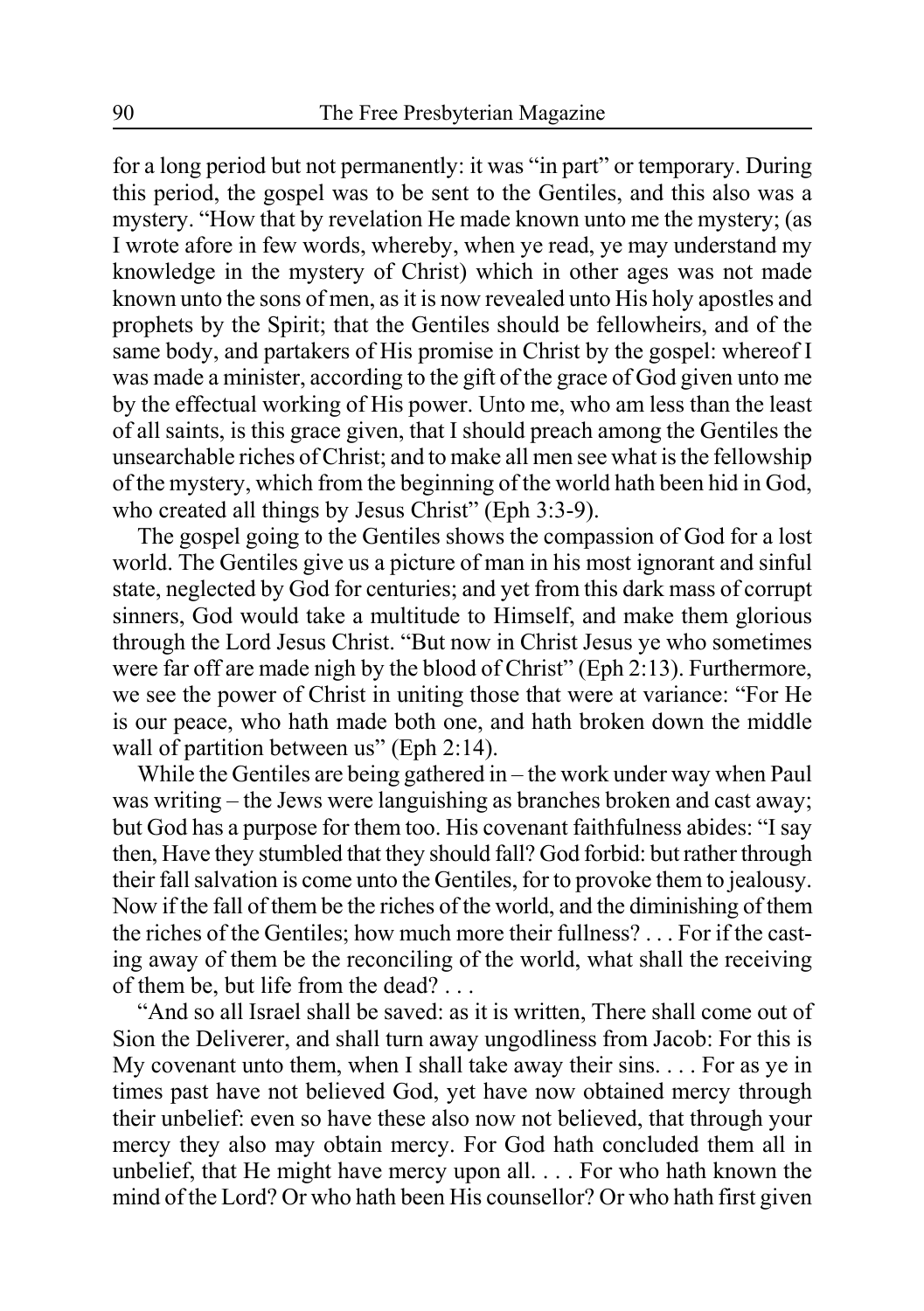to Him, and it shall be recompensed unto him again? For of Him, and through Him, and to Him, are all things: to whom be glory for ever. Amen" (Rom 11:11-36).

*(5) Christ believed on in the world.* "Believed on in the world." It is God who has ordained who will believe the gospel, but we have already referred to the doctrine of election. Richard Sibbes sees a number of elements of wonder in Christ being "believed on in the world". He sees the wickedness and enmity of the world; the weakness of the parties through whom the gospel was proclaimed; the unappetising nature of the gospel message to corrupt human nature; the rapidness of the conquest in the early days of the Church; the abasement of the Son in the form of a Servant in whom the proud world was constrained to believe; and the wonder of faith itself in the stony heart of man $^2$ 

The wonder of faith is worthy of special attention. We have the *gift of faith* to those "dead in trespasses and sins" (Eph 2:1). Sibbes comments that it is easier to make a world from nothing than to cause such a heart to believe. We have the *effect of faith* in uniting the soul to Christ. We have the *life of faith*, being sustained here in this world: "I am crucified with Christ: nevertheless I live; yet not I, but Christ liveth in me: and the life which I now live in the flesh I live by the faith of the Son of God, who loved me, and gave Himself for me" (Gal 2:20). And then we have the *reward of faith* at the Day of Judgement.

The *effect of faith* in uniting with Christ, the *life of faith* and the *reward of faith* are combined in one of the mysteries mentioned elsewhere, "Christ in you, the hope of glory": "Even the mystery which hath been hid from ages and from generations, but now is made manifest to His saints: to whom God would make known what is the riches of the glory of this mystery among the Gentiles; which is Christ in you, the hope of glory" (Col 1:26-27).

Both the substance of the mystery, and the riches of the glory of the mystery, is the spiritual union and indwelling of Christ with His people; with His presence in their hearts being a foretaste and seal of the glory on which they set the hope of their souls. Christ's presence is a mystery: who would suppose that ordinary believers here in this world are united with the Son of God in heaven, and that Christ is living in them? The world does not believe this, and it is a wonder to believers themselves, yet it is a truth that they experience daily. And because Christ is dwelling in their hearts, certainly they hope, with a sure and scriptural hope, that one day they will dwell with Him in glory, "the hope of glory". Who would suppose that a frail, broken, feeble believer was an heir to glory? Yet so it is. 2 Sibbes, *Works*, vol 5, pp 517-519.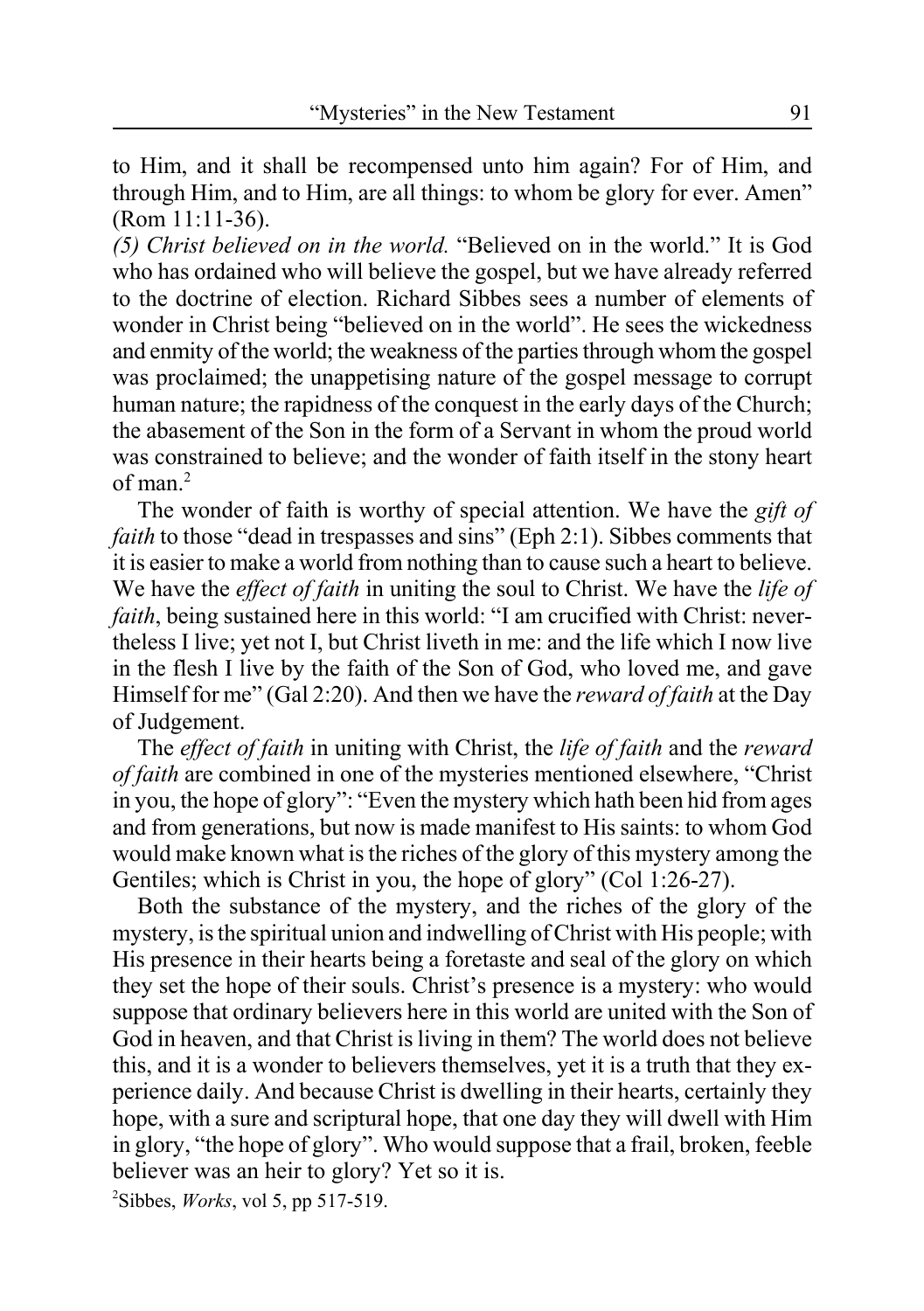| CONGREGATION                       | (Interim Moderator)*<br><b>MINISTER</b> | SUSTENTATION<br><b>FUND</b> | MISSION<br>HOME<br><b>FUND</b> | COLLEGE &<br>LIBRARY<br>FUND | <b>BOOKROOM</b><br><b>FUND</b> | BUILDING<br>GENERAL<br>FUND | OUTREACH<br>FUND | <b>MISS'N FUND</b><br><b>JEWISH &amp;</b><br>FOREIGN | OVERSEAS<br>FUND | TOTAL      |
|------------------------------------|-----------------------------------------|-----------------------------|--------------------------------|------------------------------|--------------------------------|-----------------------------|------------------|------------------------------------------------------|------------------|------------|
|                                    |                                         | £                           | CH)                            | CH)                          | C,                             | GH                          | Ğ                | Ğ                                                    | CH)              | CH)        |
|                                    |                                         |                             |                                |                              |                                |                             |                  |                                                      |                  |            |
| <b>VORTHERN PRESBYTERY</b>         |                                         |                             |                                |                              |                                |                             |                  |                                                      |                  |            |
| Aberdeen                           | Rev D W B Somerset                      | 16,268.75                   | 73.75                          | 962.50                       | 31.25                          | 31.25                       | 31.25            | 637.50                                               | 31.25            | 18,067.50  |
| Creich, Dornoch, etc               | Rev J A Morrison                        | 7,975.00                    | 352.00                         | 164.50                       | 43.00                          | 60.00                       | 20.50            | 423.00                                               | 114.50           | 9,252.50   |
| Daviot, Tomatin & Stratherrick     | Rev KD Macleod*                         | 2,575.00                    | 123.75                         | 152.50                       | 163.75                         | 62.50                       | 75.00            | 225.00                                               | 75.00            | 3,452.50   |
| Dingwall & Beauly                  | Rev A W MacColl                         | 27,104.00                   | 2.248.75                       | ,488.75                      | 345.00                         | 418.75                      | 670.00           | 2.785.00                                             | 567.50           | 35,627.75  |
| ιš<br>Halkirk, Strathy, Thurso & W | Rev W A Weale                           | 17, 127.50                  | 422.50                         | 1,082.50                     | 287.50                         | 300.00                      | 272.50           | 2,330.00                                             | 315.00           | 22,137.50  |
| nverness                           | Rev K D Macleod                         | 34, 347.20                  | 4,460.25                       | 4,217.00                     | 1,143.25                       | 877.00                      | 007.00           | 6,284.30                                             | 761.85           | 53,097.85  |
| Kinlochbervie & Scourie            | Rev W A Weale*                          | 3,030.00                    | 160.00                         | 195.00                       | 90.00                          | 90.00                       | 80.00            | 440.00                                               | 100.00           | 4,185.00   |
|                                    |                                         | 08,427.45                   | 7,841.00                       | 8,262.75                     | 2,103.75                       | 05'688'                     | 2,256.25         | 13,124.80                                            | .965.10          | 145,820.60 |
| SOUTHERN PRESBYTERY                |                                         |                             |                                |                              |                                |                             |                  |                                                      |                  |            |
| Barnoldswick                       | Rev D Campbell*                         | 12,711.56                   | 1,237.50                       | 1,996.25                     | 277.50                         | 123.75                      | 140.00           | 813.75                                               | 142.50           | 17,442.8   |
| Chesley                            | Rev R MacLeod*                          |                             |                                |                              |                                |                             |                  |                                                      |                  |            |
| Dundee, Perth & Stirling           | Rev A B MacLean                         | 7,533.75                    | 703.75                         | 676.25                       | 291.25                         | 153.75                      | 422.50           | 667.50                                               | 323.75           | 10,772.50  |
| Edinburgh                          | Rev D Campbell                          | 24,194.00                   | 733.00                         | 903.00                       | 368.00                         | 480.00                      | 2.214.00         | 3,053.00                                             | 802.00           | 33,747.00  |
| Fort William & Oban                | Rev R MacLeod*                          | 660.00                      | 60.00                          | 35.00                        | 15.00                          | 15.00                       | 25.00            | 80.00                                                | 15.00            | 905.00     |
| Glasgow                            | Rev R MacLeod                           | 34,500.00                   | 2,550.00                       | ,900.00                      | ,600.00                        | 050.00                      | ,750.00          | 4,550.00                                             | ,350.00          | 49,250.00  |
| Greenock (Preaching Station        | <b>Rev R MacLeod</b>                    | 2.877.50                    | 365.00                         | 35.00                        | 11.25                          | 17.50                       | 7.50             | 460.00                                               | 17.50            | 3,791.25   |
| London & Broadstairs               | Rev R MacLeod*                          | 16,885.00                   | 155.00                         | 4,690.00                     | 70.00                          | 60.00                       | 500.00           | 3,265.00                                             |                  | 25,625.00  |
| Santa Fe, Texas                    | Rev D Campbell*                         |                             |                                |                              |                                |                             |                  |                                                      |                  |            |
| Vancouver (Preaching Station)      | Rev R MacLeod*                          |                             |                                |                              |                                |                             |                  |                                                      |                  |            |
|                                    |                                         | 99,361.81                   | 5,804.25                       | 11,235.50                    | 2,633.00                       | 1,900.00                    | 5,059.00         | 12,889.25                                            | 2,650.75         | 141,533.56 |
| OUTER ISLES PRESBYTERY             |                                         |                             |                                |                              |                                |                             |                  |                                                      |                  |            |
|                                    |                                         |                             |                                |                              |                                |                             |                  |                                                      |                  |            |
| Achmore                            | Rev J R Tallach                         | 3,110.00                    | 495.00                         | 267.65                       | 192.50                         | 147.50                      | 192.50           | 539.00                                               | 164.00           | 5,108.15   |
| Ness                               | Rev K M Watkins*                        | 4,983.75                    | 20.00                          | 35.00                        | 20.00                          | 20.00                       | 30.00            | 65.00                                                | 10.00            | 5,183.75   |
| North Harris                       | Rev J B Jardine                         | 10,248.75                   | 357.25                         | 243.50                       | 103.75                         | 128.00                      | 90.50            | 483.50                                               | 113.00           | 1,768.25   |
| North Tolsta                       | Rev J R Tallach*                        | 2,648.50                    | 247.20                         | 911.25                       | 458.75                         | 529.00                      | 453.75           | ,432.25                                              | 965.25           | 18,645.95  |
| North Uist                         | Rev J B Jardine*                        | 6,320.00                    | 425.00                         | 400.00                       | 200.00                         | 195.00                      | 205.00           | 385.00                                               | 205.00           | 8,335.00   |
| South Harris                       | Rev KM Watkins                          | 9.801.73                    | 768.13                         | 733.75                       | 335.63                         | 428.75                      | 350.63           | 710.75                                               | 358.13           | 13,487.50  |
| Stornoway                          | Rev J R Tallach                         | 17,694.00                   | 524.00                         | .395.75                      | 441.25                         | 528.00                      | 807.75           | 2,490.00                                             | 911.50           | 25,792.25  |

Stornoway Rev J Rahalach 17,694.00 1,524.00 1,395.75 441.25 528.00 807.75 2,490.00 911.50 25,792.25 Uig Rev K M Watkins\* 2,366.00 265.00 120.00 55.00 70.00 15.00 165.00 35.00 3,091.00

17,694.00 2,366.00 67,172.73

"<br>Rev K M Watkins<br>Rev J R Tallach

lig

67,172.73 5,101.58 4,106.90 1,806.88 2,046.25 2,145.13 6,270.50 2,761.88 91,411.85

70.00 00'829

55.00 441.25

 $\frac{120.00}{4,106.90}$ 1,395.75

265.00 5,101.58 ,524.00

91,411.85 25,792.25 3,091.00

35.00 09'116 2,761.88

165.00 2,490.00 6,270.50

807.75 15.00 2,145.13

# FREE PRESBYTERIAN CHURCH OF SCOTLAND - CONGREGATIONAL CONTRIBUTIONS - 2021 **FREE PRESBYTERIAN CHURCH OF SCOTLAND - CONGREGATIONAL CONTRIBUTIONS - 2021**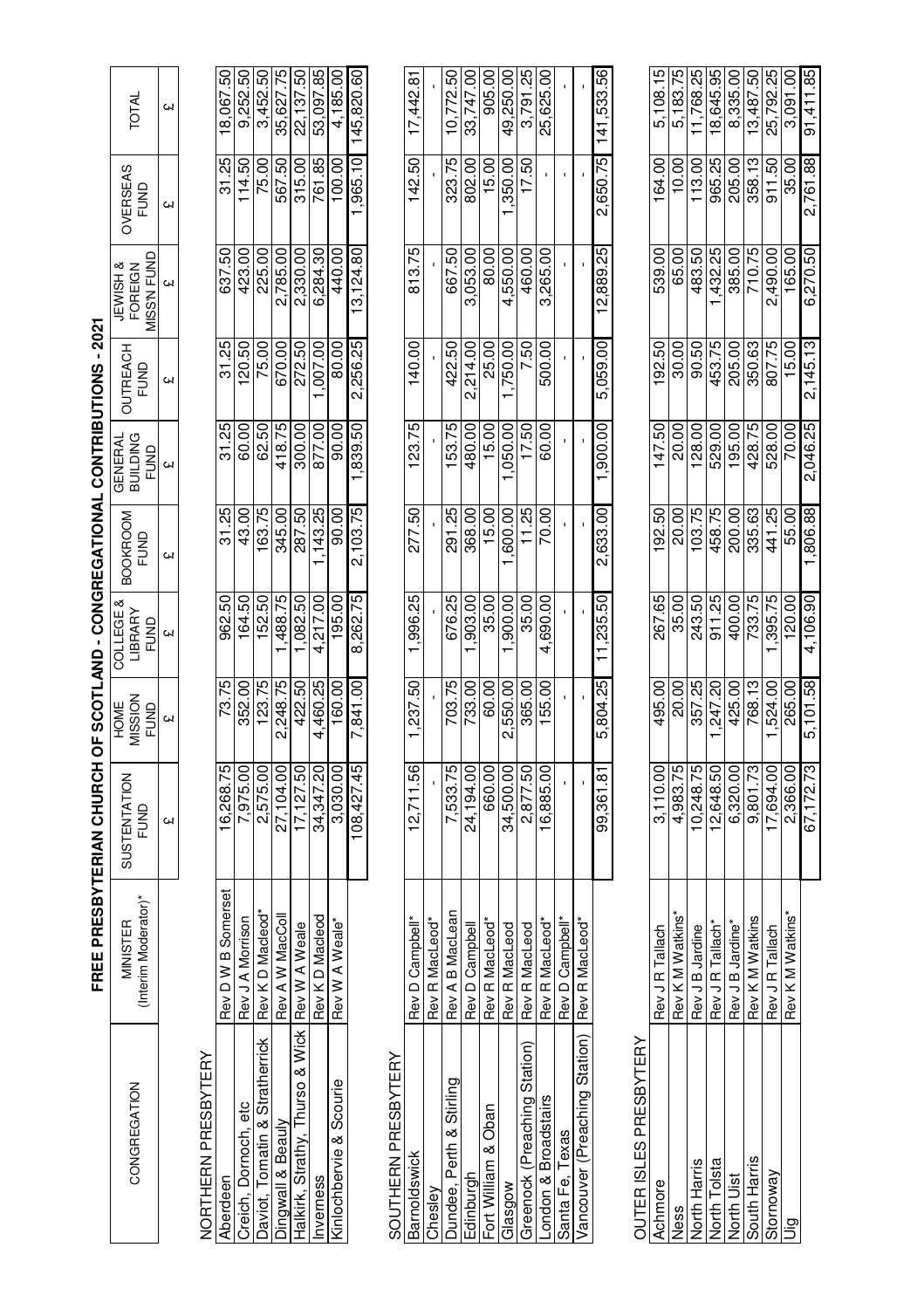| plecross & Shieldai  | Rev D A Ross*                     | 3,452.50  | 362.50   | 617.50   | 195.00   | 67.50             | 147.50   | ,367.50  | 112.50   | 6,322.50   |
|----------------------|-----------------------------------|-----------|----------|----------|----------|-------------------|----------|----------|----------|------------|
| racadale, Strath & L | ID MacDonald*<br>Rev <sup>-</sup> | 9,535.00  | 252.50   | 192.50   | 340.00   | 132.50            | 132.50   | 275.00   | 195.00   | 1,055.00   |
|                      | Rev D A Ross*                     | 8,095.00  | 284.75   | 353.00   | 134.00   | 236.50            | 239.50   | 432.75   | 240.25   | 10,015.75  |
| lockton & Lochcarro  | Rev D A Ross*                     | 7,625.00  | ,000.00  | ,000.00  | 500.00   | 500.00            | 500.00   | 810.00   | 400.00   | 12,335.00  |
|                      | Rev D A Ross                      | 12,000.00 | 320.00   | 270.00   | 150.00   | 200.00            | 255.00   | 515.00   | 200.00   | 13,910.00  |
|                      | Rev D A Ross*                     | 2,336.50  | 170.00   | 130.00   | 50.00    | 20.00             | 50.00    | 180.00   | 30.00    | 2,966.50   |
| kraine<br>525        | Rev D Levytsky                    | 1,358.0   |          |          |          |                   |          |          |          | 1,358.00   |
| <b>Tree</b>          | Rev ID MacDonald                  | 22,462.50 | 565.00   | 960.00   | 525.00   | 345.00            | 505.00   | 635.00   | 1,110.00 | 27,107.50  |
| aasa                 | Rev ID MacDonald*                 | 620.00    | 30.00    | 30.00    | 40.00    | 35.0 <sup>c</sup> | 20.00    | 80.00    | 30.00    | 885.00     |
|                      | Rev ID MacDonald*                 | 12,333.00 | 608.50   | 670.00   | 324.75   | 250.00            | 301.00   | 703.25   | 278.50   | 15,469.00  |
|                      |                                   | 79,817.50 | 3,593.25 | 4,223.00 | 2,258.75 | ,786.50           | 2,150.50 | 4,998.50 | 2,596.25 | 101,424.25 |

ASIA PACIFIC PRESBYTERY ASIA PACIFIC PRESBYTERY

|          | Rev JD Smith      | $~\sim$ NZD 72.772 |        |       |       |       | 1,664.00 |        |                 |
|----------|-------------------|--------------------|--------|-------|-------|-------|----------|--------|-----------------|
|          |                   |                    |        |       |       |       |          |        | 1,664.00        |
|          | Rev CJ Hembd*     | $~\sim$ NZD 2,820  | 26.06  | 52.12 | 26.06 | 26.06 | 52.12    | 52.17  | 234.59          |
| arterton |                   |                    |        |       |       |       |          |        |                 |
| sborne   | Rev CJ Hembd      | $\sim$ NZD 37,000  |        |       |       |       |          |        |                 |
|          | Rev G G Hutton    | $~\sim$ AUD 57,971 |        |       |       |       | 527.40   |        | 527.40          |
|          | Rev G G Hutton*   |                    |        |       |       |       |          |        |                 |
|          | Rev G B Macdonald | $~\sim$ AUD 48,986 | 516.60 |       |       |       |          |        | 516.60 1,033.20 |
|          | Rev J D Smith*    | $~\sim$ NZD 1.200  |        |       |       |       |          |        |                 |
|          |                   |                    | 542.66 | 52.12 | 26.06 | 26.06 | 2,243.52 | 77.899 | 3,459.19        |
|          |                   | ľ                  |        |       |       |       |          |        |                 |

|                                                      | ~These sums were contributed to the local Australia & New Zealand Sustentation Funds. They do not appear in any of the totals here. |          |                              |          |                    |           |                    |                      |                     |
|------------------------------------------------------|-------------------------------------------------------------------------------------------------------------------------------------|----------|------------------------------|----------|--------------------|-----------|--------------------|----------------------|---------------------|
| UMMARY                                               |                                                                                                                                     |          |                              |          |                    |           |                    |                      |                     |
| orthern Presbytery                                   |                                                                                                                                     |          | 108,427.45 7,841.00 8,262.75 | 2,103.75 | 1,839.50           |           | 2,256.25 13,124.80 |                      | 1,965.10 145,820.60 |
| uthern Presbytery                                    | 99,361.81                                                                                                                           | 5,804.25 | 11,235.50                    | 2,633.00 | 1,900.00           | 5,059.00  | 12,889.25          | 2,650.75             | 141,533.56          |
| uter Isles Presbytery                                | 67, 172.73                                                                                                                          | 5,101.58 | 4,106.90                     | 1,806.88 | 2,046.25           | 2,145.13  | 6,270.50           | 2,761.88             | 91,411.85           |
| <b>Vestern Presbytery</b>                            | 79,817.50                                                                                                                           | 3,593.25 | 4,223.00                     | 2,258.75 | 1,786.50           | 2,150.50  | 4,998.50           | 2,596.25             | 101,424.25          |
| Asia Pacific Presbyter                               | $\sim$ (See note above)                                                                                                             |          | 542.66                       | 52.12    | 26.06              | 26.06     | 2,243.52           | 568.77               | 3,459.19            |
| SNOILDBILINOO <sup>-</sup><br><b>JTAL CONGREGATI</b> | 354,779.49 22,340.08 28,370.81                                                                                                      |          |                              | 8,854.50 | 7,598.31 11,636.94 |           | 39,526.57          | 10,542.75            | 483,649.45          |
|                                                      |                                                                                                                                     |          |                              |          |                    |           |                    |                      |                     |
| ther Donations                                       | 9,615.00                                                                                                                            | 20.00    | 54.50                        | 611.57   | 10.00              | 10.00     | 6,237.50           | 10.00                | 16.568.57           |
| <b>STATC</b><br>PECIAL COLLECTIONS T                 | 364,394.49 22,360.08                                                                                                                |          | 28,425.31                    | 9,466.07 | 7,608.31           | 11,646.94 | 45.764.07          | 10,552.75 500,218.02 |                     |
| guol<br>astern Europe Fund Dona                      |                                                                                                                                     |          |                              |          |                    |           |                    |                      | 13,774.56           |
| GRAND TOTAL                                          |                                                                                                                                     |          |                              |          |                    |           |                    |                      | 513,992.58          |
|                                                      |                                                                                                                                     |          |                              |          |                    |           |                    |                      |                     |

| AL UUN INBUTUNS<br>IAL CONGREGI |                                |       | ctoral deviation of the control of the control of the critical correct of the correct of the critical deviation of the critical deviation of the critical deviation of the critical deviation of the critical deviation of the |        |                      |                                                                 |                 |
|---------------------------------|--------------------------------|-------|--------------------------------------------------------------------------------------------------------------------------------------------------------------------------------------------------------------------------------|--------|----------------------|-----------------------------------------------------------------|-----------------|
|                                 |                                |       |                                                                                                                                                                                                                                |        |                      |                                                                 |                 |
|                                 | 9.615.00                       | 20.00 | 54.50                                                                                                                                                                                                                          | 611.57 | 10.00 10.00 6.237.50 |                                                                 | 10.00 16,568.57 |
| <b>TOTALS</b><br>AL COLLECT     | 364,394.49 22,360.08 28,425.31 |       |                                                                                                                                                                                                                                |        |                      | 9,466.07  7,608.31  11,646.94  45,764.07  10,552.75  500,218.02 |                 |
| ations                          |                                |       |                                                                                                                                                                                                                                |        |                      |                                                                 | 13,774.56       |
| AND TOT                         |                                |       |                                                                                                                                                                                                                                |        |                      |                                                                 | 513,992.58      |
|                                 |                                |       |                                                                                                                                                                                                                                |        |                      |                                                                 |                 |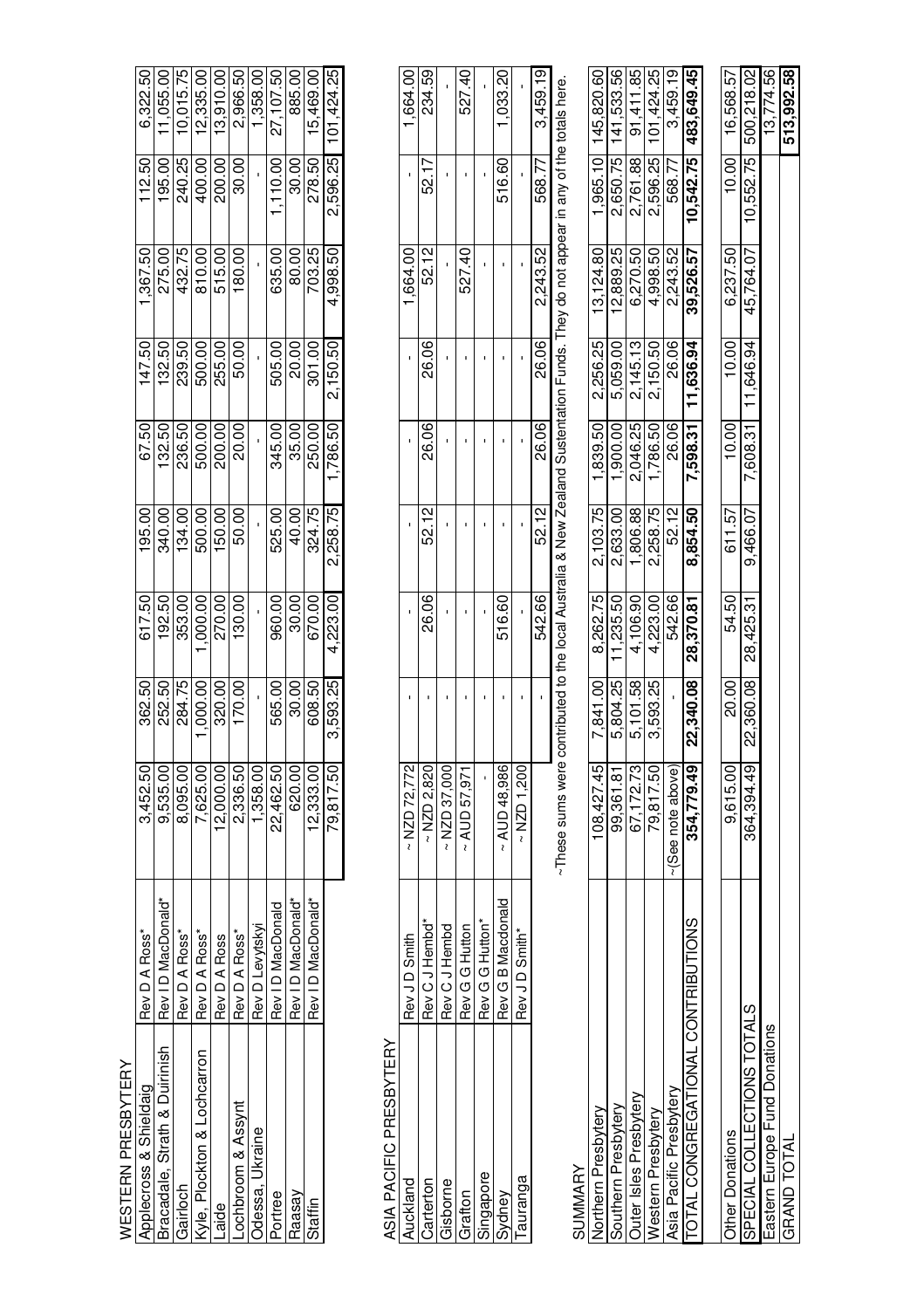# **Notes and Comments**

# **Conversion Therapy**

New legislation is proposed by the Westminster Government to ban conversion therapy. According to NHS England, "Conversion therapy – sometimes called 'reparative therapy' or 'gay cure therapy' – tries to change someone's sexual orientation or gender identity". NHS England and other professional bodies have warned that all forms of conversion therapy are "unethical and potentially harmful". In practice, conversion therapy means trying to suppress someone from being homosexual, or from living as a different gender from their sex as recorded at birth.

The legislation will include "coercive therapies" and "talking therapies". Coercive therapies such as exorcisms, physical violence, food deprivation and worse are clearly wrong. However, the talking therapies that LGBTQ+ activists want banned include prayer, preaching and pastoral conversations. This would mean criminalising those who offer caring advice to possibly confused young people. The activists seek to bring those counselling against homosexuality into the category of perpetrators of hate crime. Jayne Ozanne, a member of the Church of England Synod and lately a member of the Government's LGBT Advisory Panel, claims that prayer can often be seen as conversion therapy. She attacks the biblical view that homosexual acts are sinful. The BBC has said, "Conversion therapy involves treatments ranging from psychotherapy to religious teaching and discussion".

In the state of Victoria in Australia, a law banning conversion therapy has already been passed. Pastor Murray Campbell, who attended one of Victoria's training seminars, said, "We were informed that no person's sexuality or gender identity is broken or sinful, and to suggest so contravenes the intent of the new laws".

The UK consultation document says that it will not interfere with normal religious practice. It therefore does not go as far as the activists would wish. "Parents will remain able to raise their children with the values of their faith, and simply expressing the teachings of a religion will not constitute conversion therapy". Also, "Talking conversion therapy could not be reasonably understood to include communication such as casual conversations, exchanges of views, private prayer or pure speech acts".

This sounds encouraging but there are still concerns about lack of clarity. For example, what is meant by private prayer? It cannot mean secret prayer. Does it mean family worship? Whatever is meant, it doesn't include public worship and prayer.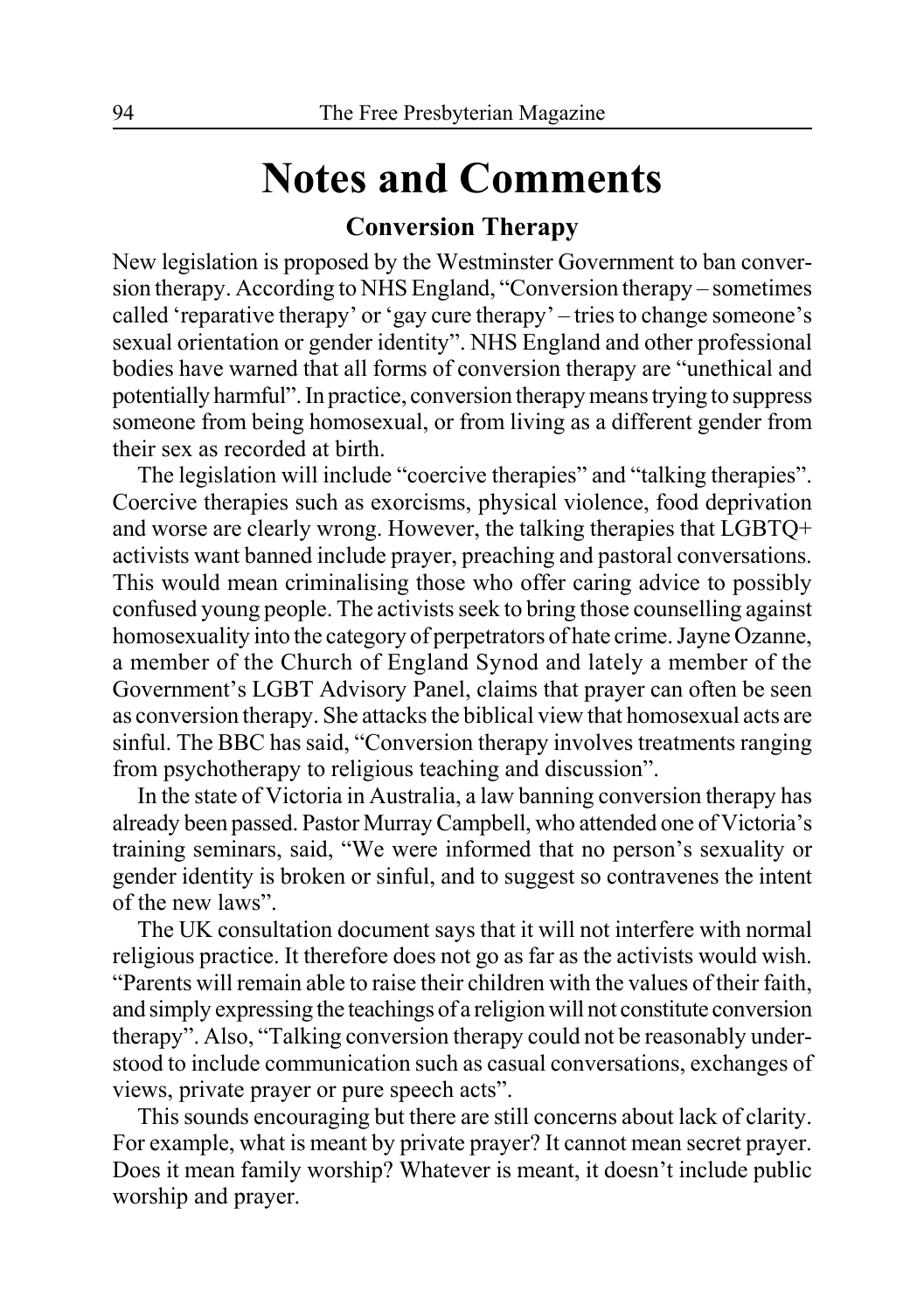The Scottish Parliament is, of course, also active in this area. Holyrood's Equalities, Human Rights and Civil Justice (EHRCJ) Committee warns that Scotland must not delay putting an end to conversion practices by waiting to hear the UK Government proposals. The Committee agrees that new legislation should not restrict ordinary religious teaching or the right of people to take part in prayer or pastoral care to discuss, explore or come to terms with sexual identity in a non-judgmental and non-directive way. However, the Christian Institute pointed out that 7 of the 10 members of the EHRCJ Committee had signed an End Conversion Therapy group's pledge and that some had tweeted in support of the activists.

This is another example of anti-Christian elements seeking to curtail the work of the Church. What could be at risk is the freedom of preachers to declare the whole counsel of God, including warning against sin and exhorting people to repent. *FRD* 

# **The Prelatic Spirit**

Mrs Anne Dyer became Bishop of Aberdeen and Orkney in the Scottish Episcopal Church in 2018. Accusations of high-handedness, autocratic centralisation and bullying soon surfaced – including the dismissal of a music director and the suspension of a priest – to such an extent that, in March 2021, the Primus (principal Bishop) of the Scottish Episcopal Church asked Rev Professor Iain Torrance, former Moderator of the Church of Scotland, to conduct an independent review of the situation in the Diocese. It was promised that the review would be made public, but at its appearance in August it was suppressed, until an outcry in the denomination led to its publication in September.

The review was remarkably frank, exposing how unsuitable Mrs Dyer is for her position of ecclesiastical authority (leaving aside the fact that she is a woman in that position and that diocesan bishoprics should not exist). It concludes with the recommendation that "for the good of the diocese, [Mrs Dyer] be immediately granted a period of sabbatical leave and step back permanently from the diocese". So far, Mrs Dyer and the College of Bishops have disregarded this recommendation. The prelatic spirit, which has caused such trouble in the history of the Scottish Church, has not gone away. "I wrote unto the church: but Diotrephes, who loveth to have the pre-eminence among them, receiveth us not. Wherefore, if I come, I will remember his deeds which he doeth, prating against us with malicious words: and not content therewith, neither doth he himself receive the brethren, and forbiddeth them that would, and casteth them out of the church" (3 Jn 9-10).

Meanwhile, another prelate, the Archbishop of Canterbury, has appointed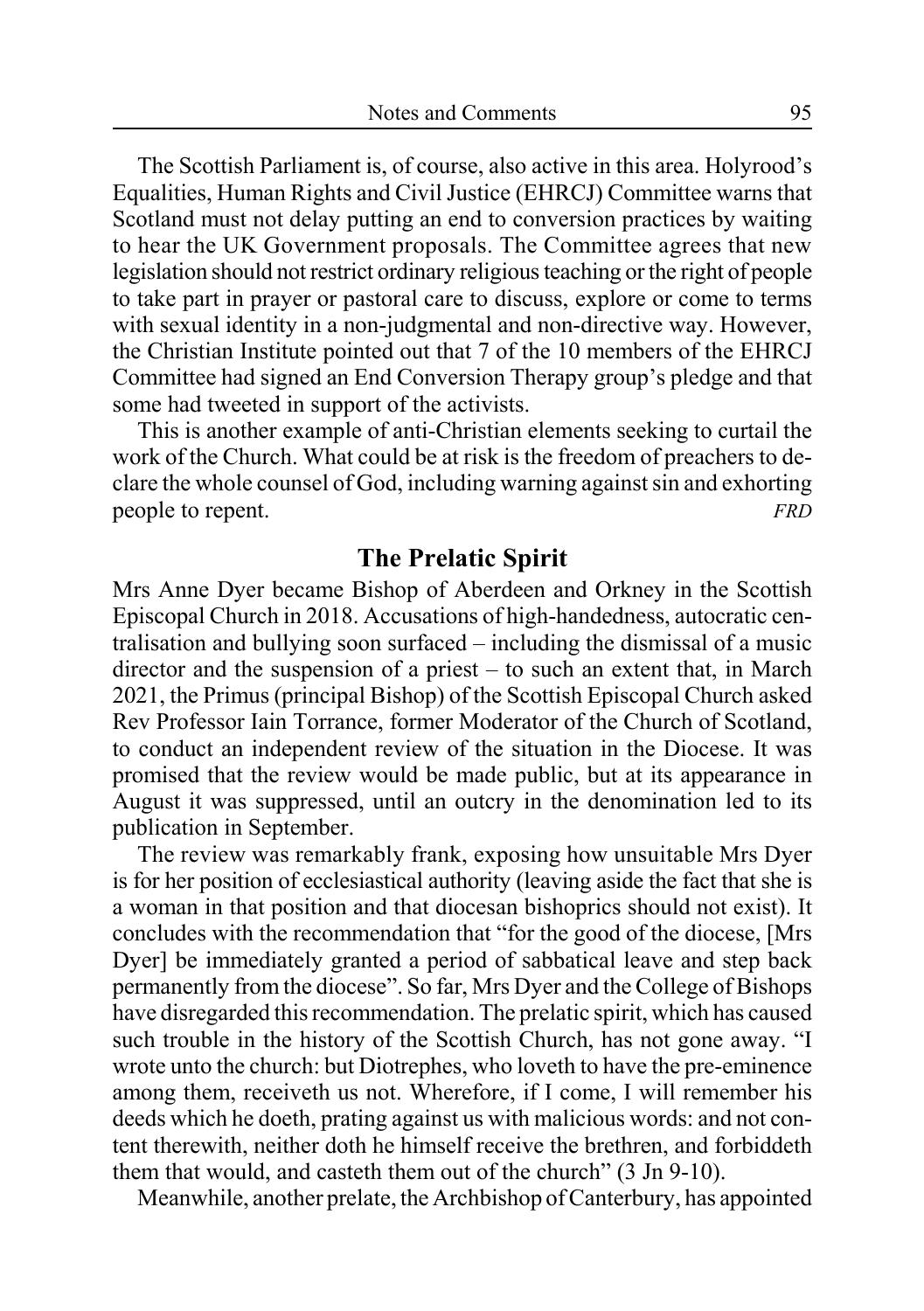a homosexual, "married" to another homosexual, to the highly important role of Secretary for Appointments. This involves overseeing the appointment of bishops, deans, and the filling of other senior positions in the Church of England. Homosexual marriage is not permitted in the Church of England but the Archbishop has chosen to ignore this. It is said that the appointment may be challenged at the General Synod. God has given a plain warning of the evil and danger of sodomy: "even as Sodom and Gomorrha, and the cities about them in like manner, giving themselves over to fornication, and going after strange flesh, are set forth for an example, suffering the vengeance of eternal fire" (Jude 7). *DWBS*

# **Church Information**

# **Meeting of Presbytery** (DV)

*Asia Pacific:* At Gisborne, on Friday, April 15, at 2.30 pm.

# **Jewish & Foreign Missions Fund**

By appointment of Synod, the first of the year's two special collections for the Jewish & Foreign Missions Fund, is due to be taken in congregations during March. *W Campbell,* General Treasurer

# **Acknowledgement of Donations**

*The General Treasurer* acknowledges with sincere thanks the following donations: *Bookroom Fund:* Anon, £41. *College & Library Fund:* Anon, £41. *Jewish & Foreign Missions Fund:* Anon, £2000 per Rev KMW; N Pearce, Cymru, for diaconal aid for Zimbabwe, £140; Friends from Australia, for the work of the gospel in Zimbabwe, £570. *General Fund:* Anon, Ps 60:4, £160; Anon, St Andrews, £200. **Congregational Treasurers** acknowledge with sincere thanks the following donations: **Dingwall:** Anon, £792.78. **Edinburgh:** Friend, Cymru, £140. *Communion Expenses:* Friend, £100 per Rev DC. **Glasgow:** Anon, £80; Anon, in lieu of church door collection, £600. *College & Library Fund:* Anon, £20. *Eastern Europe Fund:* Anon, £80, £80, £80. *Home Mission Fund:* Anon, £35, £15. *TBS:* Anon, £10. *Where Most Needed:* Anon, £90, £40. **Greenock:** Anon, £40, £40. *TBS:* Anon, £40, £20. **Inverness:** Anon, £1000 per Rev KDM; Anon, for magazines, £40. **North Tolsta:** Anon, £20. *Door Collection:* Anon, £20, £50, £100, £20, £80. *Where Most Needed:* Anon, £100. **Perth:** Anon, £120, £1029.60, £1029.60. **Portree:** *Bus Fund:* Anon, £20. *TBS:* Anon, £2000, £300. **Raasay:** Anon, for property maintenance, £1000; MacLennan family, "In memory of our father", £100 per AB. *Where Most Needed:* Anon, £40 per AB.

**Shieldaig:** *Eastern Europe Fund:* Anon, £80.

I delight to take faith as the cordial assent and consent of the soul to the promise of the gospel. *Hugh Binning*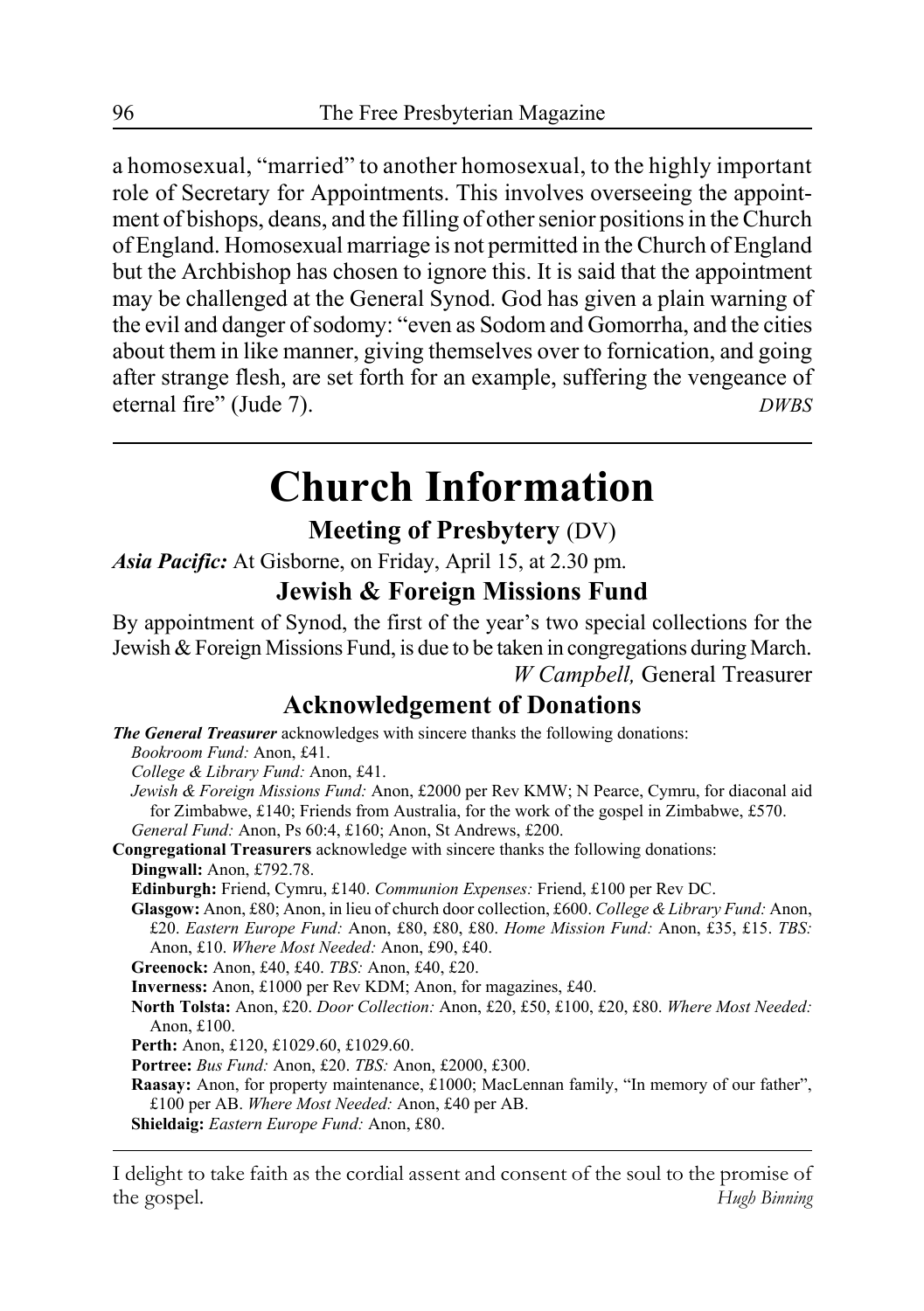# **FREE PRESBYTERIAN PLACES OF WORSHIP**

### **Scotland**

**Aberdeen:** 2 Alford Place, AB10 1YD, Sabbath 11 am, 6 pm; Tuesday, 7.15 pm. Rev D W B Somerset BSc DPhil, 18 Carlton Place, Aberdeen, AB15 4BQ; tel: 01224 645250.

**Bracadale Duirinish-Strath: Struan:** Sabbath 12 noon. **Glendale** and **Vatten:** Sabbath 6pm, alternately. Thursday 7 pm, rotating between Struan, Vatten and Glendale. Contact Rev I D MacDonald; tel: 01478 612110.

**Dingwall:** Church, Hill Street, IV15 9JP: Sabbath 11 am, 6.30 pm; Wednesday 7.30 pm. **Beauly** (Balblair): Sabbath 6.30 pm, Thursday 7.30 pm. Rev A W MacColl MA PhD, 10 Achany Road, Dingwall, IV15 9JB; tel: 01349 866546.

**Dornoch:** Sabbath 11.30 am. **Bonar:** Sabbath 6 pm. Wednesday 7.30 pm (alternately in Dornoch and Bonar). **Lairg:** Church and Manse; no F P services. Rev J A Morrison BA, 2 Cherry Grove, Bonar Bridge, IV24 3ER. Tel: 01863 766157.

**Edinburgh:** 63 Gilmore Place, EH3 9NU, Sabbath 11 am, 6 pm; Thursday 7.30 pm. Rev D Campbell MA, 35B Barnton Avenue West, Edinburgh EH4 6DF; tel: 0131 312 8227, e-mail: dcampbell1560@gmail.com.

**Farr** (by Daviot)**:** Sabbath 12 noon. **Tomatin:** Sabbath 12 noon. **Stratherrick:** Sabbath 12 noon. (Each of these services is held once in three weeks as intimated). Contact Mr M J Schouten; tel: 01463 221776.

**Fort William:** Monzie Square, Sabbath 11 am, 6 pm as intimated. Manse: 15 Perth Place, PH33 6UL; tel: 01397 708553. Contact Mr D A McKinnon. Tel: 01397 702597.

**Gairloch** (Ross-shire): Sabbath 12 noon, 6 pm. Prayer meeting in **Strath**, Thursday 7.30 pm. Manse tel: 01445 712247. Contact Rev D A Ross; tel: 01445 731340.

**Glasgow:** St Jude's Church, 137 Woodlands Road, G3 6LE. Sabbath 11 am, 6.30 pm; Wednesday 7.30 pm. Rev R MacLeod BA, 4 Laurel Park Close, Glasgow, G13 1RD; tel: 0141 954 3759.

**Greenock:** Sabbath 2.30 pm, held in Free Church of Scotland hall, 14 Jamaica Street, PA15 1XX. Contact Rev R MacLeod; tel: 0141 954 3759.

**Halkirk:** Sabbath 11.30 am, 5.30 pm, second, third and fifth Sabbaths of month; Thursday 7.30 pm. Rev W A Weale, F P Manse, Bridge Street, KW12 6YG; tel: 01847 831758. **Thurso:** Duncan Street no services meantime; **Strathy:** 6 pm, first and third Sabbaths of month.

**Harris (North): Tarbert:** Sabbath 12 noon, 6 pm. **Tarbert** and **Stockinish:** Tuesday 7.30 pm alternately. Rev J B Jardine BD, F P Manse, Tarbert, Isle of Harris, HS3 3DF; tel: 01859 502253, e-mail: northharris.fpc@btopenworld.com.

**Harris (South): Leverburgh:** Sabbath 12 noon, 6 pm; Wednesday 7 pm. **Sheilebost:** as intimated. Rev K M Watkins BA, F P Manse, Ferry Road, Leverburgh, Isle of Harris, HS5 3UA; tel: 01859 520271.

**Inverness:** Chapel Street, IV1 1NA; Sabbath 11 am, 6.30 pm; Wednesday 7.30 pm. Rev K D Macleod BSc, 11 Auldcastle Road, Inverness, IV2 3PZ; tel: 01463 712872.

**Kinlochbervie:** Sabbath 6 pm; **Scourie:** Sabbath 11:30 am, Tuesday 7 pm (as intimated). Contact Dr A Ross; tel 01971 502099. **Kyle of Lochalsh:** Sabbath 6 pm. Manse tel: 01599 534933. Contact Rev D A Ross; tel: 01445 731340.

**Laide** (Ross-shire): Sabbath 12 noon, 6 pm; Wednesday 7.30 pm. Rev D A Ross. F P Manse, Laide, IV22 2NB; tel: 01445 731340. **Lochcarron:** Sabbath 11 am, 6 pm; Wednesday 7 pm. Manse.

**Lochinver:** Church. No F P services at present.

**Ness:** Sabbath 12 noon, 6 pm; Wednesday 7 pm. Manse tel: 01851 810228. Contact Rev K M Watkins; tel: 01859 520271.

**North Tolsta:** Sabbath 12 noon, 6 pm; Thursday 7.30 pm. Manse tel: 01851 890325. Contact Rev J R Tallach; tel: 01851 702501.

**North Uist: Bayhead:** Sabbath 12 noon, 6 pm; Thursday 7.30 pm (fortnightly). Manse tel: 01876 510233. Contact: Rev J B Jardine; tel: 01859 502253.

**Oban:** Church. No F P services at present.

**Perth:** Pomarium, off Leonard Street. Sabbath 11 am, 6 pm; Wednesday 7.30 pm. Rev A B MacLean, 5 Main Road, Luncarty, PH1 3EP; tel: 01738 828762.

**Portree:** Sabbath 12 noon, 6.30 pm; Wednesday 7 pm.. Rev I D MacDonald BA, F P Manse, Achachork, Portree, IV51 9HT; tel: 01478 612110.

**Raasay:** Sabbath 12 noon, 6 pm. Contact Rev I D MacDonald; tel: 01478 612110.

**Shieldaig:** Sabbath 11 am; **Applecross:** Sabbath 6pm. Tuesday 7 pm (alternately in Shieldaig and Applecross). Shieldaig manse tel: 01520 755259, Applecross manse tel: 01520 744411. Contact Rev D A Ross; tel: 01445 731340.

**Staffin:** Sabbath 12 noon, 5 pm; Wednesday 7 pm. Manse: Clachan, Staffin, IV51 9HY tel: 01470 562243.

**Stornoway:** Matheson Road, Sabbath 11 am, 6.30 pm; Thursday 7.30 pm. **Achmore:** Sabbath 12 noon; Tuesday 7 pm. Rev J R Tallach MB ChB, 2 Fleming Place, Stornoway, HS1 2NH; tel: 01851 702501.

**Uig (Lewis) Miavaig:** Sabbath 12 noon, 6 pm; Wednesday 12 noon. Manse tel: 01851 672251. Contact Rev K M Watkins; tel: 01859 520271.

**Ullapool:** Sabbath 11 am, 6 pm; Wednesday 7.30 pm. Manse: Quay Street, IV26 2UE; tel: 01854 612449. Contact Rev D A Ross; tel: 01445 731340.

### **England**

**Barnoldswick:** Kelbrook Road, Sabbath 11 am, 6 pm; Wednesday 7.30 pm;. **South Manchester:** Sabbath 6.00 pm, in Trinity Church, Massie Street, Cheadle (entry at rear of building); Wednesday 8 pm, alternately in Sandbach and Gatley. Contact Mr R Middleton, 2 Emerald Drive, Sandbach, CW11 4ND; tel: 01270 761673.

**Broadstairs:** Sabbath 11 am, 5 pm at Portland Centre, Hopeville Ave, St Peter's; Tuesday 7 pm at Friends' Meeting House, St Peter's Park Rd. Contact Dr T Martin; tel: 01843 866369**.**

**London:** Zoar Chapel, Varden St, E1 2AW. Sabbath 11 am, 6.30 pm; Wednesday 7.15 pm. Manse: 6 Church Ave, Sidcup, Kent, DA14 6BU; tel: 0208 309 1623. Contact Mr Hugh Campbell; tel: 01923 442497.

**Northern Ireland**

**Larne:** Station Road. No F P services. Contact Rev R Macleod; tel: 0141 954 3759.